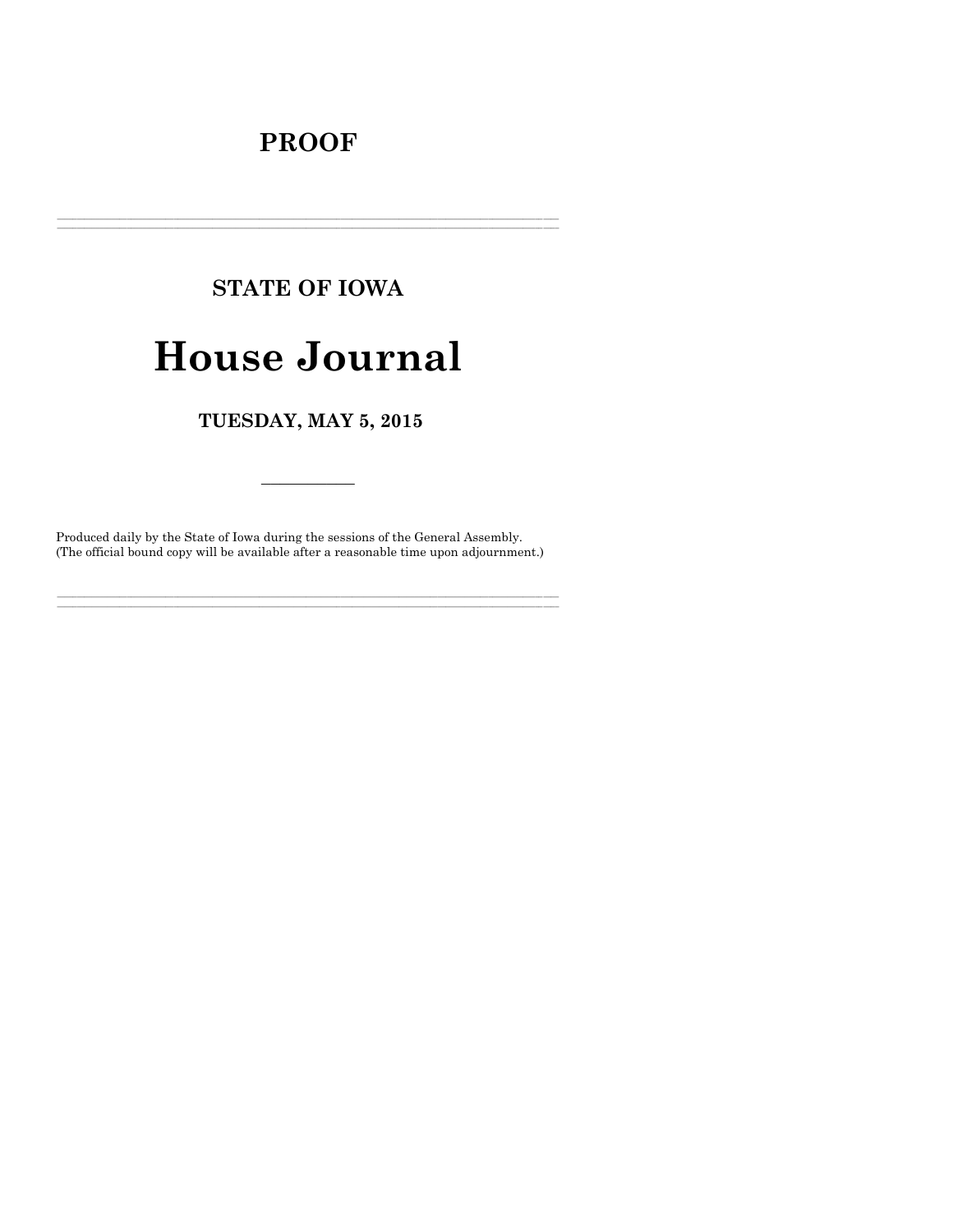### **JOURNAL OF THE HOUSE**

One Hundred Fourteenth Calendar Day - Seventy-second Session Day

Hall of the House of Representatives Des Moines, Iowa, Tuesday, May 5, 2015

The House met pursuant to adjournment at 8:32 a.m., Speaker Paulsen in the chair.

Prayer was offered by Representative Baxter of Hancock.

#### PLEDGE OF ALLEGIANCE

The Pledge of Allegiance was led by Aaron Britt, Speaker's Page from Le Mars.

The Journal of Monday, May 4, 2015, was approved.

The House stood at ease at 8:34 a.m., until the fall of the gavel.

The House resumed session at 10:48 a.m., Windschitl of Harrison in the chair.

#### CONSIDERATION OF BILLS Unfinished Business Calendar

**[Senate File 336,](http://coolice.legis.iowa.gov/Cool-ICE/default.asp?Category=billinfo&Service=Billbook&frame=1&GA=86&hbill=SF336)** a bill for an act relating to civil protective orders in sexual abuse cases, and making penalties applicable, with report of committee recommending passage, was taken up for consideration.

Jones of Clay offered amendment  $H-1249$  $H-1249$  filed by her.

Heartsill of Marion asked and received unanimous consent to withdraw amendment  $\underline{H-1260}$ , to amendment  $\underline{H-1249}$ , filed by him on April 29, 2015.

Heartsill of Marion offered amendment  $H-1304$ , to amendment  $H-1249$ , filed by him from the floor and moved its adoption.

Amendment  $\underline{H-1304}$ , to amendment  $\underline{H-1249}$ , was adopted.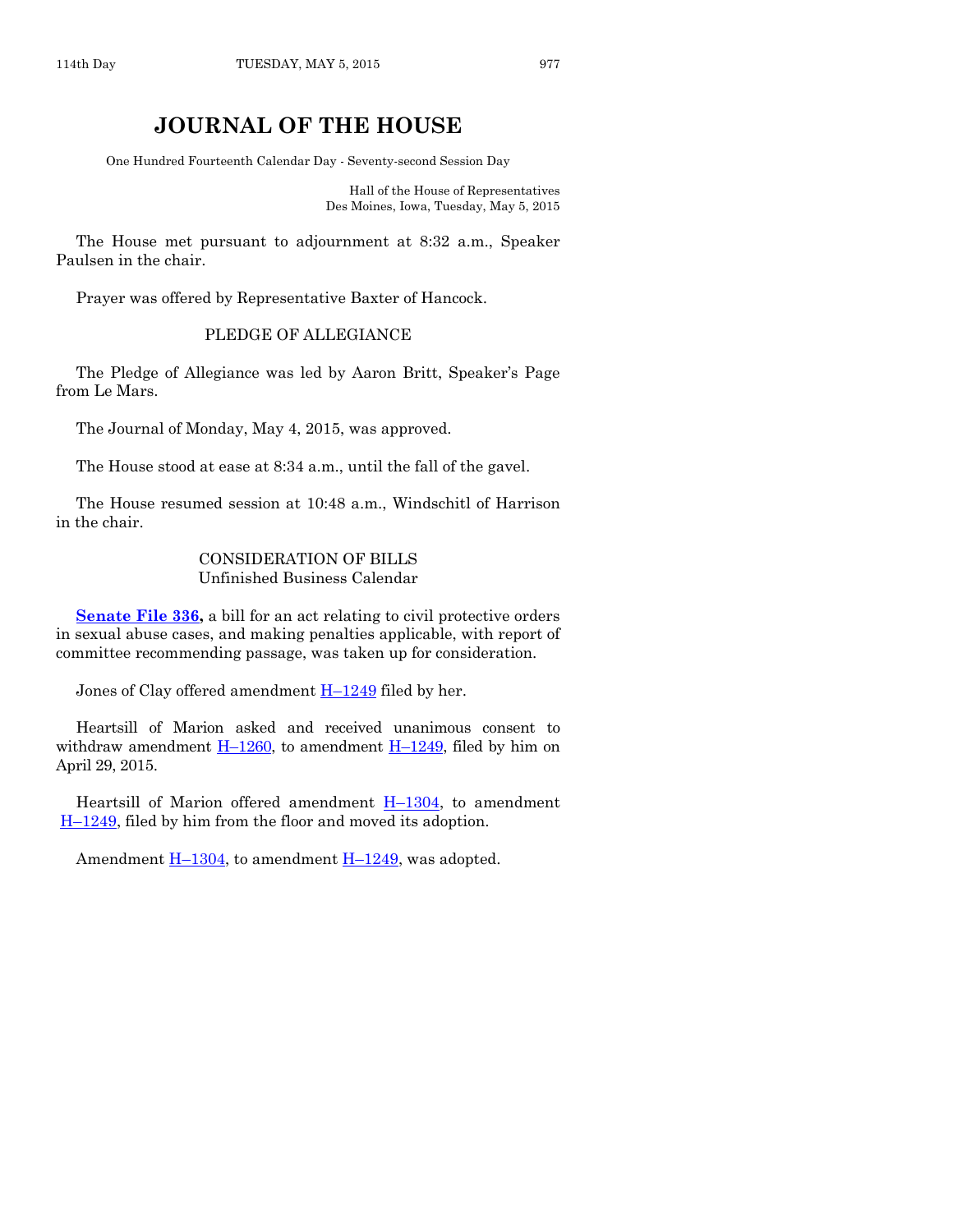Jones of Clay moved the adoption of amendment  $H-1249$ , as amended.

Amendment  $H-1249$ , as amended, was adopted.

Heartsill of Marion moved that the bill be read a last time now and placed upon its passage which motion prevailed and the bill was read a last time.

On the question "Shall the bill pass?" ([S.F. 336\)](http://coolice.legis.iowa.gov/Cool-ICE/default.asp?Category=billinfo&Service=Billbook&frame=1&GA=86&hbill=SF336)

The ayes were, 98:

| Abdul-Samad       | Anderson      | Bacon             | Baltimore           |
|-------------------|---------------|-------------------|---------------------|
| Baudler           | Baxter        | Bearinger         | Bennett             |
| Berry             | $_{\rm Best}$ | Branhagen         | <b>Brown-Powers</b> |
| <b>Byrnes</b>     | Carlson       | Cohoon            | Cownie              |
| Dawson            | Deyoe         | Dolecheck         | Drake               |
| Dunkel            | Finkenauer    | Fisher            | Forbes              |
| Forristall        | Fry           | Gaskill           | Gassman             |
| Grassley          | Gustafson     | Hagenow           | Hall                |
| Hanson            | Hanusa        | Heartsill         | Heaton              |
| Heddens           | Hein          | Highfill          | Holt                |
| Hunter            | Huseman       | Isenhart          | Jacoby              |
| Jones             | Jorgensen     | Kaufmann          | Kearns              |
| Klein             | Koester       | Kooiker           | Kressig             |
| Landon            | Lensing       | Lykam             | Mascher             |
| Maxwell           | McConkey      | Meyer             | Miller, H.          |
| Miller, L.        | Mommsen       | Moore             | Nunn                |
| Oldson            | Olson         | Ourth             | Paulsen, Spkr.      |
| Paustian          | Pettengill    | Prichard          | Rizer               |
| Rogers            | Ruff          | Running-Marquardt | Salmon              |
| Sands             | Sexton        | Sheets            | Sieck               |
| Smith             | Soderberg     | Staed             | Stanerson           |
| Steckman          | Stutsman      | Taylor, R.        | Taylor, T.          |
| Thede             | Upmeyer       | Vander Linden     | Watts               |
| Wessel-Kroeschell | Wills         | Winckler          | Wolfe               |
| Worthan           | Windschitl,   |                   |                     |

The nays were, 1:

#### Gaines

Absent or not voting, 1:

Presiding

#### Kelley

The bill having received a constitutional majority was declared to have passed the House and the title, as amended, was agreed to.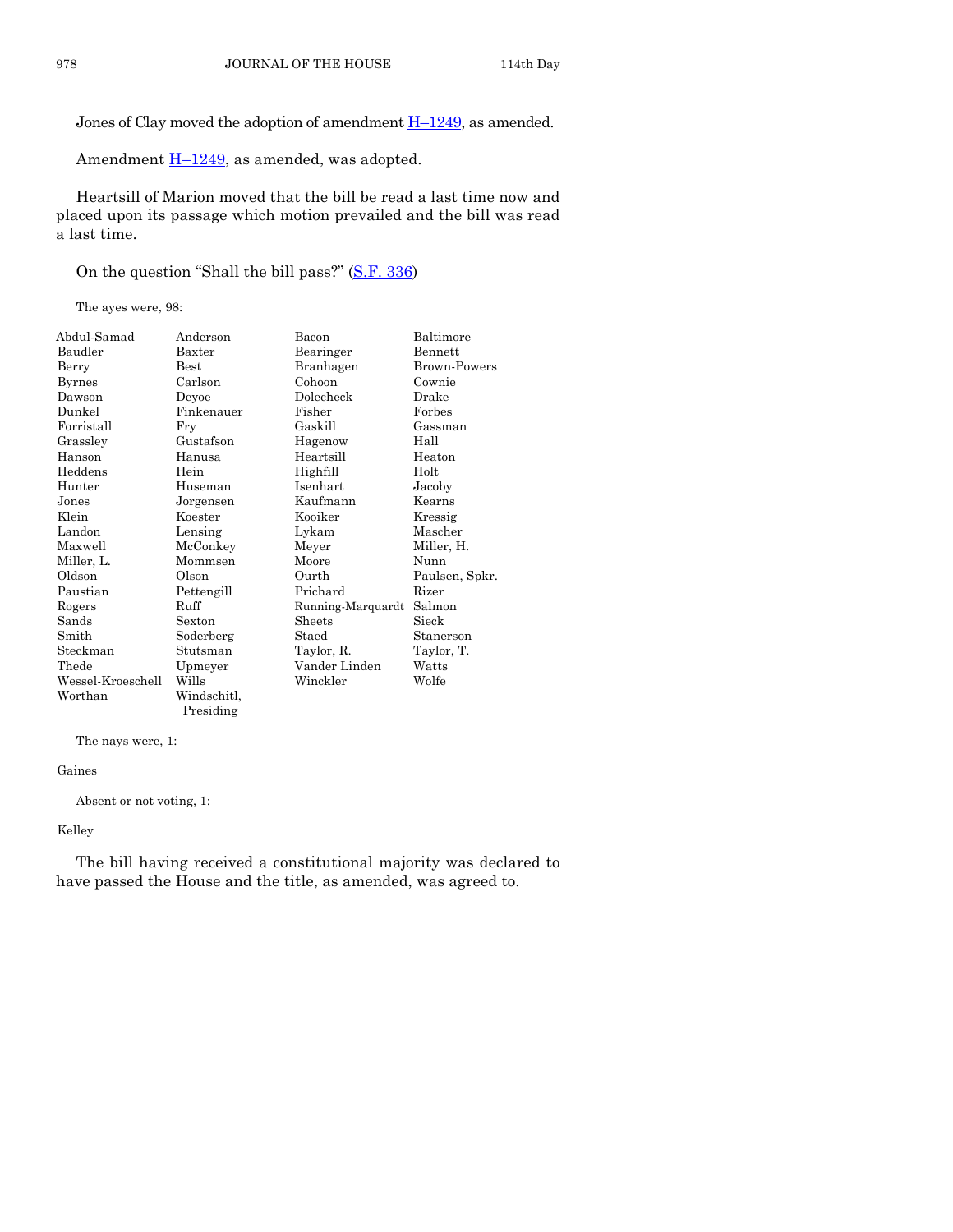#### Appropriations Calendar

**[Senate File 496,](http://coolice.legis.iowa.gov/Cool-ICE/default.asp?Category=billinfo&Service=Billbook&frame=1&GA=86&hbill=SF496)** a bill for an act relating to appropriations to the judicial branch, with report of committee recommending amendment and passage, was taken up for consideration.

Worthan of Buena Vista offered amendment  $H-1301$  $H-1301$  filed by the committee on Appropriations and moved its adoption.

Roll call was requested by Hall of Woodbury and T. Taylor of Linn.

On the question "Shall the committee amendment  $H-1301$  $H-1301$  be adopted?" [\(S.F. 496\)](http://coolice.legis.iowa.gov/Cool-ICE/default.asp?Category=billinfo&Service=Billbook&frame=1&GA=86&hbill=SF496)

The ayes were, 57:

| Bacon              | Baltimore        | Baudler        | Baxter    |
|--------------------|------------------|----------------|-----------|
| $_{\rm Best}$      | Branhagen        | Byrnes         | Carlson   |
| Cownie             | Devoe            | Dolecheck      | Drake     |
| Fisher             | $\rm Forristall$ | Fry            | Gassman   |
| Grassley           | Gustafson        | Hagenow        | Hanusa    |
| Heartsill          | Heaton           | Hein           | Highfill  |
| Holt               | Huseman          | Jones          | Jorgensen |
| Kaufmann           | Klein            | Koester        | Kooiker   |
| Landon             | Maxwell          | Miller, L.     | Mommsen   |
| Moore              | Nunn             | Paulsen, Spkr. | Paustian  |
| Pettengill         | Rizer            | Rogers         | Salmon    |
| Sands              | Sexton           | Sheets         | Sieck     |
| Soderberg          | Stanerson        | Taylor, R.     | Upmeyer   |
| Vander Linden      | Watts            | Wills          | Worthan   |
| Windschitl,        |                  |                |           |
| Presiding          |                  |                |           |
| The nays were, 42: |                  |                |           |

| Anderson                | Bearinger  | Bennett           |
|-------------------------|------------|-------------------|
| Brown-Powers            | Cohoon     | Dawson            |
| Finkenauer              | Forbes     | Gaines            |
| Hall                    | Hanson     | Heddens           |
| Isenhart                | Jacoby     | Kearns            |
| Lensing                 | Lykam      | Mascher           |
| Meyer                   | Miller, H. | Oldson            |
| Ourth                   | Prichard   | Ruff              |
| Running-Marquardt Smith | Staed      | Steckman          |
| Taylor, T.              | Thede      | Wessel-Kroeschell |
| Wolfe                   |            |                   |
|                         |            |                   |

Absent or not voting, 1:

Kelley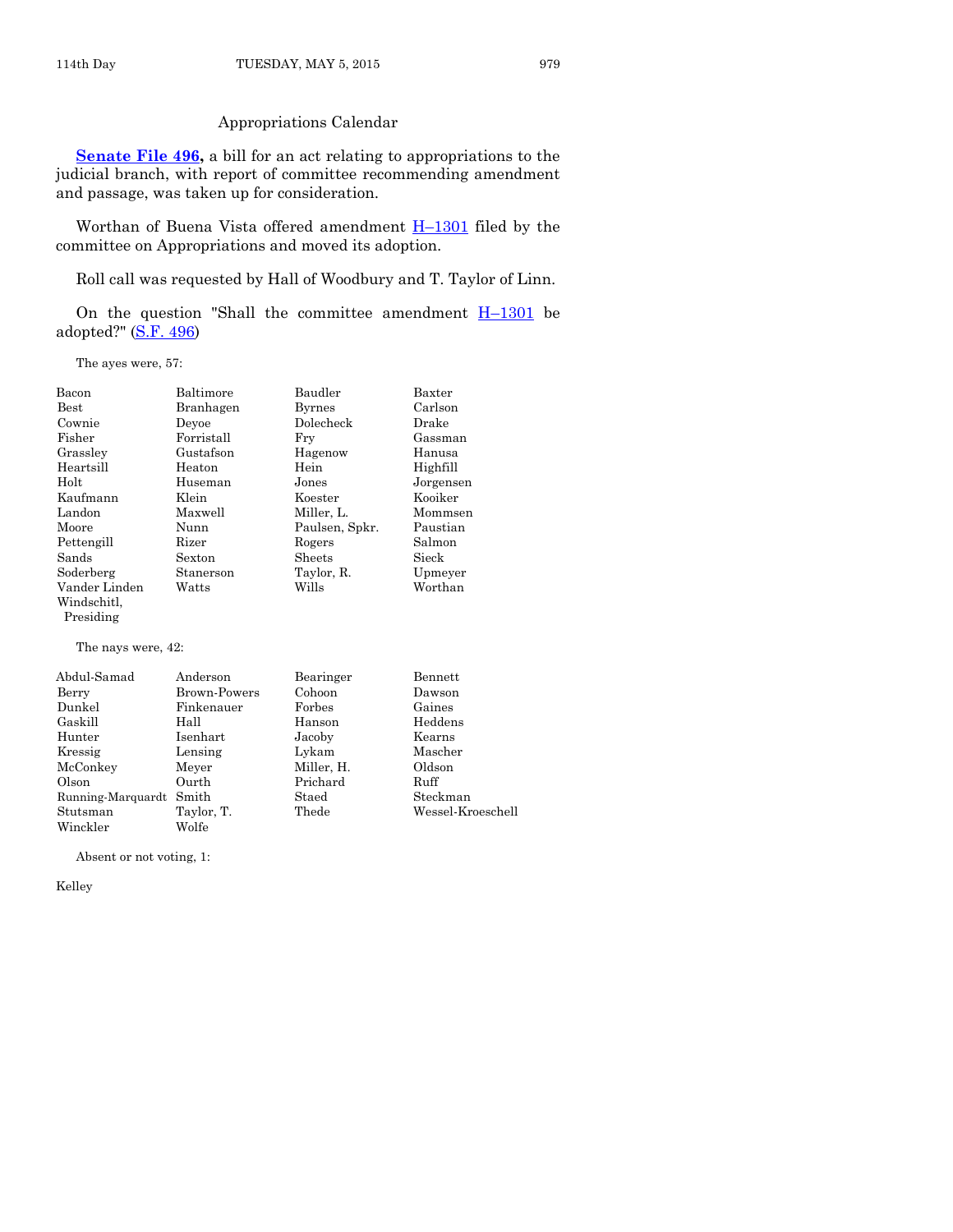The committee amendment  $H-1301$  $H-1301$  was adopted.

Worthan of Buena Vista moved that the bill be read a last time now and placed upon its passage which motion prevailed and the bill was read a last time.

#### On the question "Shall the bill pass?" ([S.F. 496\)](http://coolice.legis.iowa.gov/Cool-ICE/default.asp?Category=billinfo&Service=Billbook&frame=1&GA=86&hbill=SF496)

The ayes were, 56:

| Bacon       | Baltimore  | Baudler        | Baxter        |
|-------------|------------|----------------|---------------|
| <b>Best</b> | Branhagen  | Byrnes         | Carlson       |
| Cownie      | Devoe      | Dolecheck      | Drake         |
| Fisher      | Forristall | Frv            | Gassman       |
| Grassley    | Gustafson  | Hagenow        | Hanusa        |
| Heartsill   | Heaton     | Hein           | Highfill      |
| Holt        | Huseman    | Jones          | Jorgensen     |
| Kaufmann    | Klein      | Koester        | Kooiker       |
| Landon      | Maxwell    | Miller, L.     | Mommsen       |
| Moore       | Nunn       | Paulsen, Spkr. | Paustian      |
| Pettengill  | Rizer      | Rogers         | Salmon        |
| Sands       | Sexton     | Sieck          | Soderberg     |
| Stanerson   | Taylor, R. | Upmeyer        | Vander Linden |
| Watts       | Wills      | Worthan        | Windschitl.   |
|             |            |                | Presiding     |

#### The nays were, 43:

| Abdul-Samad              | Anderson     | Bearinger  | Bennett |
|--------------------------|--------------|------------|---------|
| Berry                    | Brown-Powers | Cohoon     | Dawson  |
| Dunkel                   | Finkenauer   | Forbes     | Gaines  |
| Gaskill                  | Hall         | Hanson     | Heddens |
| Hunter                   | Isenhart     | Jacoby     | Kearns  |
| Kressig                  | Lensing      | Lykam      | Mascher |
| McConkey                 | Meyer        | Miller, H. | Oldson  |
| Olson                    | Ourth        | Prichard   | Ruff    |
| Running-Marquardt Sheets |              | Smith      | Staed   |
| Steckman                 | Stutsman     | Taylor, T. | Thede   |
| Wessel-Kroeschell        | Winckler     | Wolfe      |         |

Absent or not voting, 1:

#### Kelley

The bill having received a constitutional majority was declared to have passed the House and the title was agreed to.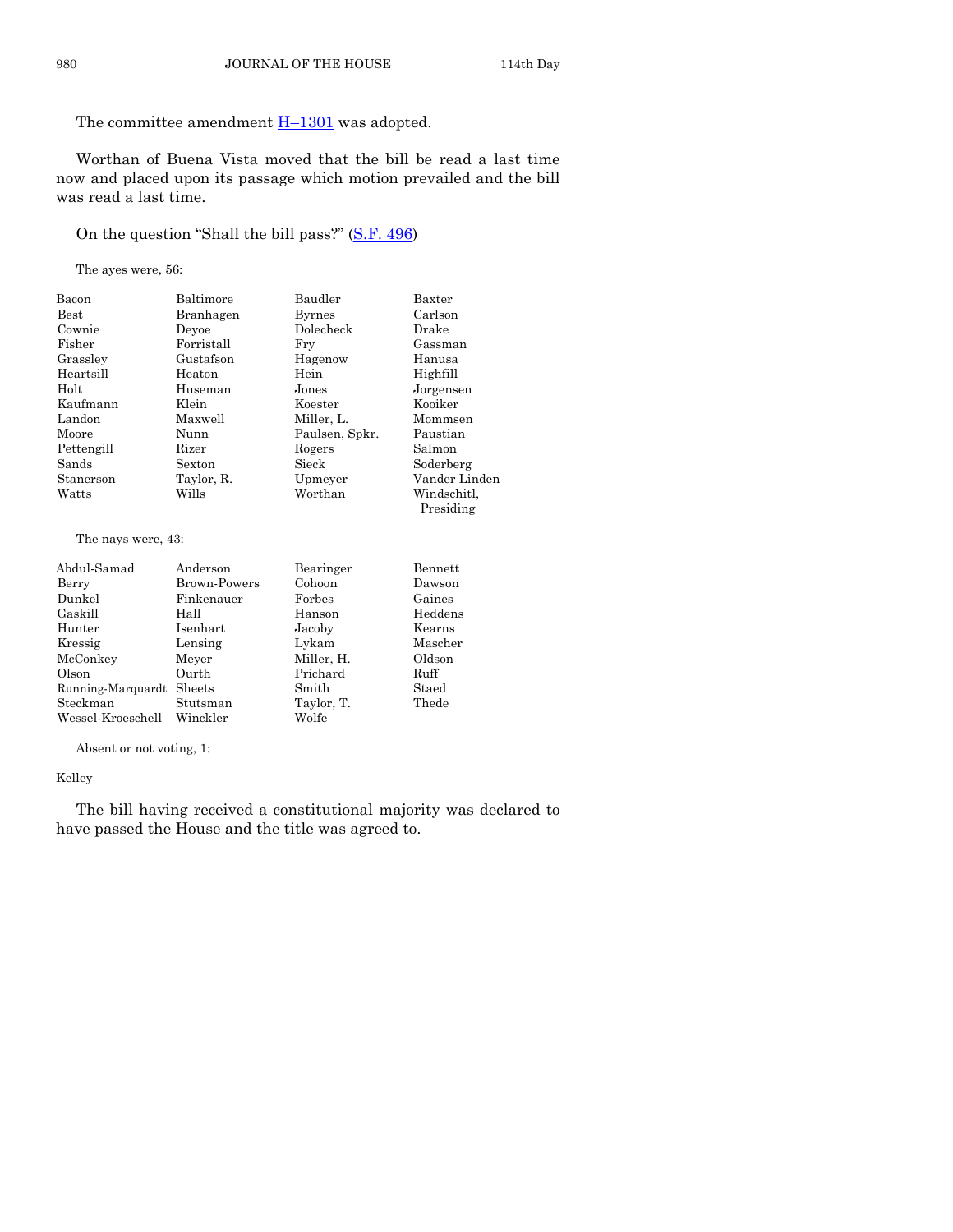#### Ways and Means Calendar

**[House File 654,](http://coolice.legis.iowa.gov/Cool-ICE/default.asp?Category=billinfo&Service=Billbook&frame=1&GA=86&hbill=HF654)** a bill for an act relating to the programs and duties of the economic development authority and including effective date and retroactive applicability provisions and other properly related matters, was taken up for consideration.

Meyer of Polk offered amendment  $H-1263$  $H-1263$  filed by him.

Jones of Clay asked and received unanimous consent to withdraw amendment  $H-1278$ , to amendment  $H-1263$ , filed by her on April 30, 2015.

Rogers of Black Hawk rose on a point of order that amendment  $H_{1263}$  $H_{1263}$  $H_{1263}$ was not germane.

The Speaker ruled the point well taken and amendment H–[1263](http://coolice.legis.iowa.gov/Cool-ICE/default.asp?Category=billinfo&Service=Billbook&frame=1&GA=86&hbill=H1263) not germane.

Meyer of Polk asked for unanimous consent to suspend the rules to consider amendment **H**–[1263.](http://coolice.legis.iowa.gov/Cool-ICE/default.asp?Category=billinfo&Service=Billbook&frame=1&GA=86&hbill=H1263)

Objection was raised.

Meyer of Polk moved to suspend the rules to consider amendment H–[1263.](http://coolice.legis.iowa.gov/Cool-ICE/default.asp?Category=billinfo&Service=Billbook&frame=1&GA=86&hbill=H1263)

Roll call was requested by Smith of Marshall and Abdul-Samad of Polk.

On the question "Shall the rules be suspended to consider amendment H–[1263?](http://coolice.legis.iowa.gov/Cool-ICE/default.asp?Category=billinfo&Service=Billbook&frame=1&GA=86&hbill=H1263)" [\(H.F. 654\)](http://coolice.legis.iowa.gov/Cool-ICE/default.asp?Category=billinfo&Service=Billbook&frame=1&GA=86&hbill=HF654)

The ayes were, 46:

| Abdul-Samad             | Anderson     | Bearinger     | Bennett  |
|-------------------------|--------------|---------------|----------|
| Berry                   | Brown-Powers | <b>Byrnes</b> | Cohoon   |
| Dawson                  | Dunkel       | Finkenauer    | Forbes   |
| Gaines                  | Gaskill      | Hall          | Hanson   |
| Heddens                 | Hunter       | Isenhart      | Jacoby   |
| Jones                   | Kaufmann     | Kearns        | Kressig  |
| Lensing                 | Lykam        | Mascher       | McConkey |
| Meyer                   | Miller, H.   | Moore         | Oldson   |
| Olson                   | Ourth        | Prichard      | Ruff     |
| Running-Marquardt Smith |              | Staed         | Steckman |
|                         |              |               |          |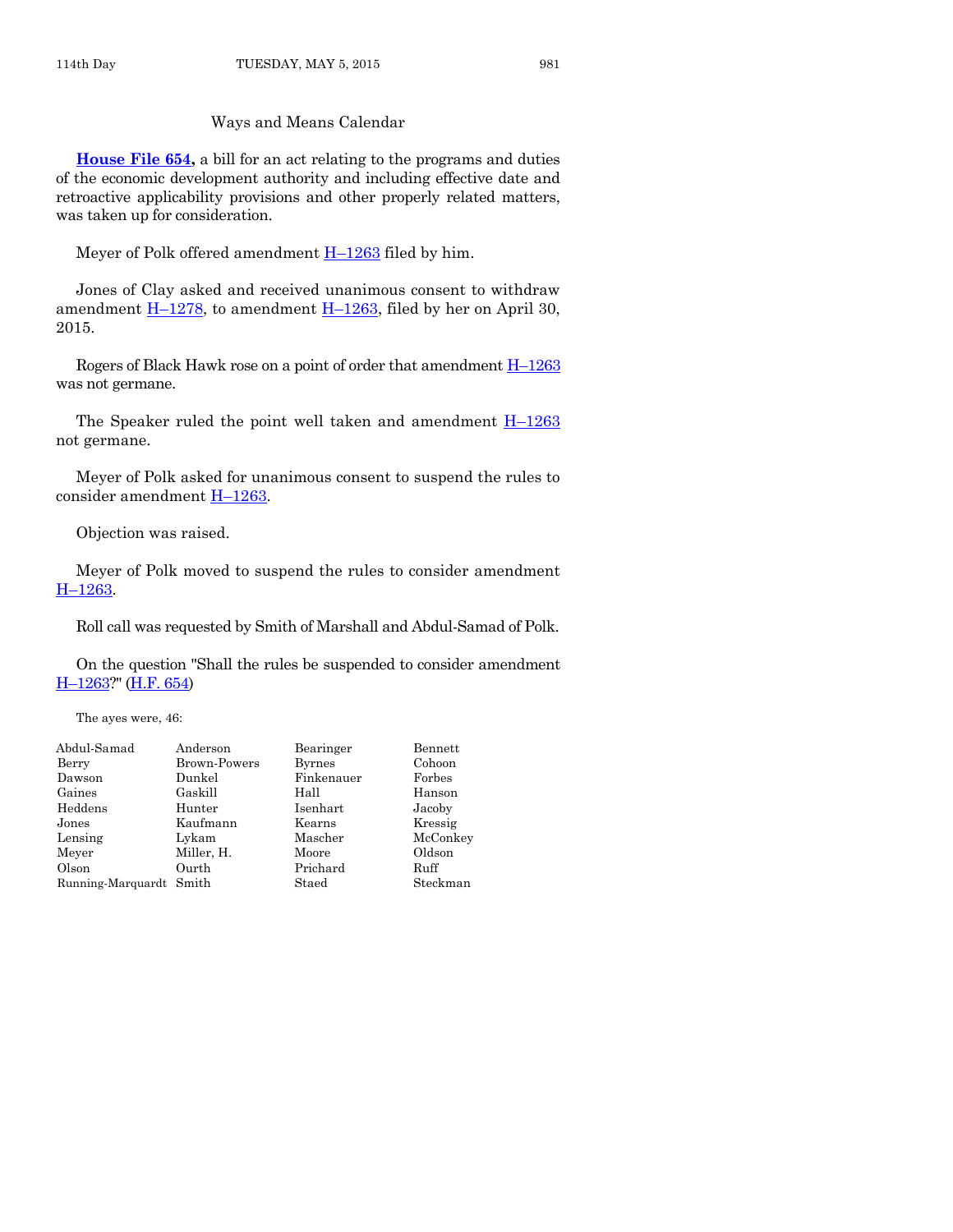| Stutsman           | Taylor, T. | Thede          | Wessel-Kroeschell |
|--------------------|------------|----------------|-------------------|
| Winckler           | Wolfe      |                |                   |
| The nays were, 53: |            |                |                   |
| Bacon              | Baltimore  | Baudler        | Baxter            |
| $_{\rm Best}$      | Branhagen  | Carlson        | Cownie            |
| Deyoe              | Dolecheck  | Drake          | Fisher            |
| Forristall         | Fry        | Gassman        | Grassley          |
| Gustafson          | Hagenow    | Hanusa         | Heartsill         |
| Heaton             | Hein       | Highfill       | Holt              |
| Huseman            | Jorgensen  | Klein          | Koester           |
| Kooiker            | Landon     | Maxwell        | Miller, L.        |
| Mommsen            | Nunn       | Paulsen, Spkr. | Paustian          |
| Pettengill         | Rizer      | Rogers         | Salmon            |
| Sands              | Sexton     | Sheets         | Sieck             |
| Soderberg          | Stanerson  | Taylor, R.     | Upmeyer           |
| Vander Linden      | Watts      | Wills          | Worthan           |
| Windschitl,        |            |                |                   |
| Presiding          |            |                |                   |

#### Kelley

The motion to suspend the rules lost.

Rogers of Black Hawk moved that the bill be read a last time now and placed upon its passage which motion prevailed and the bill was read a last time.

#### On the question "Shall the bill pass?" ([H.F. 654\)](http://coolice.legis.iowa.gov/Cool-ICE/default.asp?Category=billinfo&Service=Billbook&frame=1&GA=86&hbill=HF654)

The ayes were, 99:

| Anderson      | Bacon     | Baltimore    |
|---------------|-----------|--------------|
| Baxter        | Bearinger | Bennett      |
| $_{\rm Best}$ | Branhagen | Brown-Powers |
| Carlson       | Cohoon    | Cownie       |
| Devoe         | Dolecheck | Drake        |
| Finkenauer    | Fisher    | Forbes       |
| Fry           | Gaines    | Gaskill      |
| Grassley      | Gustafson | Hagenow      |
| Hanson        | Hanusa    | Heartsill    |
| Heddens       | Hein      | Highfill     |
| Hunter        | Huseman   | Isenhart     |
| Jones         | Jorgensen | Kaufmann     |
| Klein         | Koester   | Kooiker      |
| Landon        | Lensing   | Lykam        |
| Maxwell       | McConkey  | Meyer        |
|               |           |              |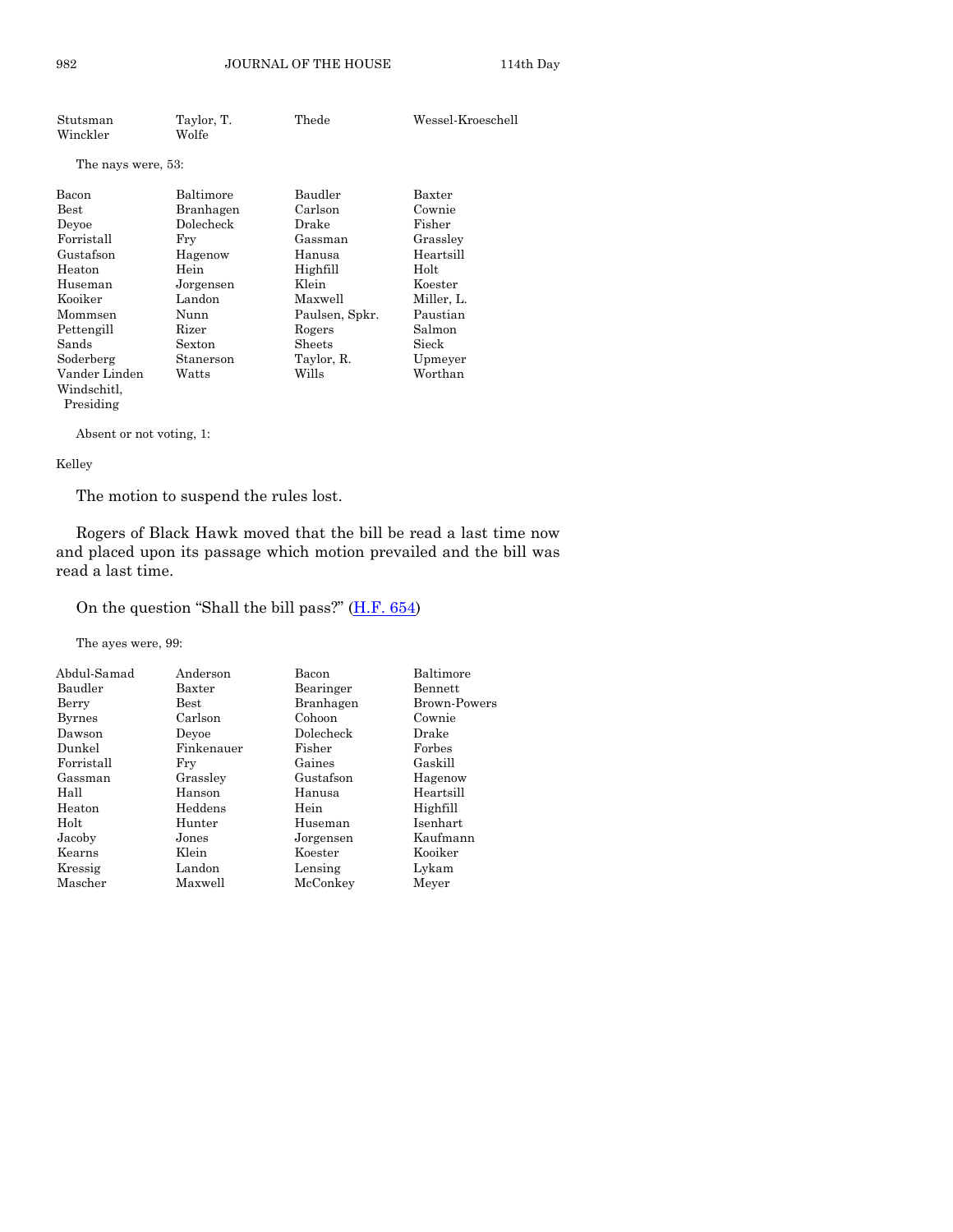Miller, H. Miller, L. Mommsen Moore Nunn Oldson Olson Ourth Paulsen, Spkr. Paustian Pettengill Prichard Rizer Rogers Ruff Running-Marquardt Salmon Sands Sexton Sheets Sieck Smith Soderberg Staed Stanerson Steckman Stutsman Taylor, R. Taylor, T. Thede Upmeyer Vander Linden Wessel-Kroeschell Wills Wolfe Worthan Windschitl, Presiding

The nays were, none.

Absent or not voting, 1:

Kelley

The bill having received a constitutional majority was declared to have passed the House and the title was agreed to.

#### [HOUSE FILE 385](http://coolice.legis.iowa.gov/Cool-ICE/default.asp?Category=billinfo&Service=Billbook&frame=1&GA=86&hbill=HF385) WITHDRAWN

Rogers of Black Hawk asked and received unanimous consent to withdraw [House File 385](http://coolice.legis.iowa.gov/Cool-ICE/default.asp?Category=billinfo&Service=Billbook&frame=1&GA=86&hbill=HF385) from further consideration by the House.

#### IMMEDIATE MESSAGES

Upmeyer of Cerro Gordo asked and received unanimous consent that the following bills be immediately messaged to the Senate: **[House File 654](http://coolice.legis.iowa.gov/Cool-ICE/default.asp?Category=billinfo&Service=Billbook&frame=1&GA=86&hbill=HF654)** and **Senate Files 336** and **496.**

On motion by Upmeyer of Cerro Gordo, the House was recessed at 11:28 a.m., until 1:00 p.m.

#### AFTERNOON SESSION

The House reconvened at 1:18 p.m., Speaker Paulsen in the chair.

The House stood at ease at 1:19 p.m., until the fall of the gavel.

The House resumed session at 4:02 p.m., Speaker Paulsen in the chair.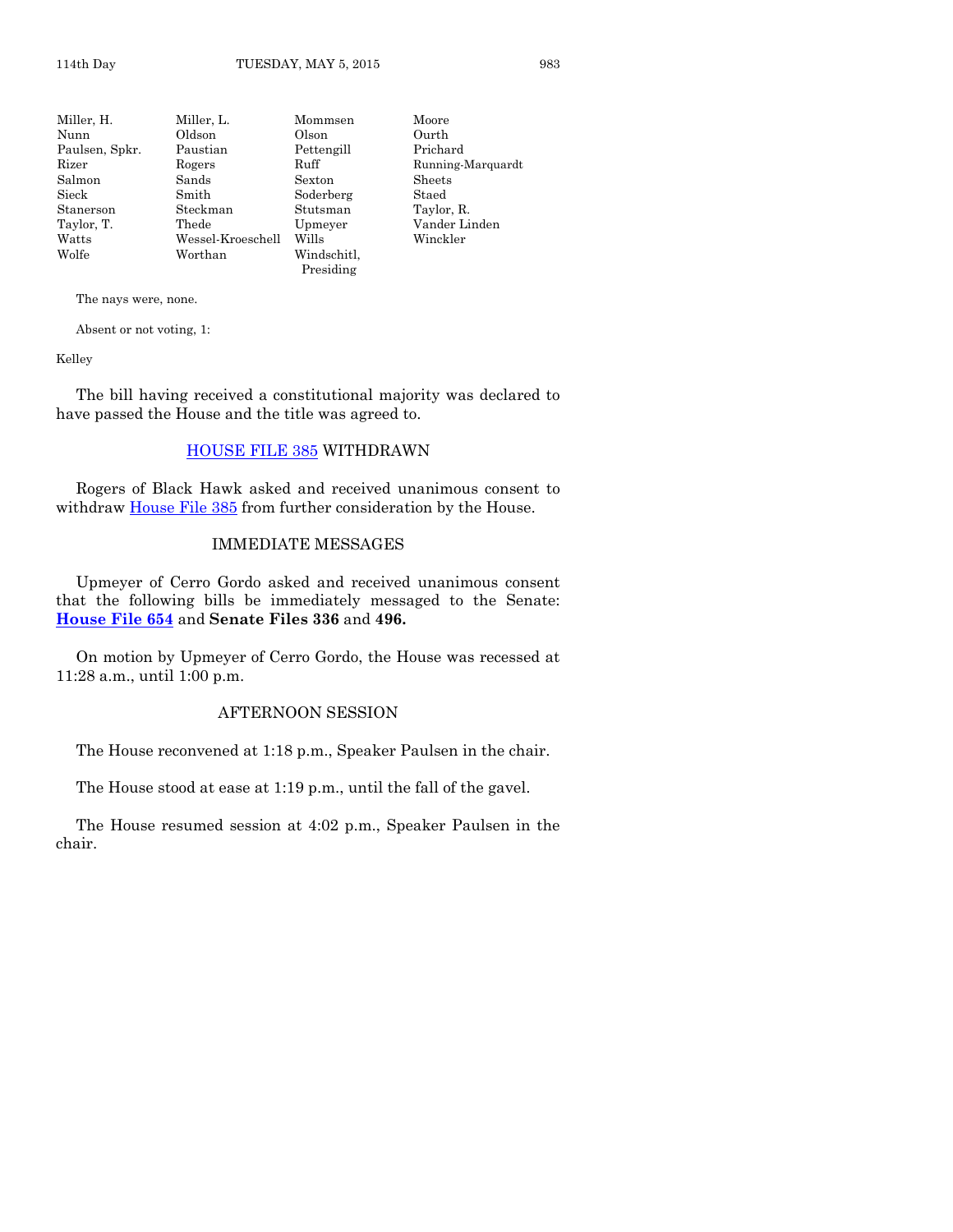#### MESSAGES FROM THE SENATE

The following messages were received from the Senate:

Mr. Speaker: I am directed to inform your honorable body that the Senate has on May 5, 2015, amended and passed the following bill in which the concurrence of the House is asked:

[House File 504,](http://coolice.legis.iowa.gov/Cool-ICE/default.asp?Category=billinfo&Service=Billbook&frame=1&GA=86&hbill=HF504) a bill for an act relating to electronic delivery and posting of insurance notices and documents.

Also: That the Senate has on May 5, 2015, passed the following bill in which the concurrence of the Senate was asked:

[House File 622,](http://coolice.legis.iowa.gov/Cool-ICE/default.asp?Category=billinfo&Service=Billbook&frame=1&GA=86&hbill=HF622) a bill for an act relating to certain fees charged in connection with vehicle rental agreements and making penalties applicable.

Also: That the Senate has on May 5, 2015, amended and passed the following bill in which the concurrence of the House is asked:

[House File 626,](http://coolice.legis.iowa.gov/Cool-ICE/default.asp?Category=billinfo&Service=Billbook&frame=1&GA=86&hbill=HF626) a bill for an act relating to the processes for appealing tax matters in this state by repealing the future repeal of the property assessment appeal board, providing for the future repeal of the state board of tax review, providing for appeals to the director of revenue for certain tax matters and modifying the powers and duties of the director of revenue, and including effective date provisions.

Also: That the Senate has on May 5, 2015, passed the following bill in which the concurrence of the Senate was asked:

[House File 634,](http://coolice.legis.iowa.gov/Cool-ICE/default.asp?Category=billinfo&Service=Billbook&frame=1&GA=86&hbill=HF634) a bill for an act providing for the department of agriculture and land stewardship's administration of certain functions, including by eliminating past dates relating to a determination of Iowa-foaled horse and to the rehabilitation and conservation of land affected by coal mining, providing for payment by the department for the examination of certain articles, allowing the department to adopt by reference certain federal publications affecting milk and milk products, modifying the definition of biobutanol, eliminating departmental duties and fees relating to weights and measures, providing for purchased-grain fees paid into the Iowa grain indemnity fund, and changing the name of the division of soil and water conservation and the name of its appointed administrative official.

Also: That the Senate has on May 5, 2015, passed the following bill in which the concurrence of the Senate was asked:

[House File 637,](http://coolice.legis.iowa.gov/Cool-ICE/default.asp?Category=billinfo&Service=Billbook&frame=1&GA=86&hbill=HF637) a bill for an act relating to transportation and other infrastructurerelated appropriations to the department of transportation, including allocation and use of moneys from the road use tax fund and the primary road fund.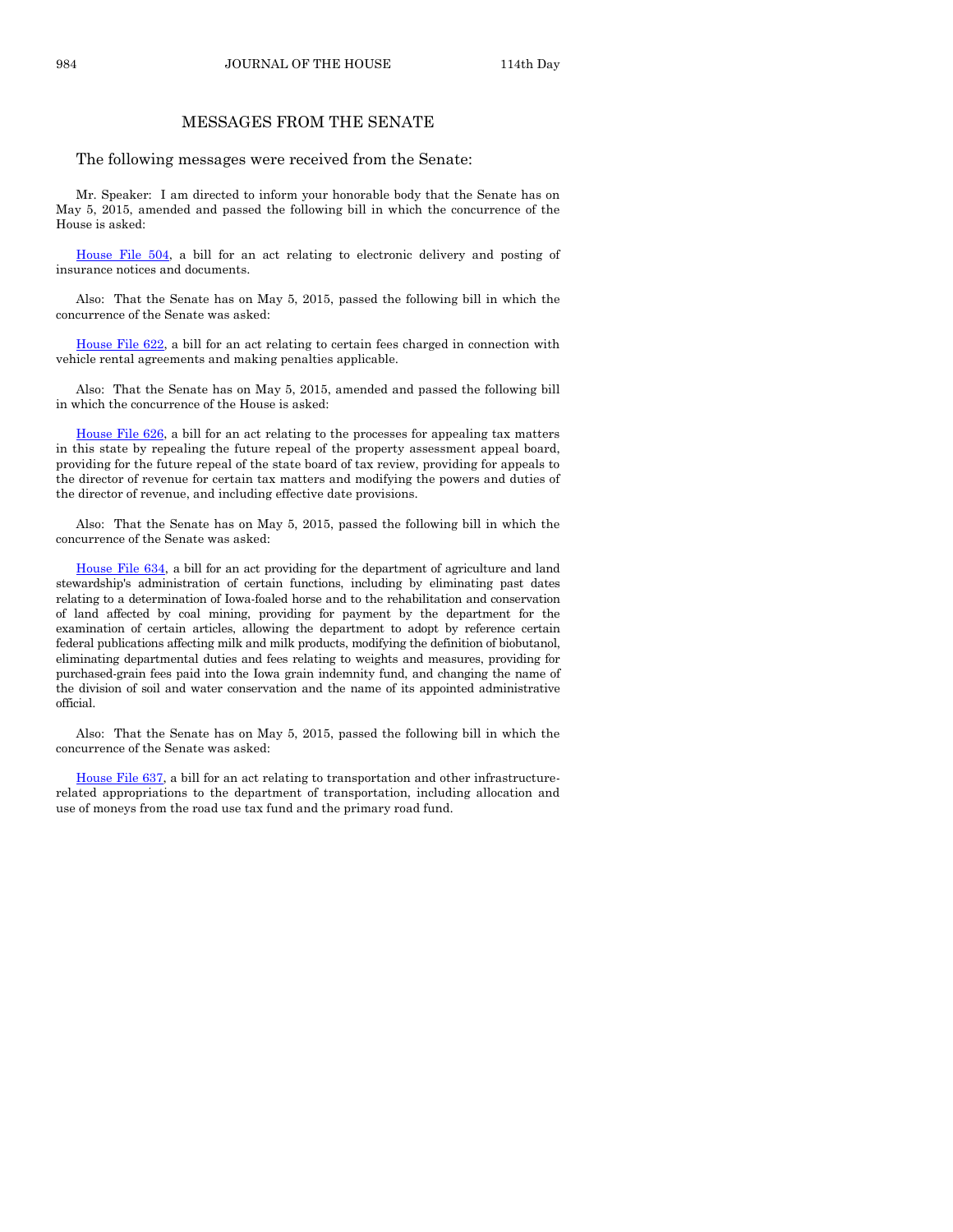Also: That the Senate has on May 5, 2015, passed the following bill in which the concurrence of the Senate was asked:

[House File 638,](http://coolice.legis.iowa.gov/Cool-ICE/default.asp?Category=billinfo&Service=Billbook&frame=1&GA=86&hbill=HF638) a bill for an act concerning the reporting and payment of wine gallonage sales and taxes.

Also: That the Senate has on May 5, 2015, passed the following bill in which the concurrence of the Senate was asked:

[House File 646,](http://coolice.legis.iowa.gov/Cool-ICE/default.asp?Category=billinfo&Service=Billbook&frame=1&GA=86&hbill=HF646) a bill for an act relating to the use of revenues resulting from the physical plant and equipment levy and including applicability provisions.

Also: That the Senate has on May 5, 2015, passed the following bill in which the concurrence of the House is asked:

[Senate File 500,](http://coolice.legis.iowa.gov/Cool-ICE/default.asp?Category=billinfo&Service=Billbook&frame=1&GA=86&hbill=SF500) a bill for an act relating to family support programs and provisions including those relating to child support and establishment of paternity.

MICHAEL E. MARSHALL, Secretary

#### CONSIDERATION OF BILLS Appropriations Calendar

**[House File 651,](http://coolice.legis.iowa.gov/Cool-ICE/default.asp?Category=billinfo&Service=Billbook&frame=1&GA=86&hbill=HF651)** a bill for an act relating to expenditures of moneys from the E911 emergency communications fund, other duties of the department of homeland security and emergency management, and other properly related matters, was taken up for consideration.

Kressig of Black Hawk asked and received unanimous consent to withdraw amendment  $H-1312$  $H-1312$  filed by him from the floor.

Kressig of Black Hawk offered amendment  $H-1328$  $H-1328$  filed by him from the floor.

Worthan of Buena Vista requested a division to amendment  $H-1328$  $H-1328$ as follows:

Division A: Lines 2 and 3. Division B: Lines 4 and 5.

Kressig of Black Hawk moved the adoption of amendment H–[1328A](http://coolice.legis.iowa.gov/Cool-ICE/default.asp?Category=billinfo&Service=Billbook&frame=1&GA=86&hbill=H1328).

Roll call was requested by Kressig of Black Hawk and Smith of Marshall.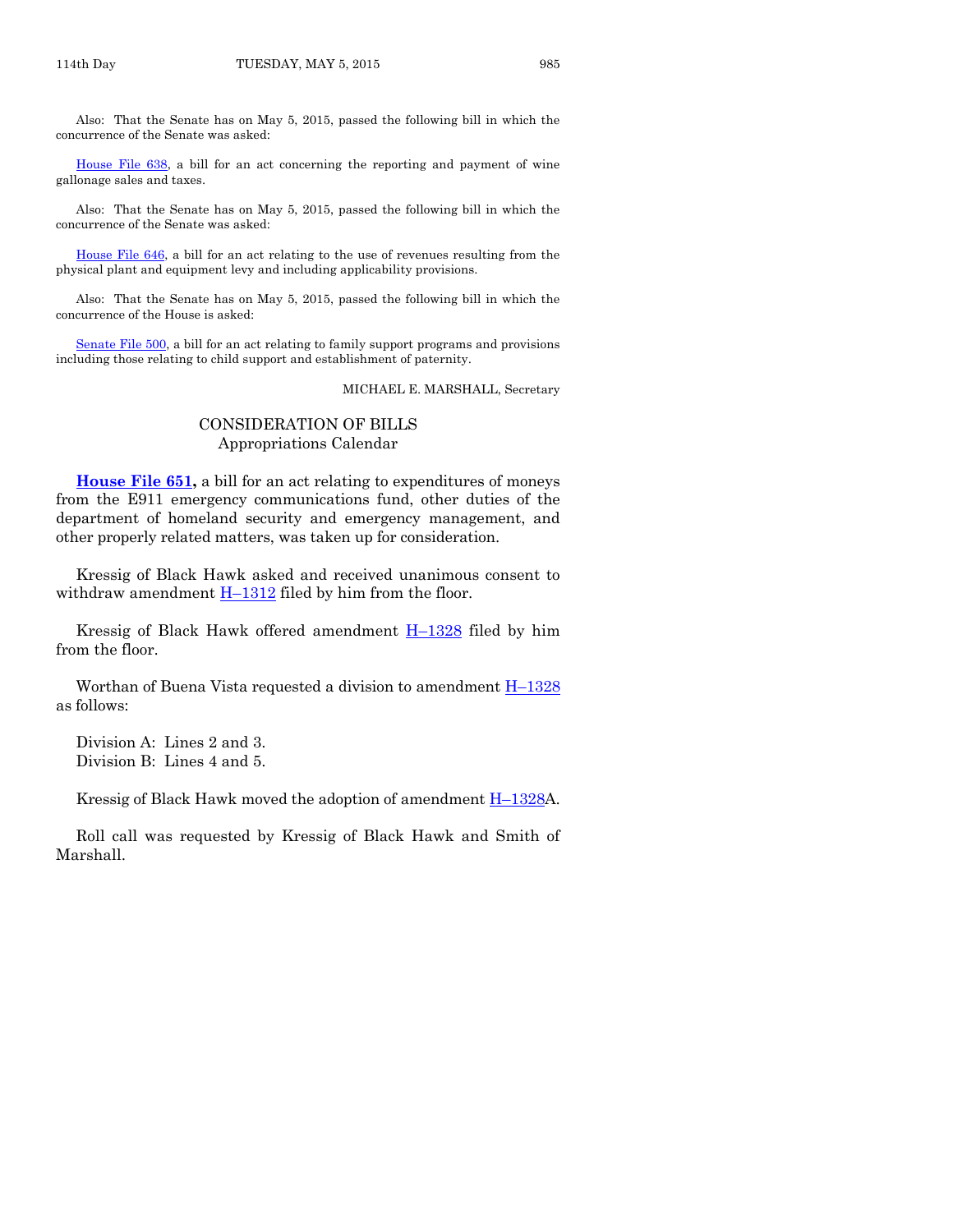#### On the question "Shall amendment  $H-1328A$  $H-1328A$  be adopted?" ( $H.F. 651$ )

The ayes were, 43:

| Abdul-Samad       | Anderson            | Bearinger  | Bennett    |
|-------------------|---------------------|------------|------------|
| Berry             | <b>Brown-Powers</b> | Cohoon     | Dawson     |
| Dunkel            | Finkenauer          | Forbes     | Gaines     |
| Gaskill           | Hall                | Hanson     | Heddens    |
| Hunter            | Isenhart            | Jacoby     | Jorgensen  |
| Kearns            | Kressig             | Lensing    | Lykam      |
| Mascher           | McConkey            | Meyer      | Miller, H. |
| Oldson            | Olson               | Ourth      | Prichard   |
| Ruff              | Running-Marquardt   | Smith      | Staed      |
| Steckman          | Stutsman            | Taylor, T. | Thede      |
| Wessel-Kroeschell | Winckler            | Wolfe      |            |

The nays were, 56:

| Bacon       | Baltimore  | Baudler       | Baxter      |
|-------------|------------|---------------|-------------|
| <b>Best</b> | Branhagen  | <b>Byrnes</b> | Carlson     |
| Cownie      | Devoe      | Dolecheck     | Drake       |
| Fisher      | Forristall | Fry           | Gassman     |
| Grassley    | Gustafson  | Hagenow       | Hanusa      |
| Heartsill   | Heaton     | Hein          | Highfill    |
| Holt        | Huseman    | Jones         | Kaufmann    |
| Klein       | Koester    | Kooiker       | Landon      |
| Maxwell     | Miller, L. | Mommsen       | Moore       |
| Nunn        | Paustian   | Pettengill    | Rizer       |
| Rogers      | Salmon     | Sands         | Sexton      |
| Sheets      | Sieck      | Soderberg     | Stanerson   |
| Taylor, R.  | Upmeyer    | Vander Linden | Watts       |
| Wills       | Windschitl | Worthan       | Mr. Speaker |
|             |            |               | Paulsen     |

Absent or not voting, 1:

Kelley

Amendment **H-1328**A lost.

Windschitl of Harrison in the chair at 4:15 p.m.

Kressig of Black Hawk moved the adoption of amendment H–[1328B](http://coolice.legis.iowa.gov/Cool-ICE/default.asp?Category=billinfo&Service=Billbook&frame=1&GA=86&hbill=H1328).

Roll call was requested by Smith of Marshall and Hunter of Polk.

On the question "Shall amendment  $H-1328B$  $H-1328B$  be adopted?" ( $H.F. 651$ )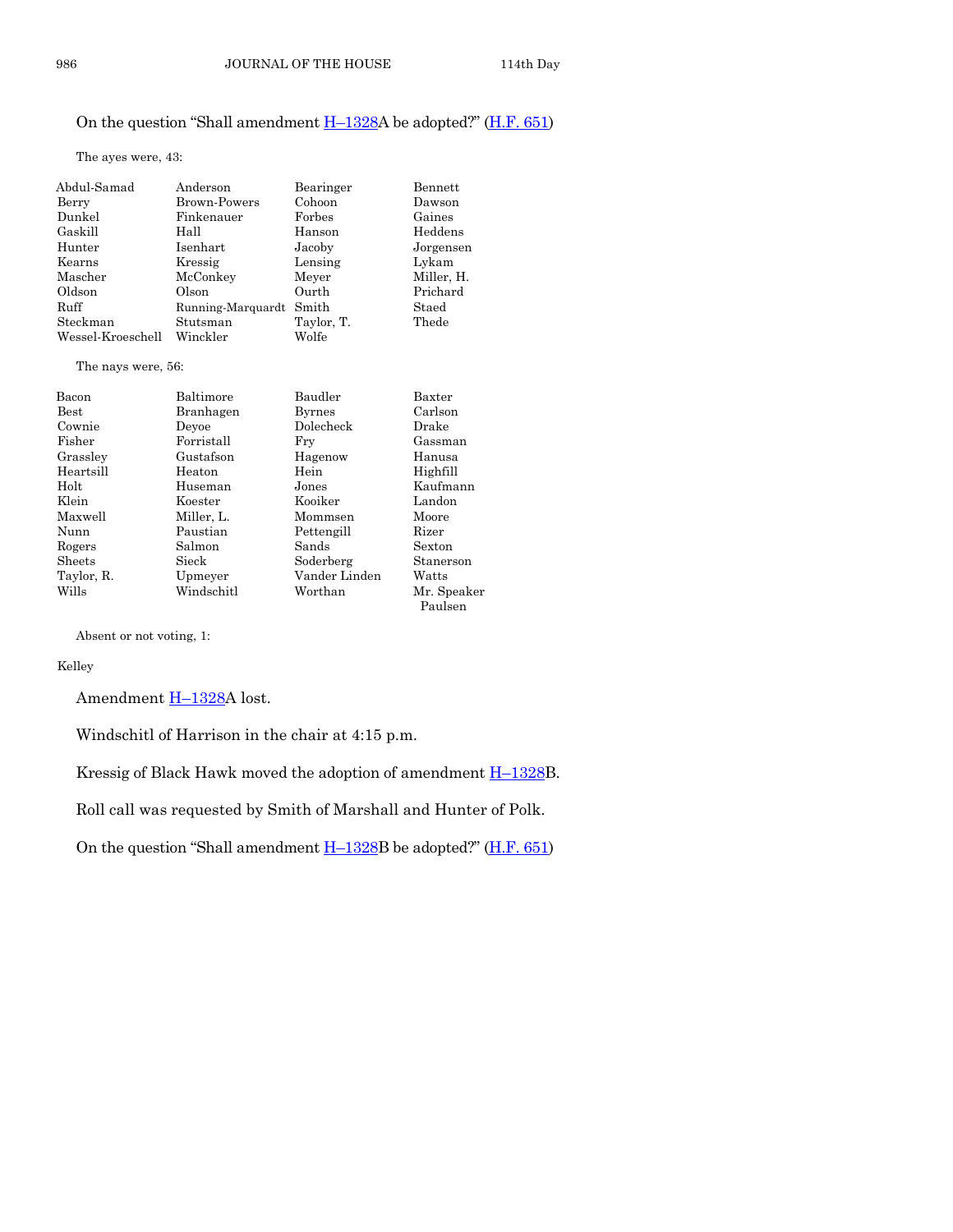The ayes were, 99:

| Abdul-Samad    | Anderson          | Bacon       | Baltimore         |
|----------------|-------------------|-------------|-------------------|
| Baudler        | Baxter            | Bearinger   | <b>Bennett</b>    |
| Berry          | Best              | Branhagen   | Brown-Powers      |
| <b>Byrnes</b>  | Carlson           | Cohoon      | Cownie            |
| Dawson         | Deyoe             | Dolecheck   | Drake             |
| Dunkel         | Finkenauer        | Fisher      | Forbes            |
| Forristall     | Fry               | Gaines      | Gaskill           |
| Gassman        | Grassley          | Gustafson   | Hagenow           |
| Hall           | Hanson            | Hanusa      | Heartsill         |
| Heaton         | Heddens           | Hein        | Highfill          |
| Holt           | Hunter            | Huseman     | Isenhart          |
| Jacoby         | $_{\rm Jones}$    | Jorgensen   | Kaufmann          |
| Kearns         | Klein             | Koester     | Kooiker           |
| Kressig        | Landon            | Lensing     | Lykam             |
| Mascher        | Maxwell           | McConkey    | Meyer             |
| Miller, H.     | Miller, L.        | Mommsen     | Moore             |
| Nunn           | Oldson            | Olson       | Ourth             |
| Paulsen, Spkr. | Paustian          | Pettengill  | Prichard          |
| Rizer          | Rogers            | Ruff        | Running-Marquardt |
| Salmon         | Sands             | Sexton      | Sheets            |
| Sieck          | Smith             | Soderberg   | Staed             |
| Stanerson      | Steckman          | Stutsman    | Taylor, R.        |
| Taylor, T.     | Thede             | Upmeyer     | Vander Linden     |
| Watts          | Wessel-Kroeschell | Wills       | Winckler          |
| Wolfe          | Worthan           | Windschitl, |                   |
|                |                   | Presiding   |                   |

The nays were, none.

Absent or not voting, 1:

Kelley

Amendment **H**-[1328B](http://coolice.legis.iowa.gov/Cool-ICE/default.asp?Category=billinfo&Service=Billbook&frame=1&GA=86&hbill=H1328) was adopted.

Worthan of Buena Vista moved that the bill be read a last time now and placed upon its passage which motion prevailed and the bill was read a last time.

On the question "Shall the bill pass?" [\(H.F. 651\)](http://coolice.legis.iowa.gov/Cool-ICE/default.asp?Category=billinfo&Service=Billbook&frame=1&GA=86&hbill=HF651)

The ayes were, 99:

| Abdul-Sama    |
|---------------|
| Baudler       |
| Berry         |
| <b>Byrnes</b> |
| Dawson        |

ad Anderson Bacon Baltimore Baxter Bearinger Bennett Carlson Cohoon Cownie Dawson Deyoe Dolecheck Drake

Best Branhagen Brown-Powers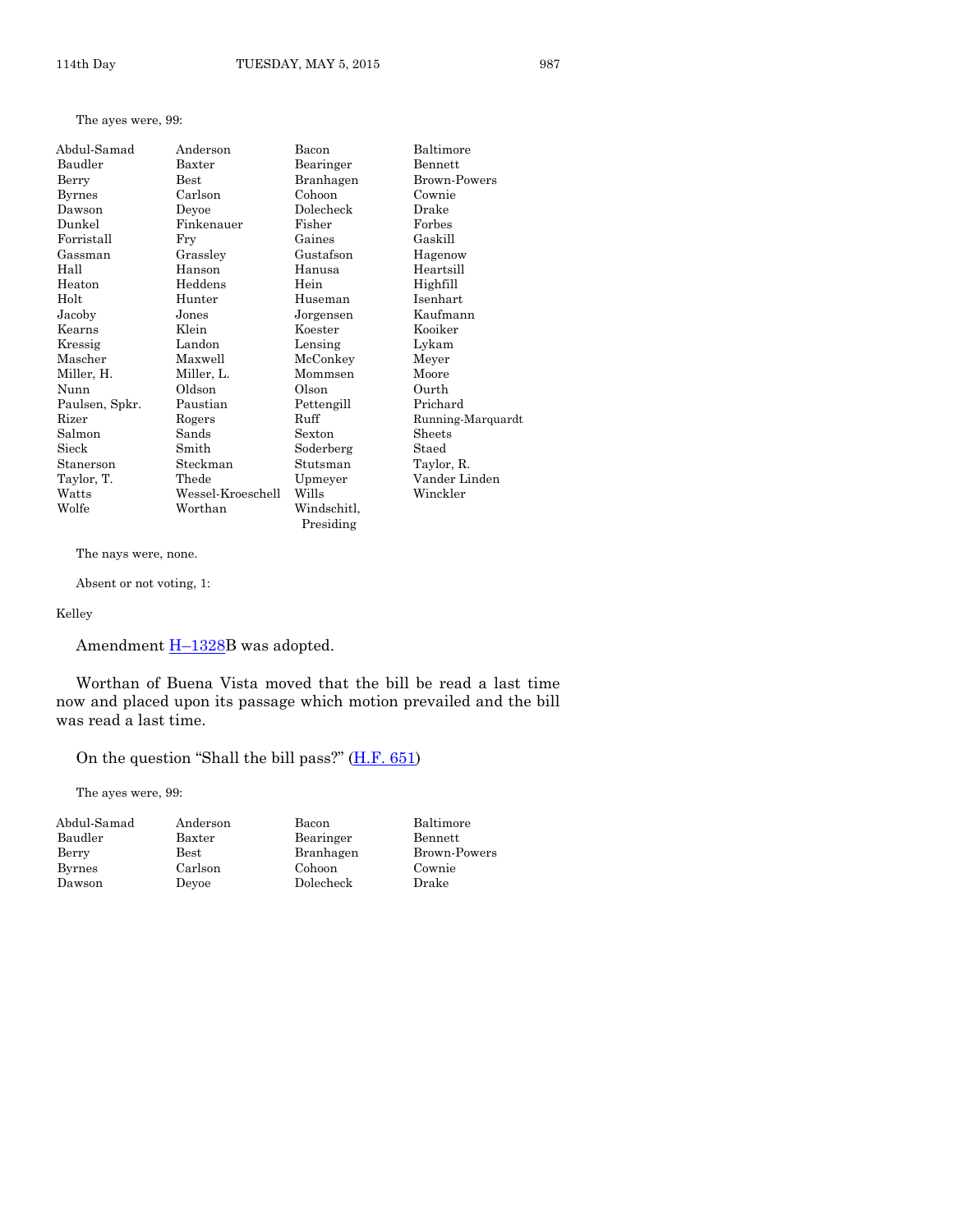| Dunkel           | Finkenauer        | Fisher                   | Forbes            |
|------------------|-------------------|--------------------------|-------------------|
| $\rm Forristall$ | Fry               | Gaines                   | Gaskill           |
| Gassman          | Grassley          | Gustafson                | Hagenow           |
| Hall             | Hanson            | Hanusa                   | Heartsill         |
| Heaton           | Heddens           | Hein                     | Highfill          |
| Holt             | Hunter            | Huseman                  | Isenhart          |
| Jacoby           | Jones             | Jorgensen                | Kaufmann          |
| Kearns           | Klein             | Koester                  | Kooiker           |
| Kressig          | Landon            | Lensing                  | Lykam             |
| Mascher          | Maxwell           | McConkey                 | Meyer             |
| Miller, H.       | Miller, L.        | Mommsen                  | Moore             |
| Nunn             | Oldson            | Olson                    | Ourth             |
| Paulsen, Spkr.   | Paustian          | Pettengill               | Prichard          |
| Rizer            | Rogers            | Ruff                     | Running-Marquardt |
| Salmon           | Sands             | Sexton                   | Sheets            |
| Sieck            | Smith             | Soderberg                | Staed             |
| Stanerson        | Steckman          | Stutsman                 | Taylor, R.        |
| Taylor, T.       | Thede             | Upmeyer                  | Vander Linden     |
| Watts            | Wessel-Kroeschell | Wills                    | Winckler          |
| Wolfe            | Worthan           | Windschitl.<br>Presiding |                   |
|                  |                   |                          |                   |

The nays were, none.

Absent or not voting, 1:

Kelley

The bill having received a constitutional majority was declared to have passed the House and the title was agreed to.

#### HOUSE FILES 199 AND 560 WITHDRAWN

Worthan of Buena Vista asked and received unanimous consent to withdraw House Files 199 and 560 from further consideration by the House.

**[House File 652,](http://coolice.legis.iowa.gov/Cool-ICE/default.asp?Category=billinfo&Service=Billbook&frame=1&GA=86&hbill=HF652)** a bill for an act relating to underground storage tanks, including by establishing an underground storage tank cost share grant program and fund and making an appropriation, was taken up for consideration.

R. Taylor of Dallas moved that the bill be read a last time now and placed upon its passage which motion prevailed and the bill was read a last time.

On the question "Shall the bill pass?" [\(H.F. 652\)](http://coolice.legis.iowa.gov/Cool-ICE/default.asp?Category=billinfo&Service=Billbook&frame=1&GA=86&hbill=HF652)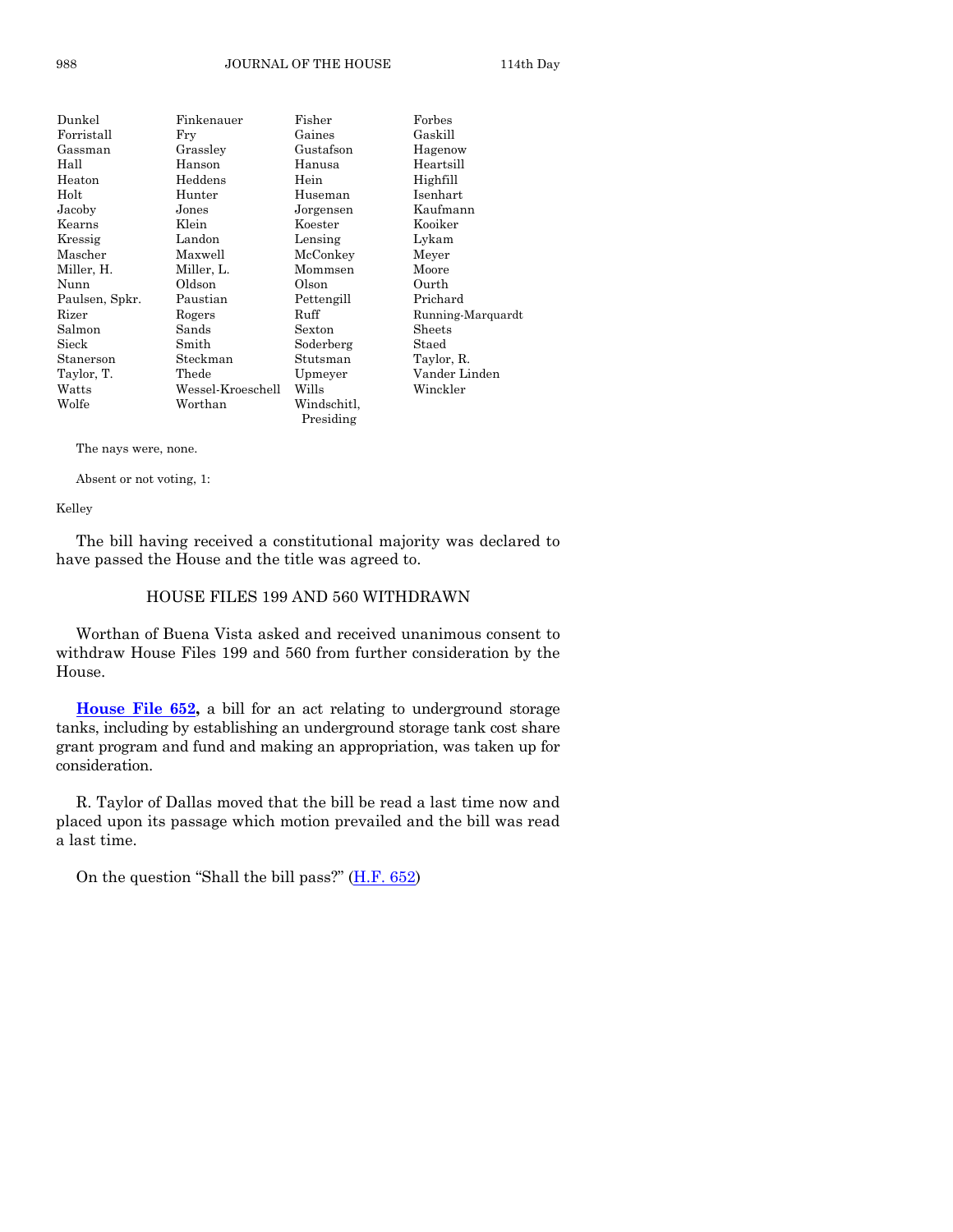The ayes were, 99:

| Abdul-Samad      | Anderson          | Bacon       | Baltimore         |
|------------------|-------------------|-------------|-------------------|
| Baudler          | Baxter            | Bearinger   | <b>Bennett</b>    |
| Berry            | Best              | Branhagen   | Brown-Powers      |
| <b>Byrnes</b>    | Carlson           | Cohoon      | Cownie            |
| Dawson           | Deyoe             | Dolecheck   | Drake             |
| Dunkel           | Finkenauer        | Fisher      | Forbes            |
| $\rm Forristall$ | Fry               | Gaines      | Gaskill           |
| Gassman          | Grassley          | Gustafson   | Hagenow           |
| Hall             | Hanson            | Hanusa      | Heartsill         |
| Heaton           | Heddens           | Hein        | Highfill          |
| Holt             | Hunter            | Huseman     | Isenhart          |
| Jacoby           | $_{\rm Jones}$    | Jorgensen   | Kaufmann          |
| Kearns           | Klein             | Koester     | Kooiker           |
| Kressig          | Landon            | Lensing     | Lykam             |
| Mascher          | Maxwell           | McConkey    | Meyer             |
| Miller, H.       | Miller, L.        | Mommsen     | Moore             |
| Nunn             | Oldson            | Olson       | Ourth             |
| Paulsen, Spkr.   | Paustian          | Pettengill  | Prichard          |
| Rizer            | Rogers            | Ruff        | Running-Marquardt |
| Salmon           | Sands             | Sexton      | Sheets            |
| Sieck            | Smith             | Soderberg   | Staed             |
| Stanerson        | Steckman          | Stutsman    | Taylor, R.        |
| Taylor, T.       | Thede             | Upmeyer     | Vander Linden     |
| Watts            | Wessel-Kroeschell | Wills       | Winckler          |
| Wolfe            | Worthan           | Windschitl, |                   |
|                  |                   | Presiding   |                   |

The nays were, none.

Absent or not voting, 1:

Kelley

The bill having received a constitutional majority was declared to have passed the House and the title was agreed to.

#### [HOUSE FILE 537](http://coolice.legis.iowa.gov/Cool-ICE/default.asp?Category=billinfo&Service=Billbook&frame=1&GA=86&hbill=HF537) WITHDRAWN

R. Taylor of Dallas asked and received unanimous consent to withdraw **House File 537** from further consideration by the House.

[Senate File 494,](http://coolice.legis.iowa.gov/Cool-ICE/default.asp?Category=billinfo&Service=Billbook&frame=1&GA=86&hbill=SF494) a bill for an act relating to and making appropriations involving state government entities involved with agriculture, natural resources, and environmental protection, with report of committee recommending amendment and passage, was taken up for consideration.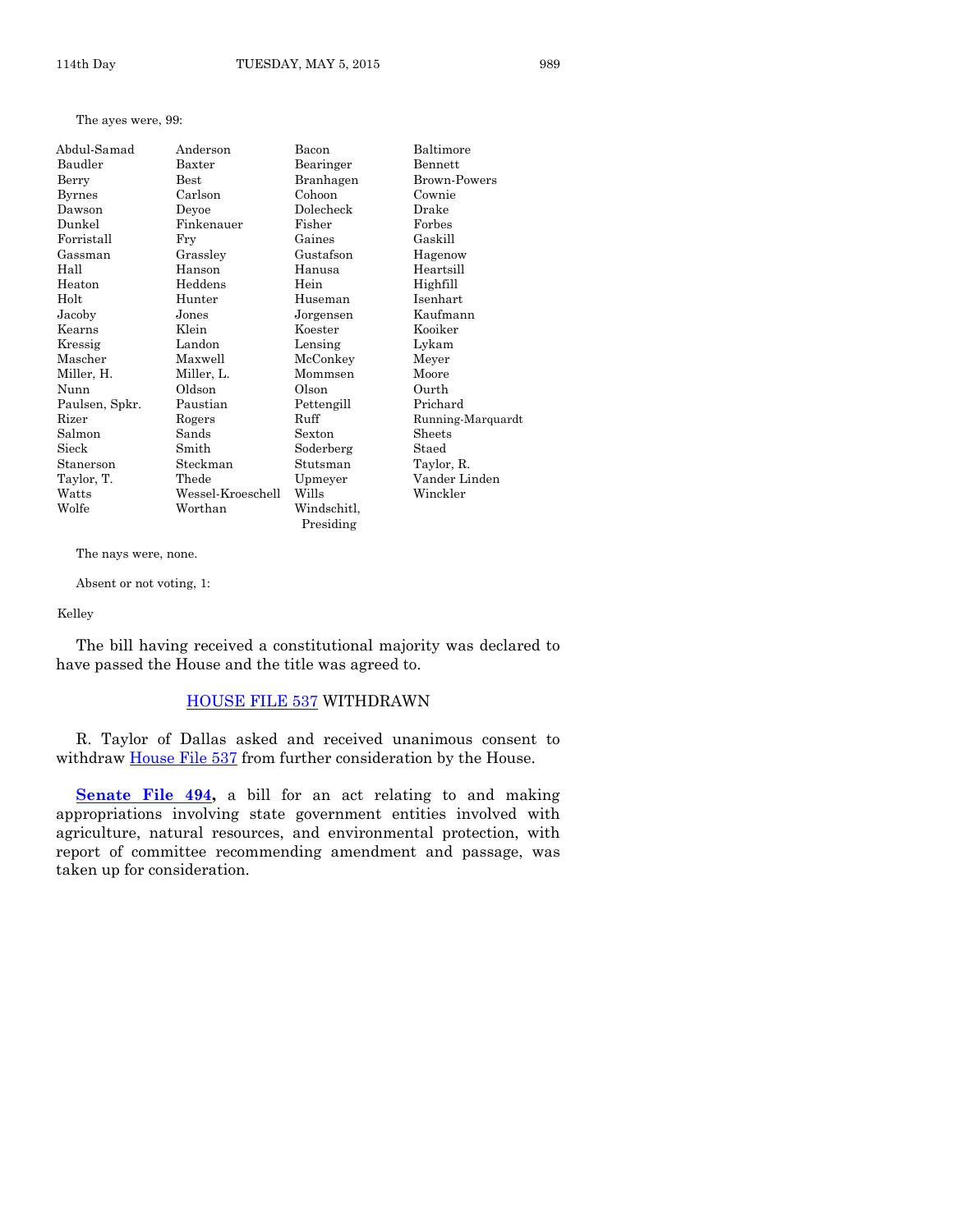Drake of Cass offered amendment  $H-1270$  $H-1270$  filed by the committee on Appropriations.

H. Miller of Webster offered amendment  $H-1309$ , to the committee amendment  $\underline{H-1270}$ , filed by her from the floor and moved its adoption.

Roll call was requested by H. Miller of Webster and Hunter of Polk.

On the question "Shall amendment  $H_{-1309}$ , to the committee amendment  $\underline{H-1270}$ , be adopted?" [\(S.F. 494\)](http://coolice.legis.iowa.gov/Cool-ICE/default.asp?Category=billinfo&Service=Billbook&frame=1&GA=86&hbill=SF494)

The ayes were, 42:

| Abdul-Samad             | Anderson     | Bearinger  | Bennett           |
|-------------------------|--------------|------------|-------------------|
| Berry                   | Brown-Powers | Cohoon     | Dawson            |
| Dunkel                  | Finkenauer   | Forbes     | Gaines            |
| Gaskill                 | Hall         | Hanson     | Heddens           |
| Hunter                  | Isenhart     | Jacoby     | Kearns            |
| Kressig                 | Lensing      | Lykam      | Mascher           |
| McConkey                | Meyer        | Miller, H. | Oldson            |
| Olson                   | Ourth        | Prichard   | Ruff              |
| Running-Marquardt Smith |              | Staed      | Steckman          |
| Stutsman                | Taylor, T.   | Thede      | Wessel-Kroeschell |
| Winckler                | Wolfe        |            |                   |

The nays were, 57:

| Bacon         | Baltimore  | Baudler        | Baxter    |
|---------------|------------|----------------|-----------|
| Best          | Branhagen  | <b>Byrnes</b>  | Carlson   |
| Cownie        | Devoe      | Dolecheck      | Drake     |
| Fisher        | Forristall | Frv            | Gassman   |
| Grassley      | Gustafson  | Hagenow        | Hanusa    |
| Heartsill     | Heaton     | Hein           | Highfill  |
| Holt          | Huseman    | Jones          | Jorgensen |
| Kaufmann      | Klein      | Koester        | Kooiker   |
| Landon        | Maxwell    | Miller, L.     | Mommsen   |
| Moore         | Nunn       | Paulsen, Spkr. | Paustian  |
| Pettengill    | Rizer      | Rogers         | Salmon    |
| Sands         | Sexton     | Sheets         | Sieck     |
| Soderberg     | Stanerson  | Taylor, R.     | Upmeyer   |
| Vander Linden | Watts      | Wills          | Worthan   |
| Windschitl,   |            |                |           |
| Presiding     |            |                |           |

Absent or not voting, 1:

Kelley

Amendment  $H-1309$ , to the committee amendment  $H-1270$ , lost.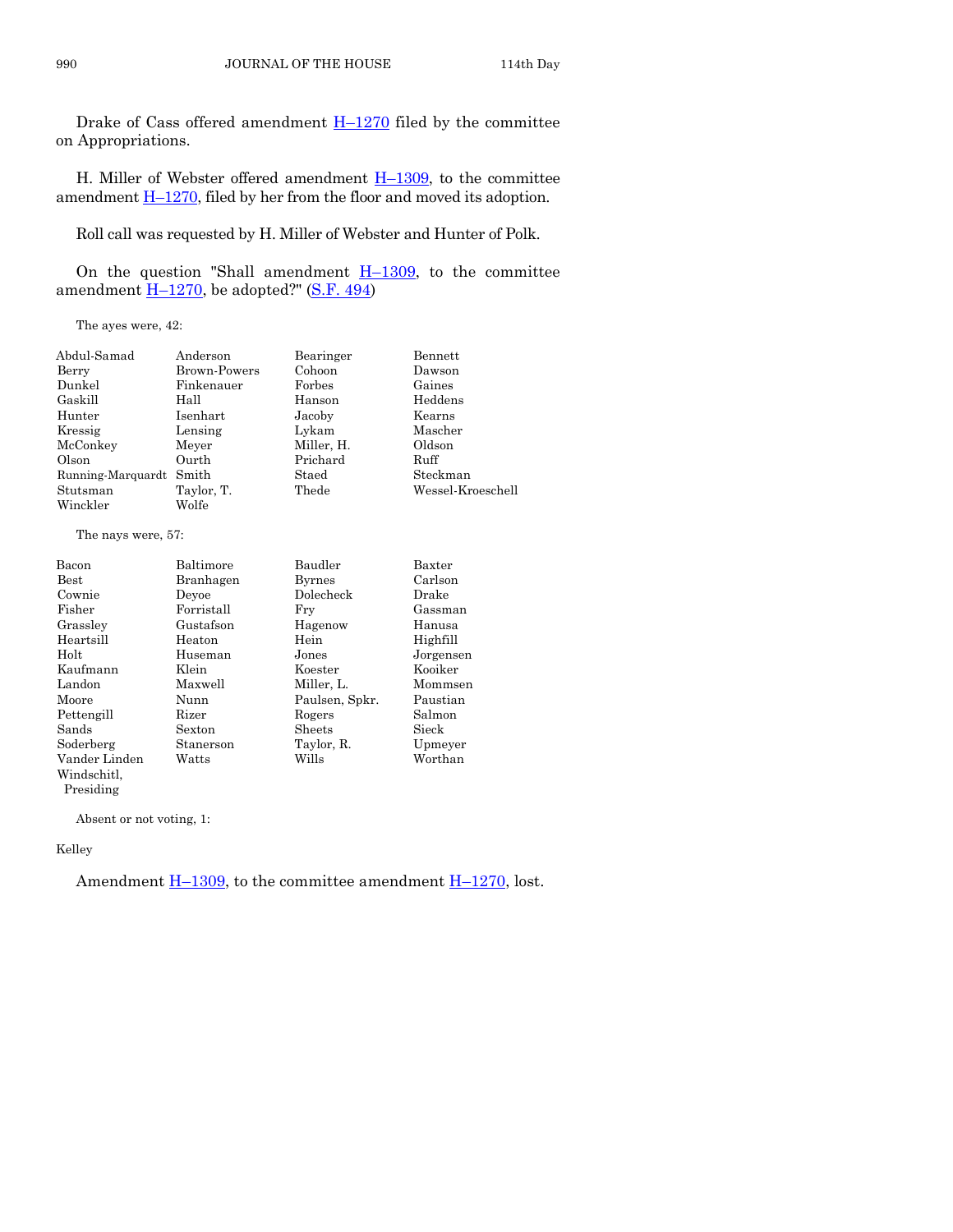Mascher of Johnson offered amendment  $H-1313$ , to the committee amendment  $\underline{H-1270}$ , filed by her from the floor and moved its adoption.

Roll call was requested by Mascher of Johnson and Abdul-Samad of Polk.

On the question "Shall amendment  $H-1313$ , to the committee amendment  $\underline{H-1270}$ , be adopted?" [\(S.F. 494\)](http://coolice.legis.iowa.gov/Cool-ICE/default.asp?Category=billinfo&Service=Billbook&frame=1&GA=86&hbill=SF494)

The ayes were, 99:

| Abdul-Samad    | Anderson          | Bacon       | Baltimore         |
|----------------|-------------------|-------------|-------------------|
| Baudler        | Baxter            | Bearinger   | Bennett           |
| Berry          | <b>Best</b>       | Branhagen   | Brown-Powers      |
| Byrnes         | Carlson           | Cohoon      | Cownie            |
| Dawson         | Deyoe             | Dolecheck   | Drake             |
| Dunkel         | Finkenauer        | Fisher      | Forbes            |
| Forristall     | Fry               | Gaines      | Gaskill           |
| Gassman        | Grassley          | Gustafson   | Hagenow           |
| Hall           | Hanson            | Hanusa      | Heartsill         |
| Heaton         | Heddens           | Hein        | Highfill          |
| Holt           | Hunter            | Huseman     | <b>Isenhart</b>   |
| Jacoby         | Jones             | Jorgensen   | Kaufmann          |
| Kearns         | Klein             | Koester     | Kooiker           |
| Kressig        | Landon            | Lensing     | Lykam             |
| Mascher        | Maxwell           | McConkey    | Meyer             |
| Miller, H.     | Miller, L.        | Mommsen     | Moore             |
| Nunn           | Oldson            | Olson       | Ourth             |
| Paulsen, Spkr. | Paustian          | Pettengill  | Prichard          |
| Rizer          | Rogers            | Ruff        | Running-Marquardt |
| Salmon         | Sands             | Sexton      | Sheets            |
| Sieck          | Smith             | Soderberg   | Staed             |
| Stanerson      | Steckman          | Stutsman    | Taylor, R.        |
| Taylor, T.     | Thede             | Upmeyer     | Vander Linden     |
| Watts          | Wessel-Kroeschell | Wills       | Winckler          |
| Wolfe          | Worthan           | Windschitl, |                   |
|                |                   | Presiding   |                   |

The nays were, none.

Absent or not voting, 1:

Kelley

Amendment  $H-1313$ , to the committee amendment  $H-1270$ , was adopted.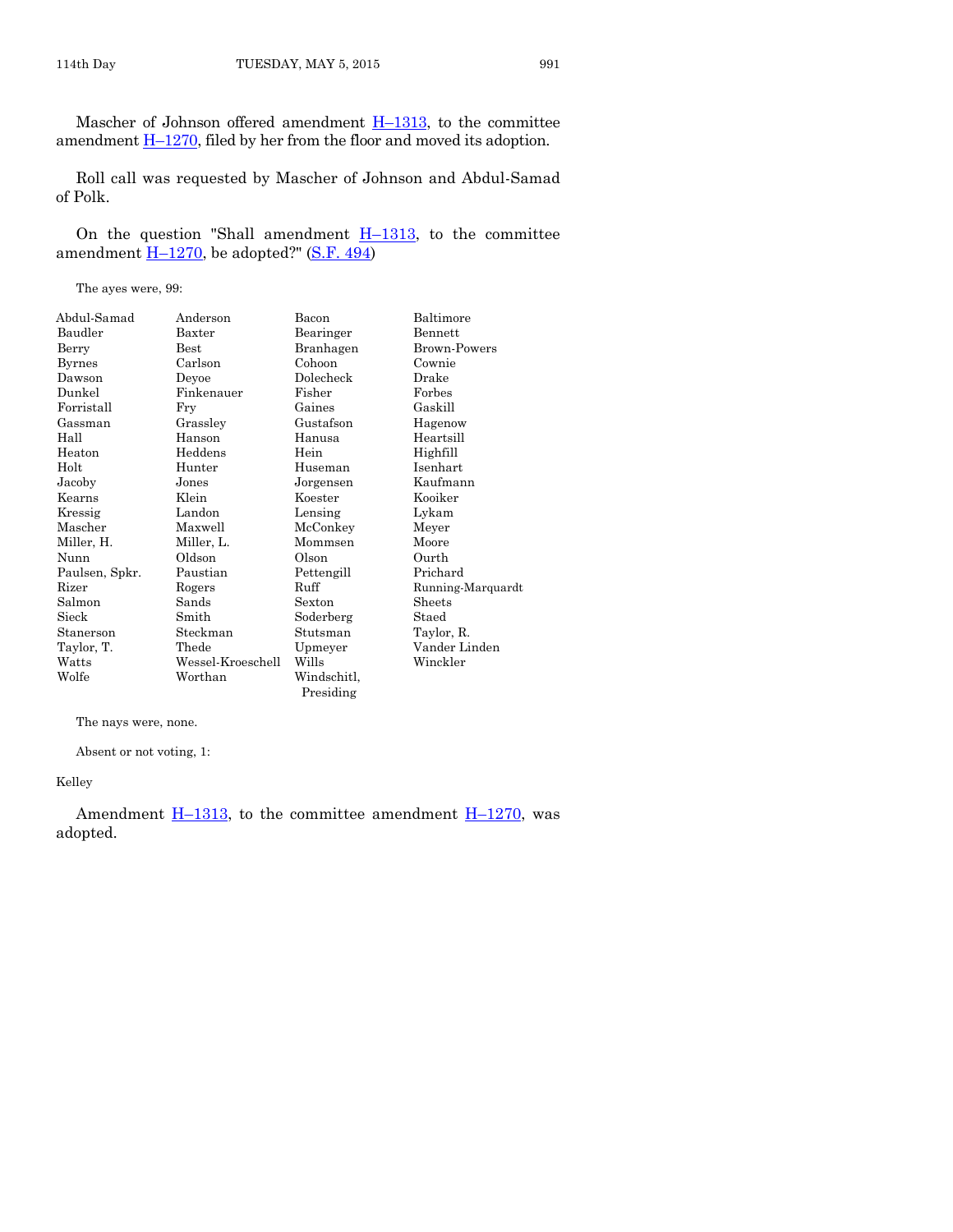Drake of Cass offered amendment H–[1306,](http://coolice.legis.iowa.gov/Cool-ICE/default.asp?Category=billinfo&Service=Billbook&frame=1&GA=86&hbill=H1306) to the committee amendment  $H-1270$ , filed by him from the floor and moved its adoption.

Amendment  $H-1306$ , to the committee amendment  $H-1270$ , was adopted.

Isenhart of Dubuque offered amendment H–[1305,](http://coolice.legis.iowa.gov/Cool-ICE/default.asp?Category=billinfo&Service=Billbook&frame=1&GA=86&hbill=H1305) to the committee amendment  $H-1270$ , filed by him from the floor and moved its adoption.

Amendment  $H-1305$ , to the committee amendment  $H-1270$ , lost.

Ruff of Clayton offered amendment H–[1308,](http://coolice.legis.iowa.gov/Cool-ICE/default.asp?Category=billinfo&Service=Billbook&frame=1&GA=86&hbill=H1308) to the committee amendment  $H-1270$ , filed by her from the floor and moved its adoption.

Roll call was requested by Ruff of Clayton and Jacoby of Johnson.

On the question "Shall amendment H–[1308,](http://coolice.legis.iowa.gov/Cool-ICE/default.asp?Category=billinfo&Service=Billbook&frame=1&GA=86&hbill=H1308) to the committee amendment  $H-1270$ , be adopted?" [\(S.F. 494\)](http://coolice.legis.iowa.gov/Cool-ICE/default.asp?Category=billinfo&Service=Billbook&frame=1&GA=86&hbill=SF494)

The ayes were, 42:

| Abdul-Samad        | Anderson            | Bearinger  | Bennett           |
|--------------------|---------------------|------------|-------------------|
| Berry              | <b>Brown-Powers</b> | Cohoon     | Dawson            |
| Dunkel             | Finkenauer          | Forbes     | Gaines            |
| Gaskill            | Hall                | Hanson     | Heddens           |
| Hunter             | Isenhart            | Jacoby     | Kearns            |
| Kressig            | Lensing             | Lykam      | Mascher           |
| McConkey           | Meyer               | Miller, H. | Oldson            |
| Olson              | Ourth               | Prichard   | Ruff              |
| Running-Marquardt  | Smith               | Staed      | Steckman          |
| Stutsman           | Taylor, T.          | Thede      | Wessel-Kroeschell |
| Winckler           | Wolfe               |            |                   |
| The nays were, 57: |                     |            |                   |
| Bacon              | Baltimore           | Baudler    | ${\rm Baxter}$    |
| Best               | Branhagen           | Byrnes     | Carlson           |
| Cownie             | Deyoe               | Dolecheck  | Drake             |
| Fisher             | Forristall          | Fry        | Gassman           |
| Grassley           | Gustafson           | Hagenow    | Hanusa            |
| Heartsill          | Heaton              | Hein       | Highfill          |

Holt Huseman Jones Jorgensen Kaufmann Klein Koester Kooiker Landon Maxwell Miller, L. Mommsen Moore Nunn Paulsen, Spkr. Paustian<br>Pettengill Rizer Rogers Salmon

Sands Sexton Sheets Sieck

Pettengill Rizer Rogers

Heaton Hein Highfill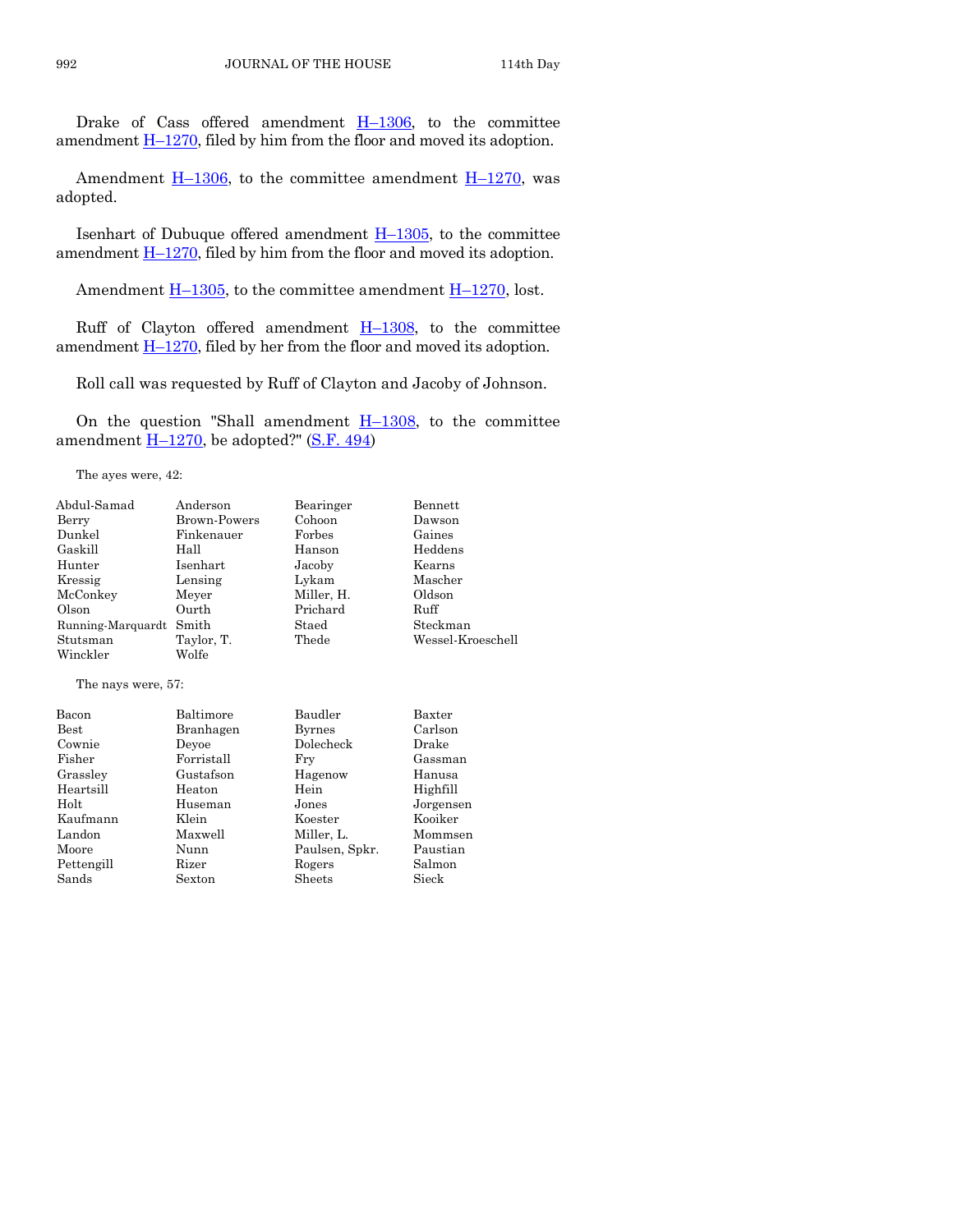| Soderberg     | Stanerson | Taylor, R. | Upmeyer |
|---------------|-----------|------------|---------|
| Vander Linden | Watts     | Wills      | Worthan |
| Windschitl.   |           |            |         |
| Presiding     |           |            |         |

Kelley

Amendment  $\underline{H-1308}$ , to the committee amendment  $\underline{H-1270}$ , lost.

Ourth of Warren offered amendment H–[1310,](http://coolice.legis.iowa.gov/Cool-ICE/default.asp?Category=billinfo&Service=Billbook&frame=1&GA=86&hbill=H1310) to the committee amendment  $H-1270$ , filed by him from the floor and moved its adoption.

Amendment  $\underline{H-1310}$ , to the committee amendment  $\underline{H-1270}$ , was adopted.

Drake of Cass asked and received unanimous consent to withdraw amendment  $\underline{H}$ –[1307,](http://coolice.legis.iowa.gov/Cool-ICE/default.asp?Category=billinfo&Service=Billbook&frame=1&GA=86&hbill=H1307) to the committee amendment  $\underline{H}$ –[1270,](http://coolice.legis.iowa.gov/Cool-ICE/default.asp?Category=billinfo&Service=Billbook&frame=1&GA=86&hbill=H1270) filed by him from the floor.

Ourth of Warren offered amendment  $H-1311$ , to the committee amendment  $\underline{H-1270}$ , filed by him from the floor and moved its adoption.

Amendment  $\underline{H-1311}$ , to the committee amendment  $\underline{H-1270}$ , lost.

Drake of Cass moved the adoption of the committee amendment  $H-1270$ , as amended.

Roll call was requested by Hall of Woodbury and Abdul-Samad of Polk.

On the question "Shall the committee amendment  $H-1270$ , as amended, be adopted?" [\(S.F. 494\)](http://coolice.legis.iowa.gov/Cool-ICE/default.asp?Category=billinfo&Service=Billbook&frame=1&GA=86&hbill=SF494)

The ayes were, 57:

| Bacon     | Baltimore  | Baudler       | Baxter    |
|-----------|------------|---------------|-----------|
| Best      | Branhagen  | <b>Byrnes</b> | Carlson   |
| Cownie    | Devoe      | Dolecheck     | Drake     |
| Fisher    | Forristall | Fry           | Gassman   |
| Grassley  | Gustafson  | Hagenow       | Hanusa    |
| Heartsill | Heaton     | Hein          | Highfill  |
| Holt      | Huseman    | Jones         | Jorgensen |
| Kaufmann  | Klein      | Koester       | Kooiker   |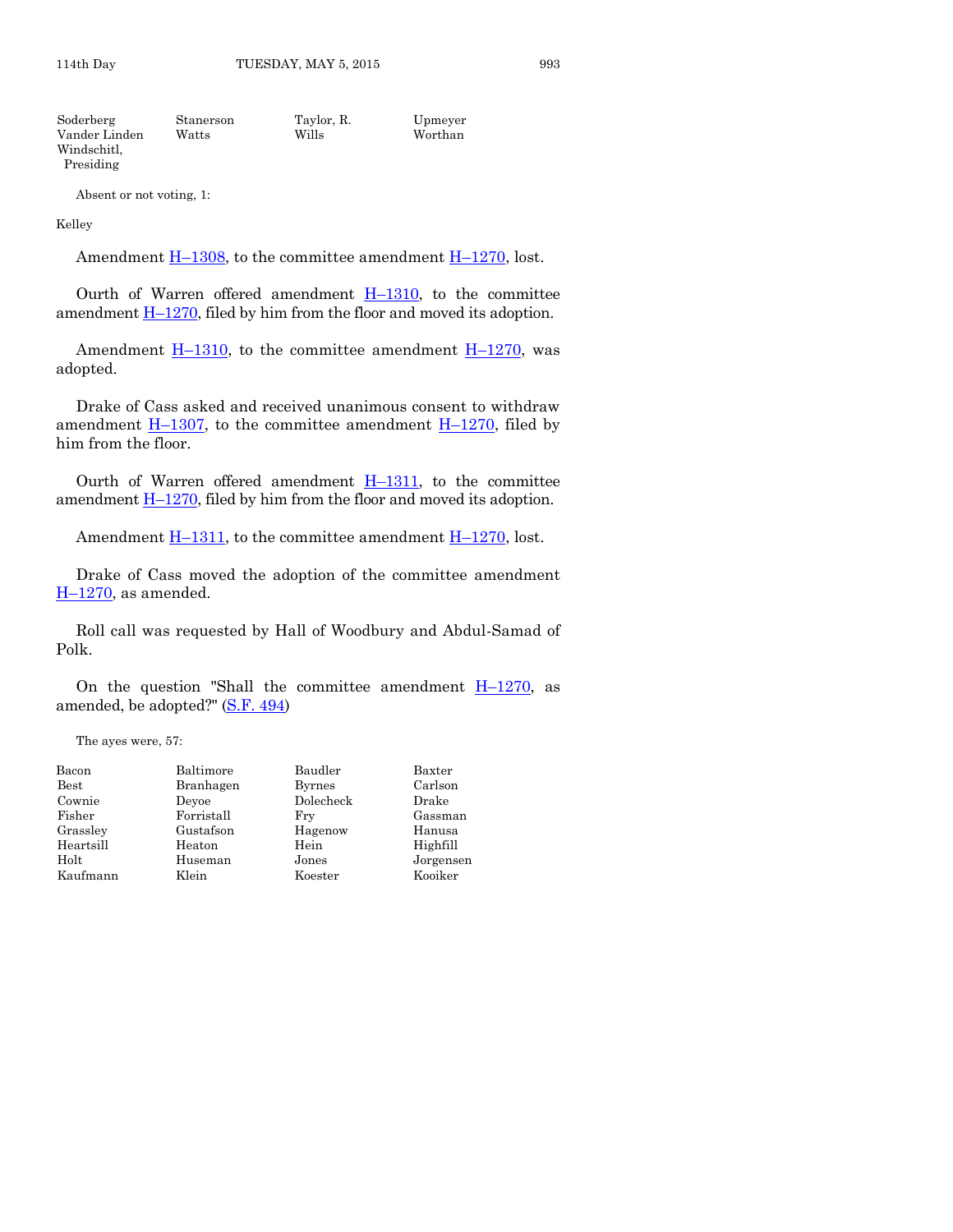| Landon             | Maxwell   | Miller, L.     | Mommsen  |
|--------------------|-----------|----------------|----------|
| Moore              | Nunn      | Paulsen, Spkr. | Paustian |
| Pettengill         | Rizer     | Rogers         | Salmon   |
| Sands              | Sexton    | Sheets         | Sieck    |
| Soderberg          | Stanerson | Taylor, R.     | Upmeyer  |
| Vander Linden      | Watts     | Wills          | Worthan  |
| Windschitl,        |           |                |          |
| Presiding          |           |                |          |
| The nays were, 42: |           |                |          |
| Abdul-Samad        | Anderson  | Bearinger      | Bennett  |

| .                       |              | ---------  |                   |
|-------------------------|--------------|------------|-------------------|
| Berry                   | Brown-Powers | Cohoon     | Dawson            |
| Dunkel                  | Finkenauer   | Forbes     | Gaines            |
| Gaskill                 | Hall         | Hanson     | Heddens           |
| Hunter                  | Isenhart     | Jacoby     | Kearns            |
| Kressig                 | Lensing      | Lykam      | Mascher           |
| McConkey                | Meyer        | Miller, H. | Oldson            |
| Olson                   | Ourth        | Prichard   | Ruff              |
| Running-Marquardt Smith |              | Staed      | Steckman          |
| Stutsman                | Taylor, T.   | Thede      | Wessel-Kroeschell |
| Winckler                | Wolfe        |            |                   |
|                         |              |            |                   |

Kelley

The committee amendment  $H-1270$ , as amended, was adopted.

Drake of Cass moved that the bill be read a last time now and placed upon its passage which motion prevailed and the bill was read a last time.

On the question "Shall the bill pass?" ([S.F. 494\)](http://coolice.legis.iowa.gov/Cool-ICE/default.asp?Category=billinfo&Service=Billbook&frame=1&GA=86&hbill=SF494)

The ayes were, 57:

| Bacon         | Baltimore  | Baudler        | Baxter    |
|---------------|------------|----------------|-----------|
| $_{\rm Best}$ | Branhagen  | <b>Byrnes</b>  | Carlson   |
| Cownie        | Devoe      | Dolecheck      | Drake     |
| Fisher        | Forristall | Fry            | Gassman   |
| Grassley      | Gustafson  | Hagenow        | Hanusa    |
| Heartsill     | Heaton     | Hein           | Highfill  |
| Holt          | Huseman    | Jones          | Jorgensen |
| Kaufmann      | Klein      | Koester        | Kooiker   |
| Landon        | Maxwell    | Miller, L.     | Mommsen   |
| Moore         | Nunn       | Paulsen, Spkr. | Paustian  |
| Pettengill    | Rizer      | Rogers         | Salmon    |
| Sands         | Sexton     | Sheets         | Sieck     |
| Soderberg     | Stanerson  | Taylor, R.     | Upmeyer   |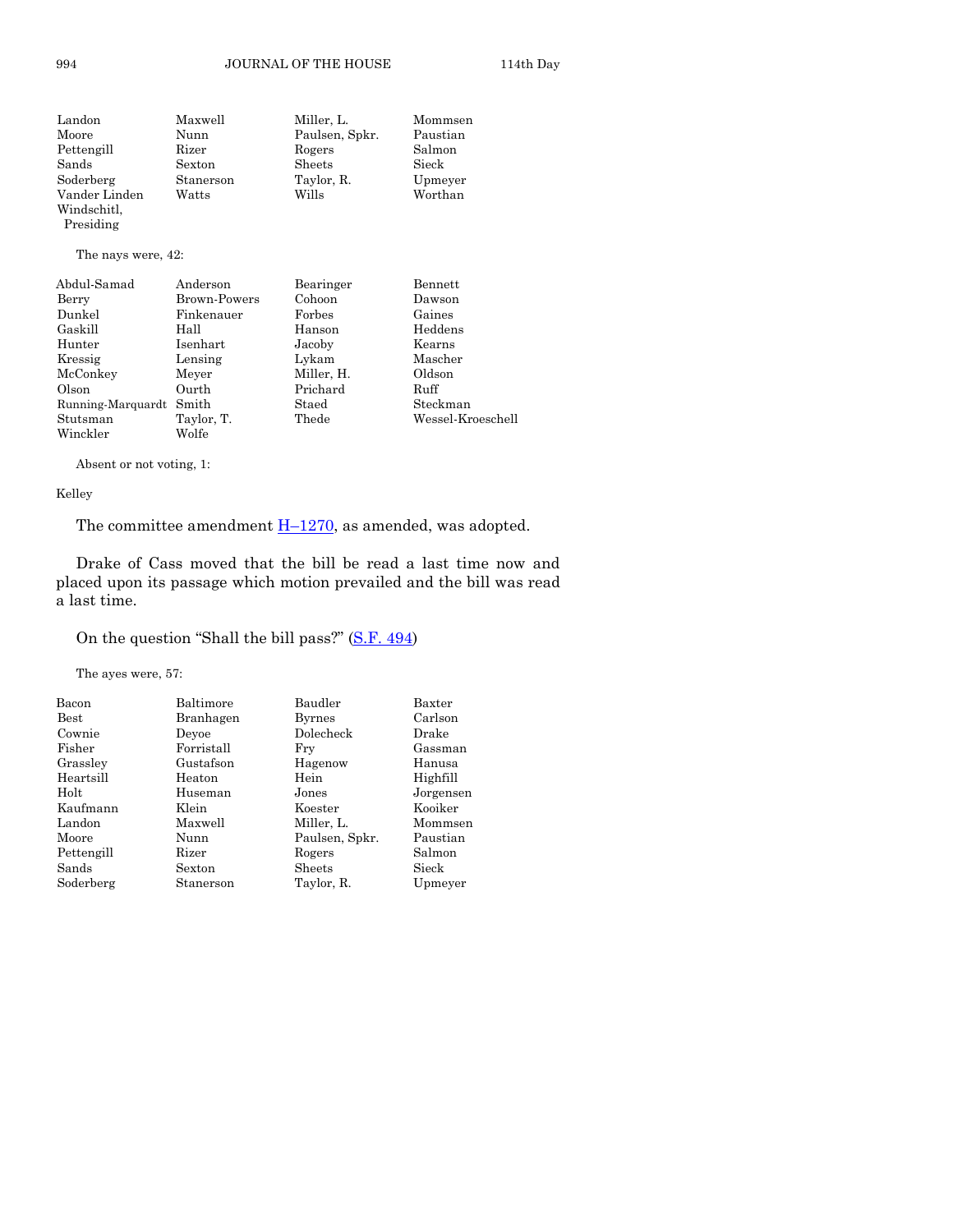| Vander Linden<br>Windschitl.<br>Presiding | Watts        | Wills      | Worthan           |
|-------------------------------------------|--------------|------------|-------------------|
| The nays were, 42:                        |              |            |                   |
| Abdul-Samad                               | Anderson     | Bearinger  | Bennett           |
| Berry                                     | Brown-Powers | Cohoon     | Dawson            |
| Dunkel                                    | Finkenauer   | Forbes     | Gaines            |
| Gaskill                                   | Hall         | Hanson     | Heddens           |
| Hunter                                    | Isenhart     | Jacoby     | Kearns            |
| Kressig                                   | Lensing      | Lykam      | Mascher           |
| McConkey                                  | Meyer        | Miller, H. | Oldson            |
| Olson                                     | Ourth        | Prichard   | Ruff              |
| Running-Marquardt                         | Smith        | Staed      | Steckman          |
| Stutsman                                  | Taylor, T.   | Thede      | Wessel-Kroeschell |
| Winckler                                  | Wolfe        |            |                   |

#### Kelley

The bill having received a constitutional majority was declared to have passed the House and the title was agreed to.

**[Senate File 499,](http://coolice.legis.iowa.gov/Cool-ICE/default.asp?Category=billinfo&Service=Billbook&frame=1&GA=86&hbill=SF499)** a bill for an act making appropriations to the department of cultural affairs, the economic development authority, the Iowa finance authority, the public employment relations board, the department of workforce development, and the state board of regents and certain regents institutions, modifying programs and duties of the economic development authority, providing for other properly related matters, and including effective date and retroactive and other applicability provisions, with report of committee recommending amendment and passage, was taken up for consideration.

Deyoe of Story offered amendment  $H-1299$  $H-1299$  filed by the committee on Appropriations.

Deyoe of Story offered amendment  $H-1322$ , to the committee amendment  $\underline{H-1299}$ , filed by him from the floor and moved its adoption.

Amendment  $\underline{H}$ –[1322,](http://coolice.legis.iowa.gov/Cool-ICE/default.asp?Category=billinfo&Service=Billbook&frame=1&GA=86&hbill=H1322) to the committee amendment  $\underline{H}$ –[1299,](http://coolice.legis.iowa.gov/Cool-ICE/default.asp?Category=billinfo&Service=Billbook&frame=1&GA=86&hbill=H1299) was adopted.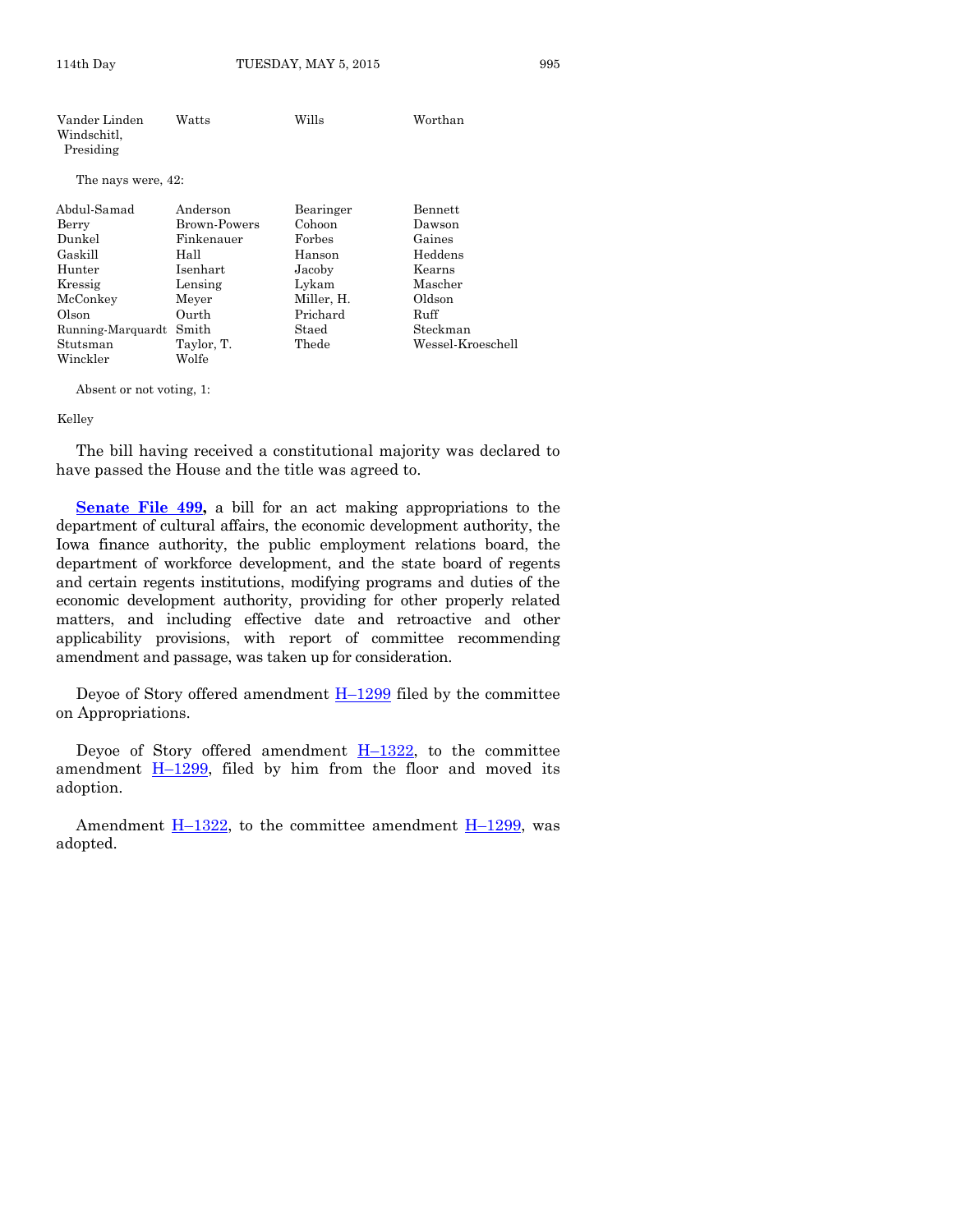Dunkel of Dubuque offered amendment H–[1317,](http://coolice.legis.iowa.gov/Cool-ICE/default.asp?Category=billinfo&Service=Billbook&frame=1&GA=86&hbill=H1317) to the committee amendment  $H-1299$ , filed by her from the floor.

Deyoe of Story rose on a point of order that amendment  $H-1317$ , to the committee amendment  $H-1299$ , was not germane.

The Speaker ruled the point well taken and amendment  $H-1317$ , to the committee amendment  $H-1299$ , not germane.

Dunkel of Dubuque asked for unanimous consent to suspend the rules to consider amendment  $H-1317$ , to the committee amendment  $H-1299$ .

Objection was raised.

Dunkel of Dubuque moved to suspend the rules to consider amendment  $\underline{H-1317}$ , to the committee amendment  $\underline{H-1299}$ .

Roll call was requested by Dunkel of Dubuque and Prichard of Floyd.

On the question "Shall the rules be suspended to consider amendment  $\underline{H-1317}$ , to the committee amendment  $\underline{H-1299}$ ?" [\(S.F. 499\)](http://coolice.legis.iowa.gov/Cool-ICE/default.asp?Category=billinfo&Service=Billbook&frame=1&GA=86&hbill=SF499)

The ayes were, 42:

| Abdul-Samad             | Anderson     | Bearinger  | Bennett           |
|-------------------------|--------------|------------|-------------------|
| Berry                   | Brown-Powers | Cohoon     | Dawson            |
| Dunkel                  | Finkenauer   | Forbes     | Gaines            |
| Gaskill                 | Hall         | Hanson     | Heddens           |
| Hunter                  | Isenhart     | Jacoby     | Kearns            |
| Kressig                 | Lensing      | Lykam      | Mascher           |
| McConkey                | Meyer        | Miller, H. | Oldson            |
| Olson                   | Ourth        | Prichard   | Ruff              |
| Running-Marquardt Smith |              | Staed      | Steckman          |
| Stutsman                | Taylor, T.   | Thede      | Wessel-Kroeschell |
| Winckler                | Wolfe        |            |                   |

The nays were, 57:

| Bacon       | Baltimore  | Baudler       | Baxter    |
|-------------|------------|---------------|-----------|
| <b>Best</b> | Branhagen  | <b>Byrnes</b> | Carlson   |
| Cownie      | Devoe      | Dolecheck     | Drake     |
| Fisher      | Forristall | Frv           | Gassman   |
| Grassley    | Gustafson  | Hagenow       | Hanusa    |
| Heartsill   | Heaton     | Hein          | Highfill  |
| Holt        | Huseman    | Jones         | Jorgensen |
| Kaufmann    | Klein      | Koester       | Kooiker   |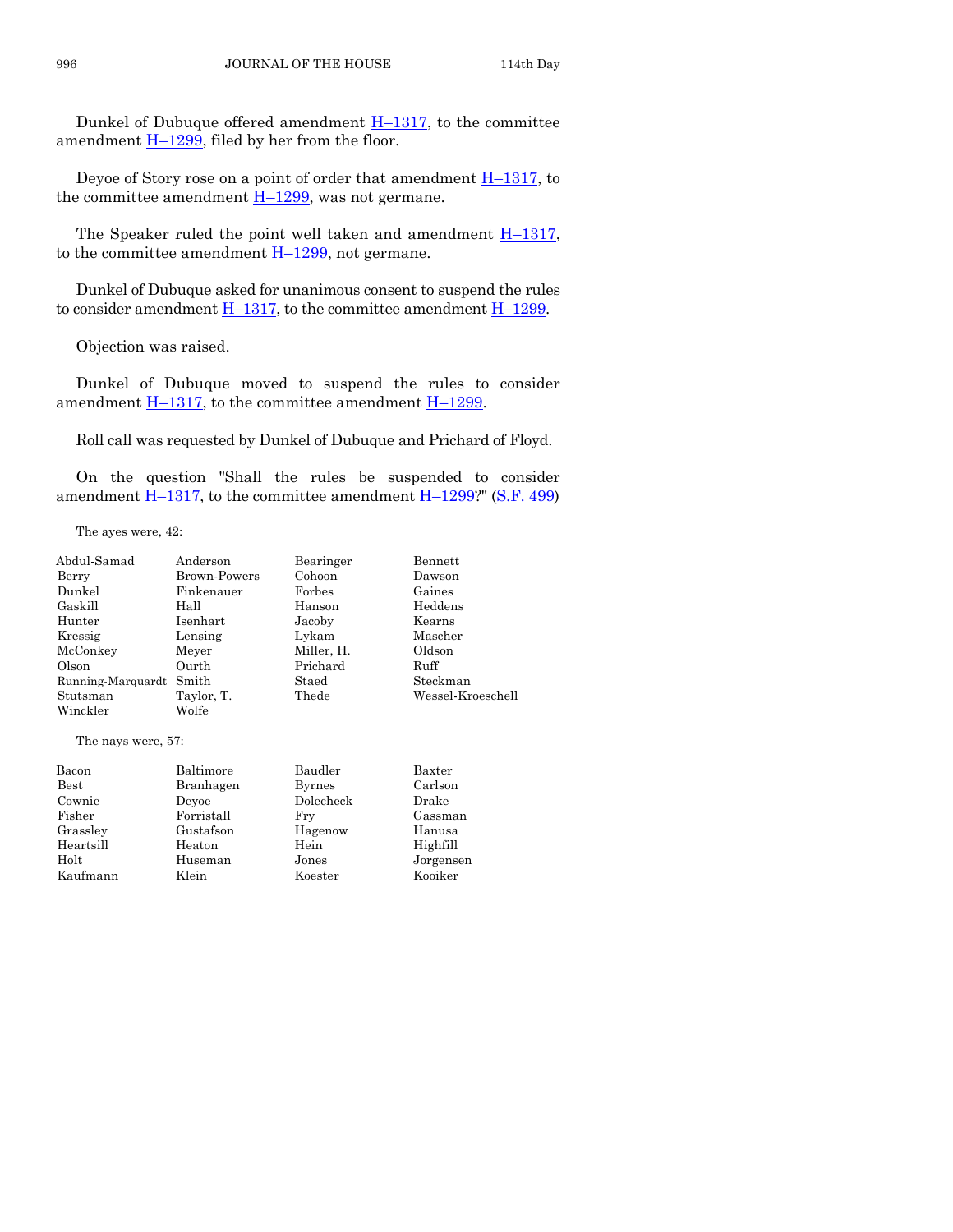| Landon        | Maxwell   | Miller, L.     | Mommsen  |
|---------------|-----------|----------------|----------|
| Moore         | Nunn      | Paulsen, Spkr. | Paustian |
| Pettengill    | Rizer     | Rogers         | Salmon   |
| Sands         | Sexton    | Sheets         | Sieck    |
| Soderberg     | Stanerson | Taylor, R.     | Upmeyer  |
| Vander Linden | Watts     | Wills          | Worthan  |
| Windschitl,   |           |                |          |
| Presiding     |           |                |          |

Kelley

The motion to suspend the rules lost.

Speaker Paulsen in the chair at 5:29 p.m.

Windschitl of Harrison in the chair at 5:31 p.m.

Running-Marquardt of Linn offered amendment  $H-1315$ , to the committee amendment  $H-1299$ , filed by her from the floor and moved its adoption.

Roll call was requested by Running-Marquardt of Linn and Abdul-Samad of Polk.

On the question "Shall amendment  $H-1315$ , to the committee amendment  $H-1299$ , be adopted?" [\(S.F. 499\)](http://coolice.legis.iowa.gov/Cool-ICE/default.asp?Category=billinfo&Service=Billbook&frame=1&GA=86&hbill=SF499)

The ayes were, 42:

| Abdul-Samad             | Anderson     | Bearinger  | Bennett           |
|-------------------------|--------------|------------|-------------------|
| Berry                   | Brown-Powers | Cohoon     | Dawson            |
| Dunkel                  | Finkenauer   | Forbes     | Gaines            |
| Gaskill                 | Hall         | Hanson     | Heddens           |
| Hunter                  | Isenhart     | Jacoby     | Kearns            |
| Kressig                 | Lensing      | Lykam      | Mascher           |
| McConkey                | Meyer        | Miller, H. | Oldson            |
| Olson                   | Ourth        | Prichard   | Ruff              |
| Running-Marquardt Smith |              | Staed      | Steckman          |
| Stutsman                | Taylor, T.   | Thede      | Wessel-Kroeschell |
| Winckler                | Wolfe        |            |                   |
|                         |              |            |                   |

The nays were, 57:

| Bacon       | Baltimore | Baudler       | Baxter  |
|-------------|-----------|---------------|---------|
| <b>Best</b> | Branhagen | <b>Byrnes</b> | Carlson |
| Cownie      | Devoe     | Dolecheck     | Drake   |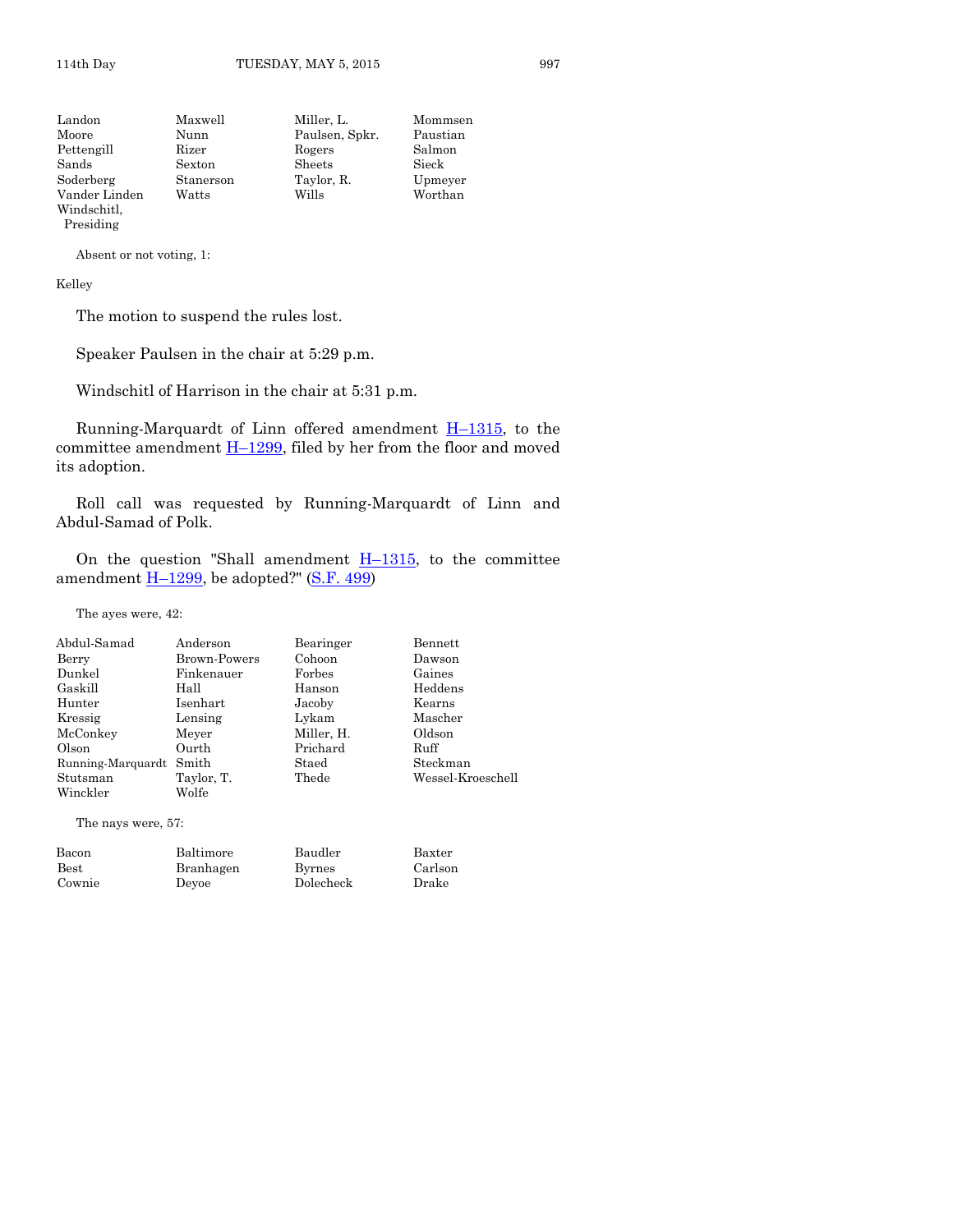| Fisher        | Forristall | Fry            | Gassman   |
|---------------|------------|----------------|-----------|
| Grassley      | Gustafson  | Hagenow        | Hanusa    |
| Heartsill     | Heaton     | Hein           | Highfill  |
| Holt          | Huseman    | Jones          | Jorgensen |
| Kaufmann      | Klein      | Koester        | Kooiker   |
| Landon        | Maxwell    | Miller, L.     | Mommsen   |
| Moore         | Nunn       | Paulsen, Spkr. | Paustian  |
| Pettengill    | Rizer      | Rogers         | Salmon    |
| Sands         | Sexton     | Sheets         | Sieck     |
| Soderberg     | Stanerson  | Taylor, R.     | Upmeyer   |
| Vander Linden | Watts      | Wills          | Worthan   |
| Windschitl,   |            |                |           |
| Presiding     |            |                |           |

Kelley

Amendment  $\underline{H-1315}$ , to the committee amendment  $\underline{H-1299}$ , lost.

Kearns of Lee offered amendment  $H-1326$ , to the committee amendment  $H-1299$ , filed by him from the floor.

Deyoe of Story rose on a point of order that amendment  $H-1326$ , to the committee amendment  $H-1299$ , was not germane.

The Speaker ruled the point well taken and amendment  $H-1326$ , to the committee amendment  $H-1299$ , not germane.

Kearns of Lee asked for unanimous consent to suspend the rules to consider amendment  $\underline{H-1326}$ , to the committee amendment  $\underline{H-1299}$ .

Objection was raised.

Kearns of Lee moved to suspend the rules to consider amendment H–[1326,](http://coolice.legis.iowa.gov/Cool-ICE/default.asp?Category=billinfo&Service=Billbook&frame=1&GA=86&hbill=H1326) to the committee amendment H–[1299.](http://coolice.legis.iowa.gov/Cool-ICE/default.asp?Category=billinfo&Service=Billbook&frame=1&GA=86&hbill=H1299)

Roll call was requested by Running-Marquardt of Linn and Prichard of Floyd.

On the question "Shall the rules be suspended to consider amendment  $\underline{H-1326}$ , to the committee amendment  $\underline{H-1299}$ ?" [\(S.F. 499\)](http://coolice.legis.iowa.gov/Cool-ICE/default.asp?Category=billinfo&Service=Billbook&frame=1&GA=86&hbill=SF499)

The ayes were, 42:

| Abdul-Samad | Anderson     | Bearinger | Bennett |
|-------------|--------------|-----------|---------|
| Berry       | Brown-Powers | Cohoon    | Dawson  |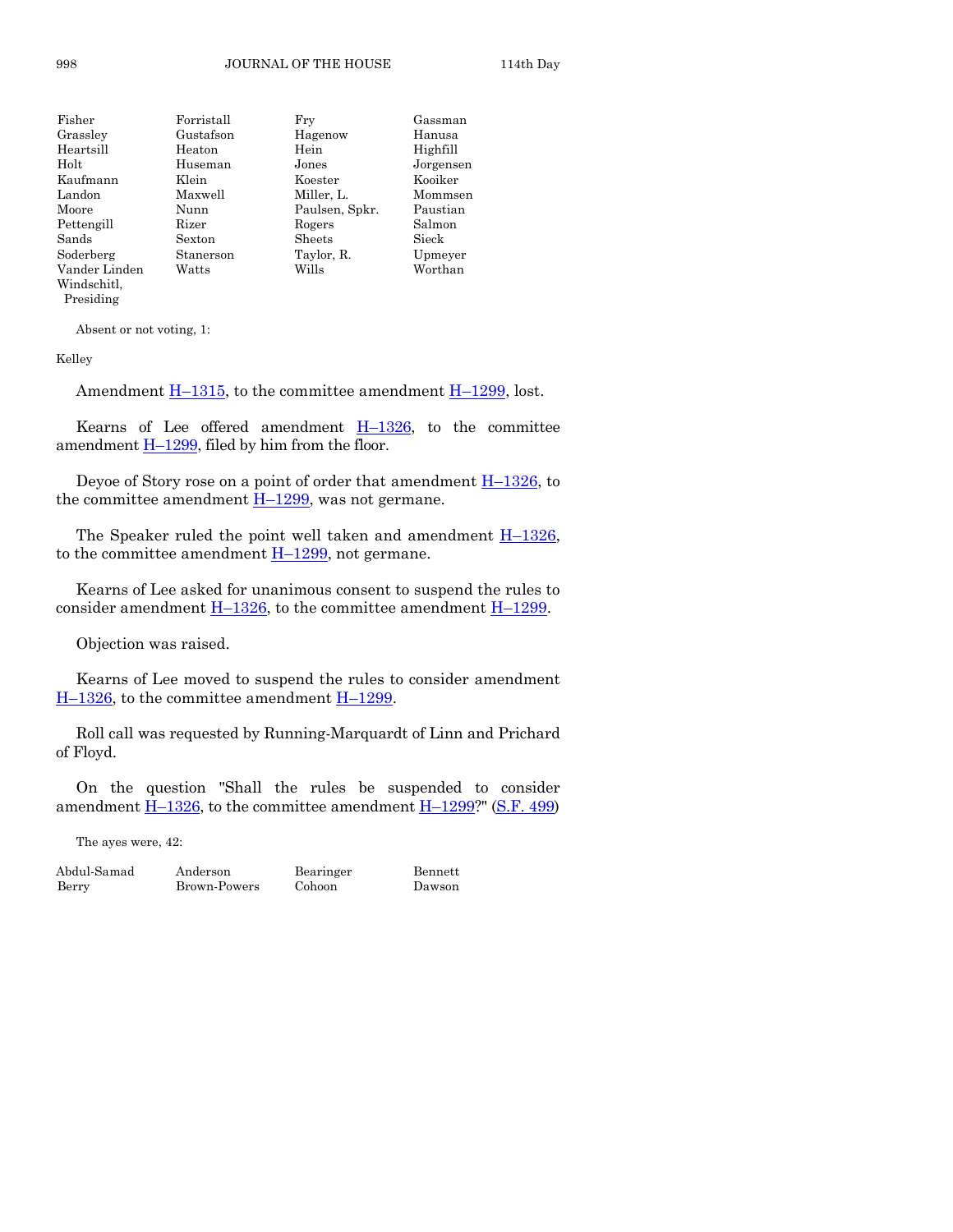| Dunkel                  | Finkenauer | Forbes     | Gaines            |
|-------------------------|------------|------------|-------------------|
| Gaskill                 | Hall       | Hanson     | Heddens           |
| Hunter                  | Isenhart   | Jacoby     | Kearns            |
| Kressig                 | Lensing    | Lykam      | Mascher           |
| McConkey                | Meyer      | Miller, H. | Oldson            |
| Olson                   | Ourth      | Prichard   | Ruff              |
| Running-Marquardt Smith |            | Staed      | Steckman          |
| Stutsman                | Taylor, T. | Thede      | Wessel-Kroeschell |
| Winckler                | Wolfe      |            |                   |

The nays were, 57:

| Bacon         | Baltimore  | Baudler        | Baxter    |
|---------------|------------|----------------|-----------|
| $_{\rm Best}$ | Branhagen  | <b>Byrnes</b>  | Carlson   |
| Cownie        | Devoe      | Dolecheck      | Drake     |
| Fisher        | Forristall | Frv            | Gassman   |
| Grassley      | Gustafson  | Hagenow        | Hanusa    |
| Heartsill     | Heaton     | Hein           | Highfill  |
| Holt          | Huseman    | Jones          | Jorgensen |
| Kaufmann      | Klein      | Koester        | Kooiker   |
| Landon        | Maxwell    | Miller, L.     | Mommsen   |
| Moore         | Nunn       | Paulsen, Spkr. | Paustian  |
| Pettengill    | Rizer      | Rogers         | Salmon    |
| Sands         | Sexton     | Sheets         | Sieck     |
| Soderberg     | Stanerson  | Taylor, R.     | Upmeyer   |
| Vander Linden | Watts      | Wills          | Worthan   |
| Windschitl.   |            |                |           |

Presiding

Absent or not voting, 1:

#### Kelley

The motion to suspend the rules lost.

Hunter of Polk offered amendment H–[1316,](http://coolice.legis.iowa.gov/Cool-ICE/default.asp?Category=billinfo&Service=Billbook&frame=1&GA=86&hbill=H1316) to the committee amendment  $H-1299$ , filed by him from the floor.

Deyoe of Story rose on a point of order that amendment  $H-1316$  $H-1316$ was not germane, to the committee amendment  $H-1299$ .

The Speaker ruled the point well taken and amendment  $H-1316$  $H-1316$ not germane, to the committee amendment  $H-1299$ .

Hunter of Polk asked for unanimous consent to suspend the rules to consider amendment  $\underline{H-1316}$ , to the committee amendment  $\underline{H-1299}$ .

Objection was raised.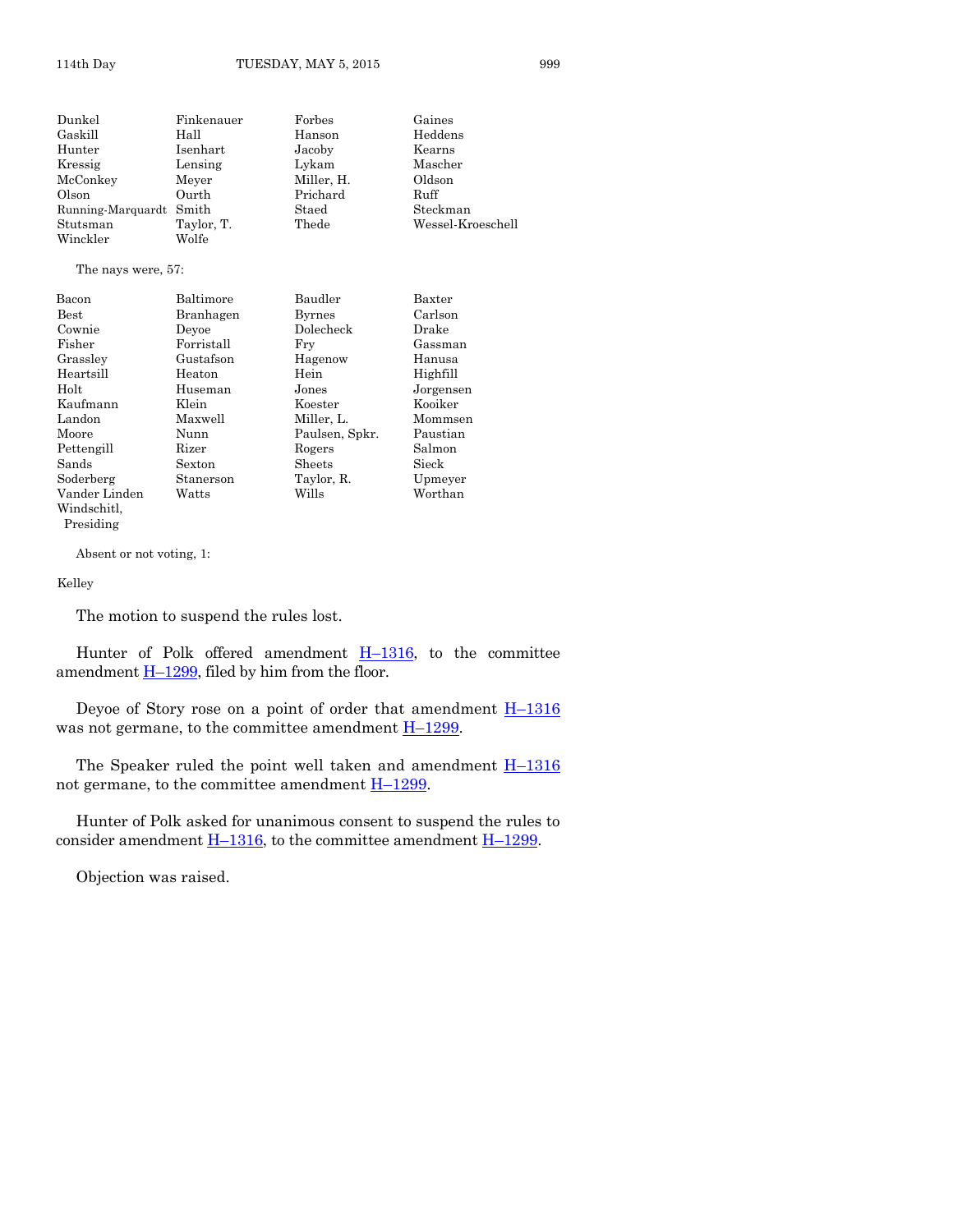Hunter of Polk moved to suspend the rules to consider amendment  $H-1316$ , to the committee amendment  $H-1299$ .

Roll call was requested by Hunter of Polk and Abdul-Samad of Polk.

On the question "Shall the rules be suspended to consider amendment  $H-1316$ , to the committee amendment  $H-1299$ ?" [\(S.F. 499\)](http://coolice.legis.iowa.gov/Cool-ICE/default.asp?Category=billinfo&Service=Billbook&frame=1&GA=86&hbill=SF499)

The ayes were, 42:

| Abdul-Samad       | Anderson     | Bearinger  | Bennett           |
|-------------------|--------------|------------|-------------------|
| Berry             | Brown-Powers | Cohoon     | Dawson            |
| Dunkel            | Finkenauer   | Forbes     | Gaines            |
| Gaskill           | Hall         | Hanson     | Heddens           |
| Hunter            | Isenhart     | Jacoby     | Kearns            |
| Kressig           | Lensing      | Lykam      | Mascher           |
| McConkey          | Meyer        | Miller, H. | Oldson            |
| Olson             | Ourth        | Prichard   | Ruff              |
| Running-Marquardt | Smith        | Staed      | Steckman          |
| Stutsman          | Taylor, T.   | Thede      | Wessel-Kroeschell |
| Winckler          | Wolfe        |            |                   |

The nays were, 57:

| Bacon         | Baltimore  | Baudler        | Baxter    |
|---------------|------------|----------------|-----------|
| <b>Best</b>   | Branhagen  | <b>Byrnes</b>  | Carlson   |
| Cownie        | Devoe      | Dolecheck      | Drake     |
| Fisher        | Forristall | Frv            | Gassman   |
| Grassley      | Gustafson  | Hagenow        | Hanusa    |
| Heartsill     | Heaton     | Hein           | Highfill  |
| Holt          | Huseman    | Jones          | Jorgensen |
| Kaufmann      | Klein      | Koester        | Kooiker   |
| Landon        | Maxwell    | Miller, L.     | Mommsen   |
| Moore         | Nunn       | Paulsen, Spkr. | Paustian  |
| Pettengill    | Rizer      | Rogers         | Salmon    |
| Sands         | Sexton     | Sheets         | Sieck     |
| Soderberg     | Stanerson  | Taylor, R.     | Upmeyer   |
| Vander Linden | Watts      | Wills          | Worthan   |
| Windschitl.   |            |                |           |

Absent or not voting, 1:

Kelley

Presiding

The motion to suspend the rules lost.

Staed of Linn offered amendment  $H-1319$ , to the committee amendment  $\underline{H-1299}$ , filed by him from the floor.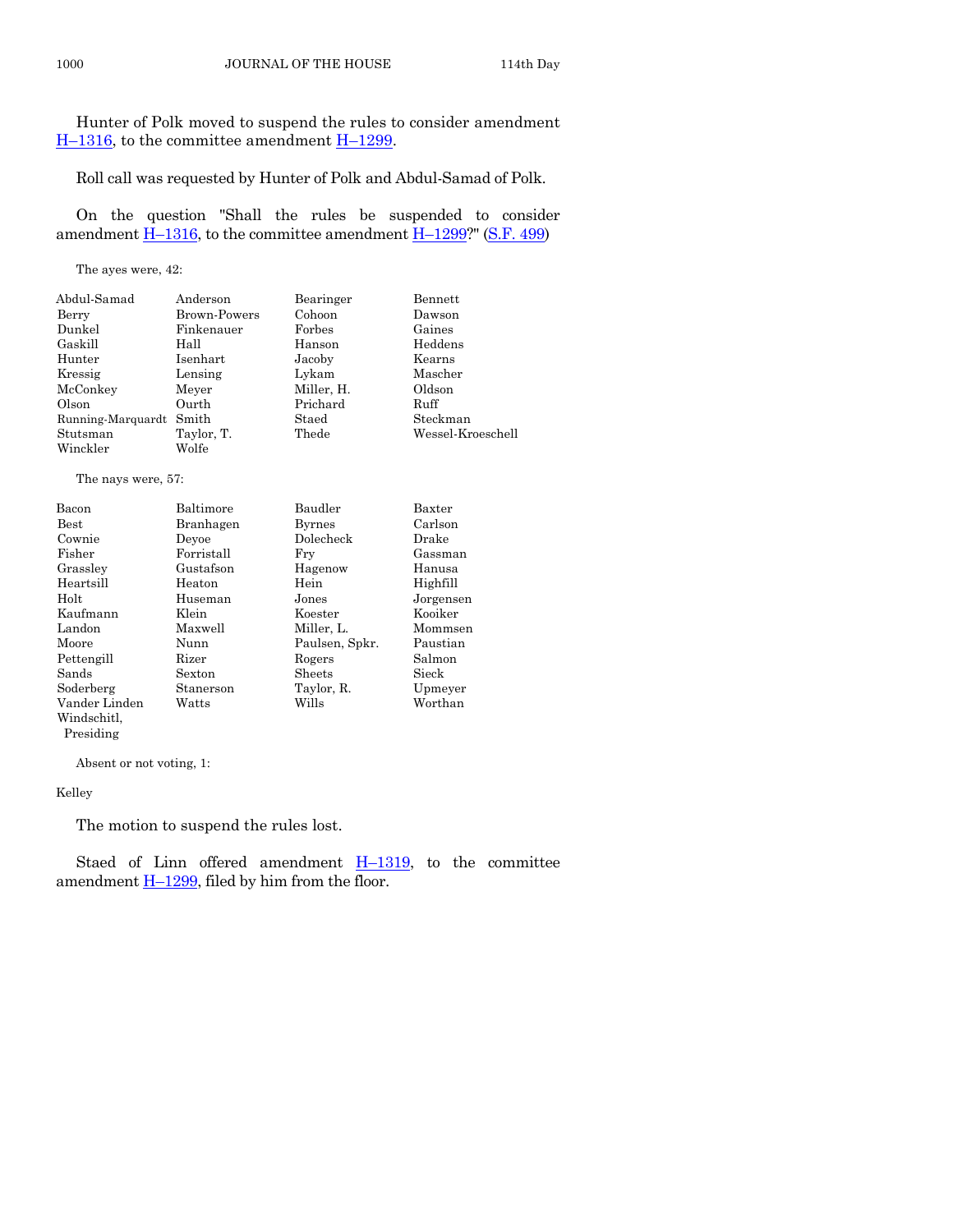Deyoe of Story rose on a point of order that amendment H–[1319](http://coolice.legis.iowa.gov/Cool-ICE/default.asp?Category=billinfo&Service=Billbook&frame=1&GA=86&hbill=H1319) was not germane, to the committee amendment  $H-1299$ .

The Speaker ruled the point well taken and amendment  $H-1319$  $H-1319$ not germane, to the committee amendment  $\underline{H}$ -[1299.](http://coolice.legis.iowa.gov/Cool-ICE/default.asp?Category=billinfo&Service=Billbook&frame=1&GA=86&hbill=H1299)

Staed of Linn asked for unanimous consent to suspend the rules to consider amendment  $H-1319$ , to the committee amendment  $H-1299$ .

Objection was raised.

Staed of Linn moved to suspend the rules to consider amendment  $H-1319$ , to the committee amendment  $H-1299$ .

Roll call was requested by Staed of Linn and Hunter of Polk.

On the question "Shall the rules be suspended to consider amendment  $\underline{H-1319}$ , to the committee amendment  $\underline{H-1299}$ ?" [\(S.F. 499\)](http://coolice.legis.iowa.gov/Cool-ICE/default.asp?Category=billinfo&Service=Billbook&frame=1&GA=86&hbill=SF499)

The ayes were, 42:

| Abdul-Samad        | Anderson            | Bearinger      | Bennett           |
|--------------------|---------------------|----------------|-------------------|
| Berry              | <b>Brown-Powers</b> | Cohoon         | Dawson            |
| Dunkel             | Finkenauer          | Forbes         | Gaines            |
| Gaskill            | Hall                | Hanson         | Heddens           |
| Hunter             | Isenhart            | Jacoby         | Kearns            |
| Kressig            | Lensing             | Lykam          | Mascher           |
| McConkey           | Meyer               | Miller, H.     | Oldson            |
| Olson              | Ourth               | Prichard       | Ruff              |
| Running-Marquardt  | Smith               | Staed          | Steckman          |
| Stutsman           | Taylor, T.          | Thede          | Wessel-Kroeschell |
| Winckler           | Wolfe               |                |                   |
| The nays were, 57: |                     |                |                   |
| Bacon              | Baltimore           | Baudler        | Baxter            |
| Best               | Branhagen           | <b>Byrnes</b>  | Carlson           |
| Cownie             | Devoe               | Dolecheck      | Drake             |
| Fisher             | Forristall          | Fry            | Gassman           |
| Grassley           | Gustafson           | Hagenow        | Hanusa            |
| Heartsill          | Heaton              | Hein           | Highfill          |
| Holt               | Huseman             | Jones          | Jorgensen         |
| Kaufmann           | Klein               | Koester        | Kooiker           |
| Landon             | Maxwell             | Miller, L.     | Mommsen           |
| Moore              | Nunn                | Paulsen, Spkr. | Paustian          |
| Pettengill         | Rizer               | Rogers         | Salmon            |

Sands Sexton Sheets Sieck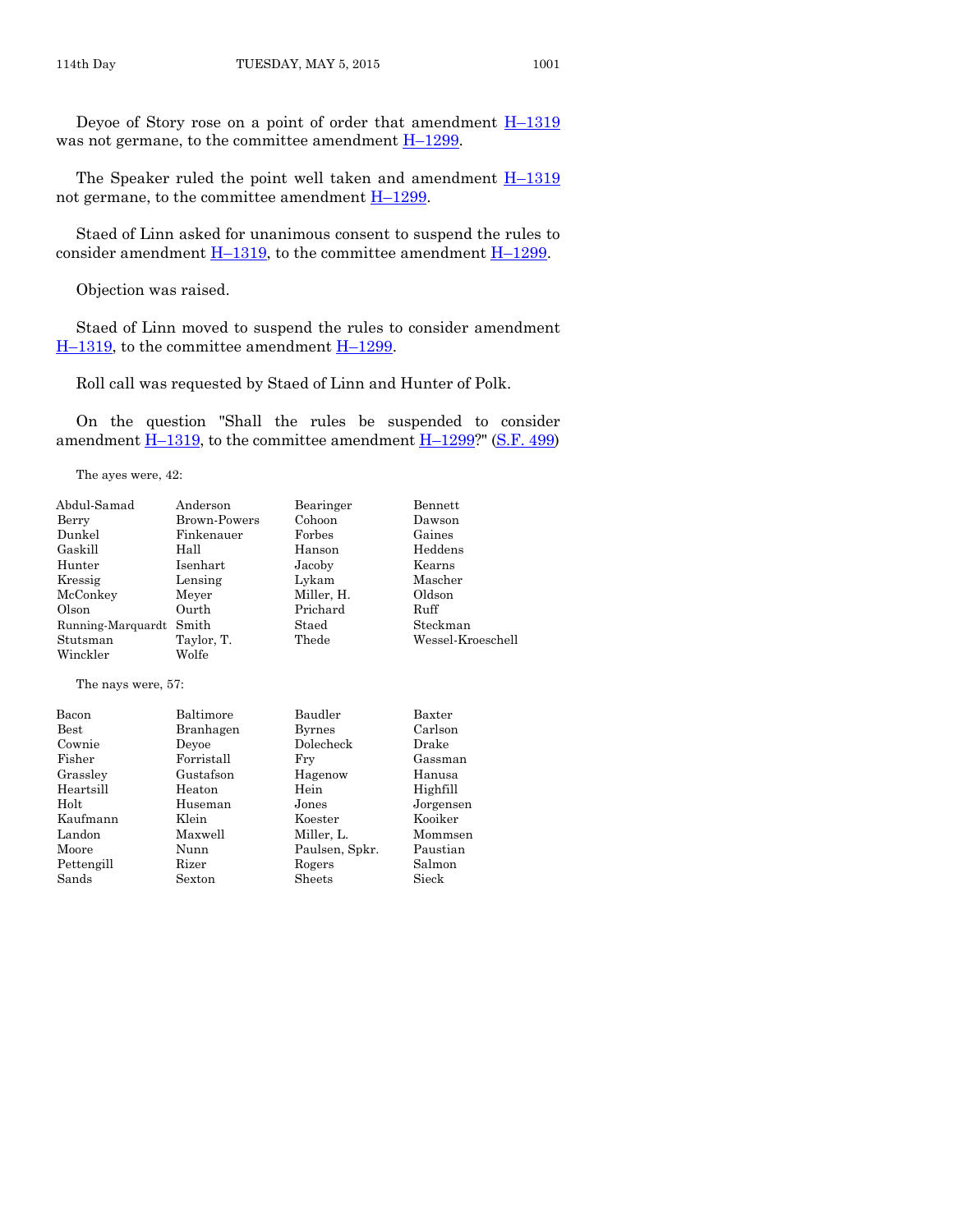| Soderberg     | Stanerson | Taylor, R. | Upmeyer |
|---------------|-----------|------------|---------|
| Vander Linden | Watts     | Wills      | Worthan |
| Windschitl.   |           |            |         |
| Presiding     |           |            |         |

Kelley

The motion to suspend the rules lost.

Hall of Woodbury offered amendment  $H-1320$ , to the committee amendment  $\underline{H-1299}$ , filed by him from the floor and moved its adoption.

Roll call was requested by Hall of Woodbury and Heartsill of Marion.

On the question "Shall amendment  $H-1320$ , to the committee amendment  $\underline{H-1299}$ , be adopted?" [\(S.F. 499\)](http://coolice.legis.iowa.gov/Cool-ICE/default.asp?Category=billinfo&Service=Billbook&frame=1&GA=86&hbill=SF499)

The ayes were, 99:

| Abdul-Samad    | Anderson          | Bacon                    | Baltimore           |
|----------------|-------------------|--------------------------|---------------------|
| Baudler        | Baxter            | Bearinger                | Bennett             |
| Berry          | $_{\rm Best}$     | Branhagen                | <b>Brown-Powers</b> |
| <b>Byrnes</b>  | Carlson           | Cohoon                   | Cownie              |
| Dawson         | Deyoe             | Dolecheck                | Drake               |
| Dunkel         | Finkenauer        | Fisher                   | Forbes              |
| Forristall     | Fry               | Gaines                   | Gaskill             |
| Gassman        | Grassley          | Gustafson                | Hagenow             |
| Hall           | Hanson            | Hanusa                   | Heartsill           |
| Heaton         | Heddens           | Hein                     | Highfill            |
| Holt           | Hunter            | Huseman                  | Isenhart            |
| Jacoby         | Jones             | Jorgensen                | Kaufmann            |
| Kearns         | Klein             | Koester                  | Kooiker             |
| Kressig        | Landon            | Lensing                  | Lykam               |
| Mascher        | Maxwell           | McConkey                 | Meyer               |
| Miller, H.     | Miller, L.        | Mommsen                  | Moore               |
| Nunn           | Oldson            | Olson                    | Ourth               |
| Paulsen, Spkr. | Paustian          | Pettengill               | Prichard            |
| Rizer          | Rogers            | Ruff                     | Running-Marquardt   |
| Salmon         | Sands             | Sexton                   | <b>Sheets</b>       |
| Sieck          | Smith             | Soderberg                | Staed               |
| Stanerson      | Steckman          | Stutsman                 | Taylor, R.          |
| Taylor, T.     | Thede             | Upmeyer                  | Vander Linden       |
| Watts          | Wessel-Kroeschell | Wills                    | Winckler            |
| Wolfe          | Worthan           | Windschitl,<br>Presiding |                     |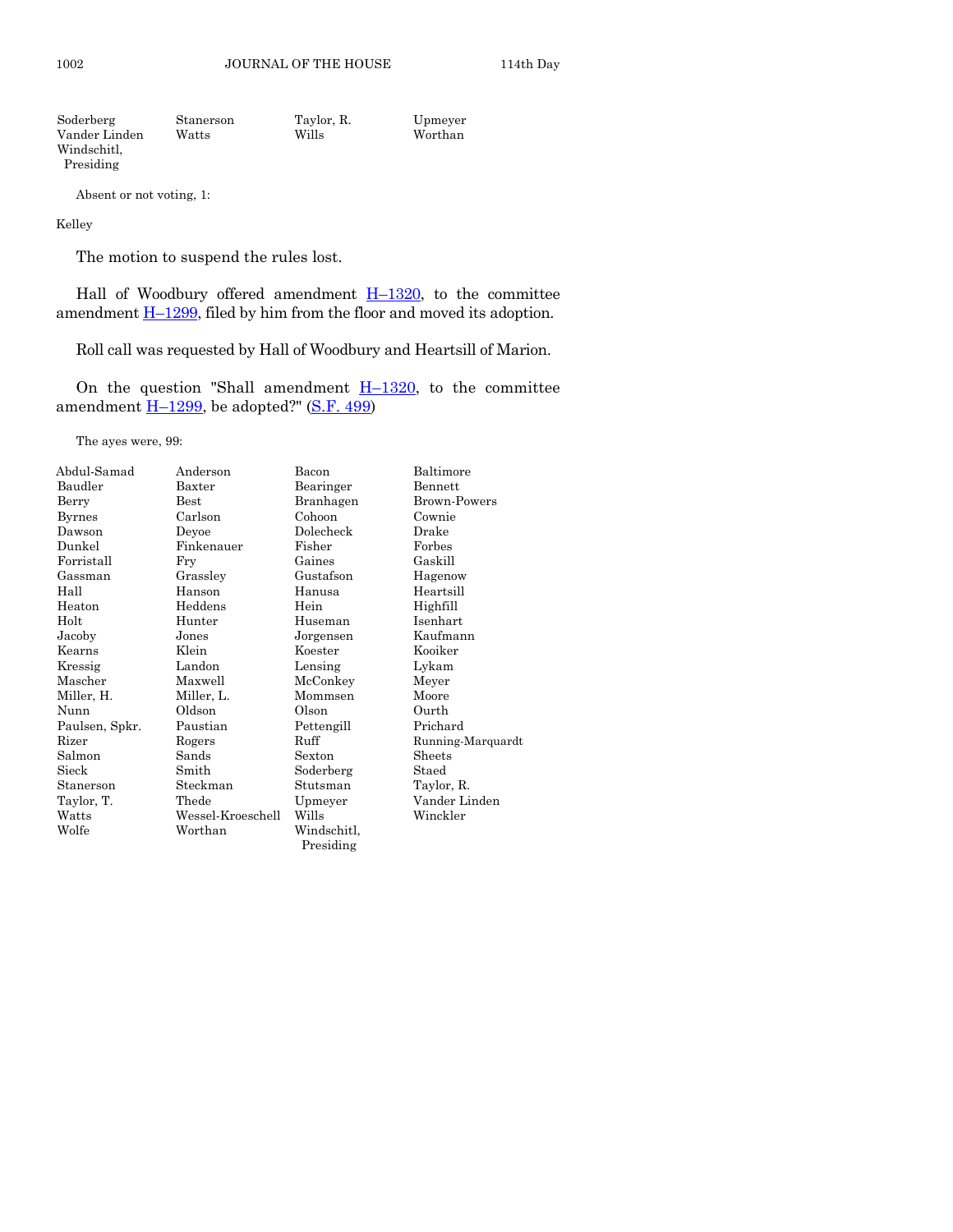The nays were, none.

Absent or not voting, 1:

Kelley

Amendment  $\underline{H}$ –[1320,](http://coolice.legis.iowa.gov/Cool-ICE/default.asp?Category=billinfo&Service=Billbook&frame=1&GA=86&hbill=H1320) to the committee amendment  $\underline{H}$ –[1299,](http://coolice.legis.iowa.gov/Cool-ICE/default.asp?Category=billinfo&Service=Billbook&frame=1&GA=86&hbill=H1299) was adopted.

Steckman of Cerro Gordo offered amendment  $H-1327$ , to the committee amendment  $H-1299$ , filed by her from the floor.

Sands of Louisa rose on a point of order that amendment  $H-1327$  $H-1327$ was not germane, to the committee amendment  $H-1299$ .

The Speaker ruled the point well taken and amendment  $H-1327$  $H-1327$ not germane, to the committee amendment  $H-1299$ .

Deyoe of Story moved the adoption of the committee amendment  $H-1299$ , as amended.

Roll call was requested by Running-Marquardt of Linn and Dawson of Woodbury.

On the question "Shall the committee amendment H–[1299,](http://coolice.legis.iowa.gov/Cool-ICE/default.asp?Category=billinfo&Service=Billbook&frame=1&GA=86&hbill=H1299) as amended, be adopted?" [\(S.F. 499\)](http://coolice.legis.iowa.gov/Cool-ICE/default.asp?Category=billinfo&Service=Billbook&frame=1&GA=86&hbill=SF499)

The ayes were, 58:

| Bacon         | Baltimore     | Baudler       | Baxter         |
|---------------|---------------|---------------|----------------|
| $_{\rm Best}$ | Branhagen     | <b>Byrnes</b> | Carlson        |
| Cownie        | Deyoe         | Dolecheck     | Drake          |
| Fisher        | Forristall    | Fry           | Gassman        |
| Grassley      | Gustafson     | Hagenow       | Hanusa         |
| Heartsill     | Heaton        | Hein          | Highfill       |
| Holt          | Huseman       | Jones         | Jorgensen      |
| Kaufmann      | Klein         | Koester       | Kooiker        |
| Landon        | Maxwell       | Miller, L.    | Mommsen        |
| Moore         | Nunn          | Oldson        | Paulsen, Spkr. |
| Paustian      | Pettengill    | Rizer         | Rogers         |
| Salmon        | Sands         | Sexton        | Sheets         |
| Sieck         | Soderberg     | Stanerson     | Taylor, R.     |
| Upmeyer       | Vander Linden | Watts         | Wills          |
| Worthan       | Windschitl.   |               |                |
|               | Presiding     |               |                |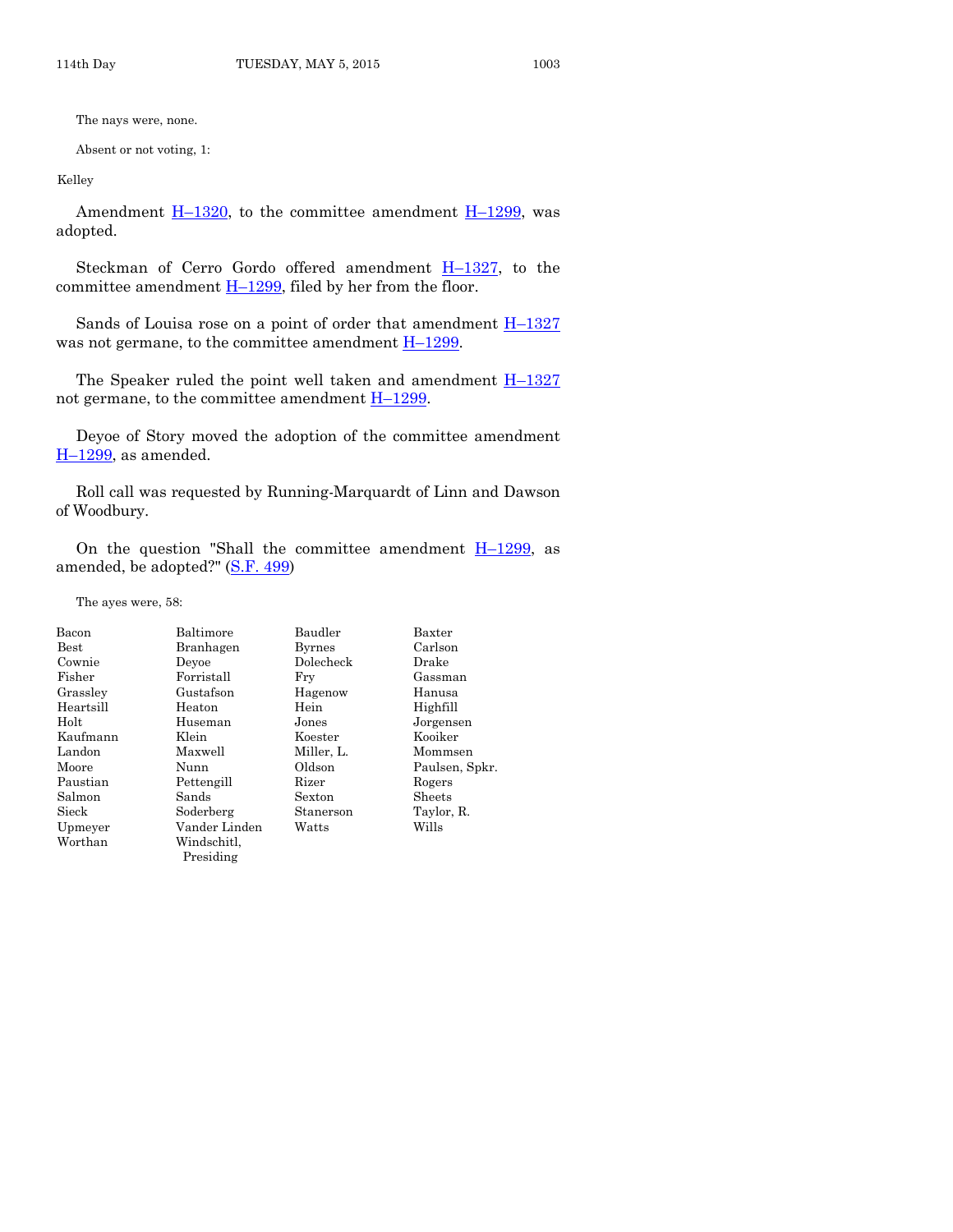The nays were, 41:

| Abdul-Samad | Anderson     | Bearinger         | Bennett           |
|-------------|--------------|-------------------|-------------------|
| Berry       | Brown-Powers | Cohoon            | Dawson            |
| Dunkel      | Finkenauer   | $\rm{Forbes}$     | Gaines            |
| Gaskill     | Hall         | Hanson            | Heddens           |
| Hunter      | Isenhart     | Jacoby            | Kearns            |
| Kressig     | Lensing      | Lykam             | Mascher           |
| McConkey    | Meyer        | Miller, H.        | Olson             |
| Ourth       | Prichard     | Ruff              | Running-Marquardt |
| Smith       | Staed        | Steckman          | Stutsman          |
| Taylor, T.  | Thede        | Wessel-Kroeschell | Winckler          |
| Wolfe       |              |                   |                   |

Absent or not voting, 1:

Kelley

The committee amendment  $\underline{H-1299}$ , as amended, was adopted.

Deyoe of Story moved that the bill be read a last time now and placed upon its passage which motion prevailed and the bill was read a last time.

On the question "Shall the bill pass?" ([S.F. 499\)](http://coolice.legis.iowa.gov/Cool-ICE/default.asp?Category=billinfo&Service=Billbook&frame=1&GA=86&hbill=SF499)

The ayes were, 57:

| Bacon         | Baltimore  | Baudler        | Baxter    |
|---------------|------------|----------------|-----------|
| <b>Best</b>   | Branhagen  | <b>Byrnes</b>  | Carlson   |
| Cownie        | Devoe      | Dolecheck      | Drake     |
| Fisher        | Forristall | Frv            | Gassman   |
| Grassley      | Gustafson  | Hagenow        | Hanusa    |
| Heartsill     | Heaton     | Hein           | Highfill  |
| Holt          | Huseman    | Jones          | Jorgensen |
| Kaufmann      | Klein      | Koester        | Kooiker   |
| Landon        | Maxwell    | Miller, L.     | Mommsen   |
| Moore         | Nunn       | Paulsen, Spkr. | Paustian  |
| Pettengill    | Rizer      | Rogers         | Salmon    |
| Sands         | Sexton     | Sheets         | Sieck     |
| Soderberg     | Stanerson  | Taylor, R.     | Upmeyer   |
| Vander Linden | Watts      | Wills          | Worthan   |
| Windschitl.   |            |                |           |
| Presiding     |            |                |           |
|               |            |                |           |

The nays were, 42:

| Abdul-Samad | Anderson     | Bearinger | Bennett |
|-------------|--------------|-----------|---------|
| Berry       | Brown-Powers | Cohoon    | Dawson  |
| Dunkel      | Finkenauer   | Forbes    | Gaines  |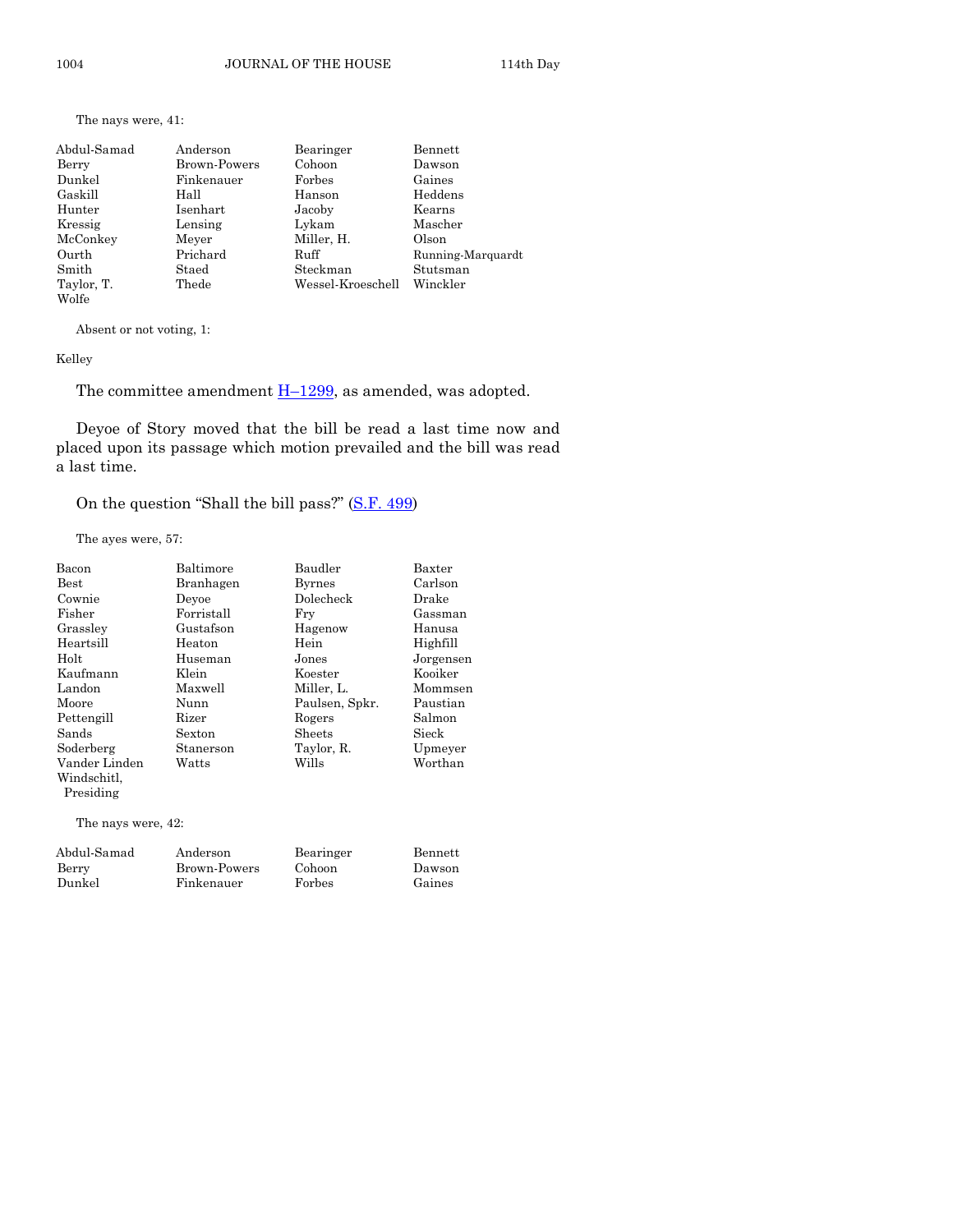| Gaskill                 | Hall       | Hanson     | Heddens           |
|-------------------------|------------|------------|-------------------|
| Hunter                  | Isenhart   | Jacoby     | Kearns            |
| Kressig                 | Lensing    | Lykam      | Mascher           |
| McConkey                | Meyer      | Miller, H. | Oldson            |
| Olson                   | Ourth      | Prichard   | Ruff              |
| Running-Marquardt Smith |            | Staed      | Steckman          |
| Stutsman                | Taylor, T. | Thede      | Wessel-Kroeschell |
| Winckler                | Wolfe      |            |                   |

Kelley

The bill having received a constitutional majority was declared to have passed the House and the title, as amended, was agreed to.

Speaker Paulsen in the chair at 6:21 p.m.

**[Senate File 497,](http://coolice.legis.iowa.gov/Cool-ICE/default.asp?Category=billinfo&Service=Billbook&frame=1&GA=86&hbill=SF497)** a bill for an act relating to appropriations to the justice system, and including effective date provisions, with report of committee recommending amendment and passage, was taken up for consideration.

Worthan of Buena Vista offered amendment  $H-1300$  $H-1300$  filed by the committee on Appropriations.

Worthan of Buena Vista offered amendment H–[1318,](http://coolice.legis.iowa.gov/Cool-ICE/default.asp?Category=billinfo&Service=Billbook&frame=1&GA=86&hbill=H1318) to the committee amendment  $H-1300$ , filed by him from the floor and moved its adoption.

Roll call was requested by T. Taylor of Linn and Hunter of Polk.

On the question "Shall amendment  $H-1318$ , to the committee amendment  $H-1300$ , be adopted?" [\(S.F. 497\)](http://coolice.legis.iowa.gov/Cool-ICE/default.asp?Category=billinfo&Service=Billbook&frame=1&GA=86&hbill=SF497)

The ayes were, 99:

| Abdul-Samad   | Anderson    | Bacon     | Baltimore           |
|---------------|-------------|-----------|---------------------|
| Baudler       | Baxter      | Bearinger | Bennett             |
| Berry         | <b>Best</b> | Branhagen | <b>Brown-Powers</b> |
| <b>Byrnes</b> | Carlson     | Cohoon    | Cownie              |
| Dawson        | Devoe       | Dolecheck | Drake               |
| Dunkel        | Finkenauer  | Fisher    | Forbes              |
| Forristall    | Fry         | Gaines    | Gaskill             |
| Gassman       | Grassley    | Gustafson | Hagenow             |
| Hall          | Hanson      | Hanusa    | Heartsill           |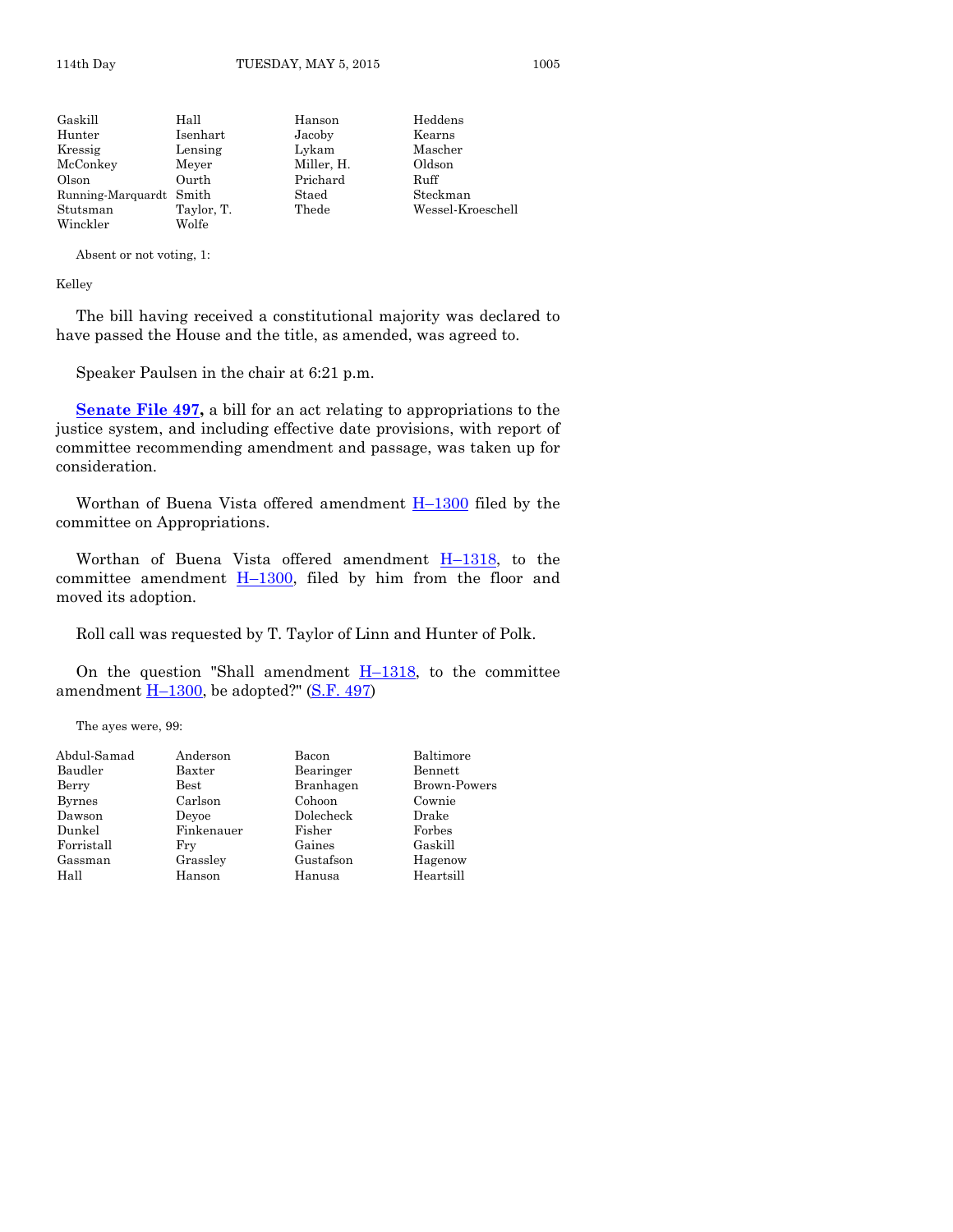| Heaton            | Heddens    | Hein              | Highfill   |
|-------------------|------------|-------------------|------------|
| $_{\rm Holt}$     | Hunter     | Huseman           | Isenhart   |
| Jacoby            | Jones      | Jorgensen         | Kaufmann   |
| Kearns            | Klein      | Koester           | Kooiker    |
| $\rm Kressi$ g    | Landon     | Lensing           | Lykam      |
| $\rm Maseher$     | Maxwell    | McConkey          | Meyer      |
| Miller, H.        | Miller, L. | Mommsen           | Moore      |
| Nunn              | Oldson     | Olson             | Ourth      |
| Paustian          | Pettengill | Prichard          | Rizer      |
| Rogers            | Ruff       | Running-Marquardt | Salmon     |
| Sands             | Sexton     | Sheets            | Sieck      |
| Smith             | Soderberg  | Staed             | Stanerson  |
| Steckman          | Stutsman   | Taylor, R.        | Taylor, T. |
| Thede             | Upmeyer    | Vander Linden     | Watts      |
| Wessel-Kroeschell | Wills      | Winckler          | Windschitl |
| Wolfe             | Worthan    | Mr. Speaker       |            |
|                   |            | Paulsen           |            |

The nays were, none.

Absent or not voting, 1:

#### Kelley

Amendment  $\underline{H-1318}$ , to the committee amendment  $\underline{H-1300}$ , was adopted.

T. Taylor of Linn offered amendment  $H-1323$ , to the committee amendment  $\underline{H-1300}$ , filed by him from the floor and moved its adoption.

Roll call was requested by T. Taylor of Linn and Hunter of Polk.

On the question "Shall amendment  $H-1323$ , to the committee amendment  $\underline{H-1300}$ , be adopted?" [\(S.F. 497\)](http://coolice.legis.iowa.gov/Cool-ICE/default.asp?Category=billinfo&Service=Billbook&frame=1&GA=86&hbill=SF497)

The ayes were, 42:

| Abdul-Samad             | Anderson     | Bearinger  | Bennett           |
|-------------------------|--------------|------------|-------------------|
| Berry                   | Brown-Powers | Cohoon     | Dawson            |
| Dunkel                  | Finkenauer   | Forbes     | Gaines            |
| Gaskill                 | Hall         | Hanson     | Heddens           |
| Hunter                  | Isenhart     | Jacoby     | Kearns            |
| Kressig                 | Lensing      | Lykam      | Mascher           |
| McConkey                | Meyer        | Miller, H. | Oldson            |
| Olson                   | Ourth        | Prichard   | Ruff              |
| Running-Marquardt Smith |              | Staed      | Steckman          |
| Stutsman                | Taylor, T.   | Thede      | Wessel-Kroeschell |
| Winckler                | Wolfe        |            |                   |
|                         |              |            |                   |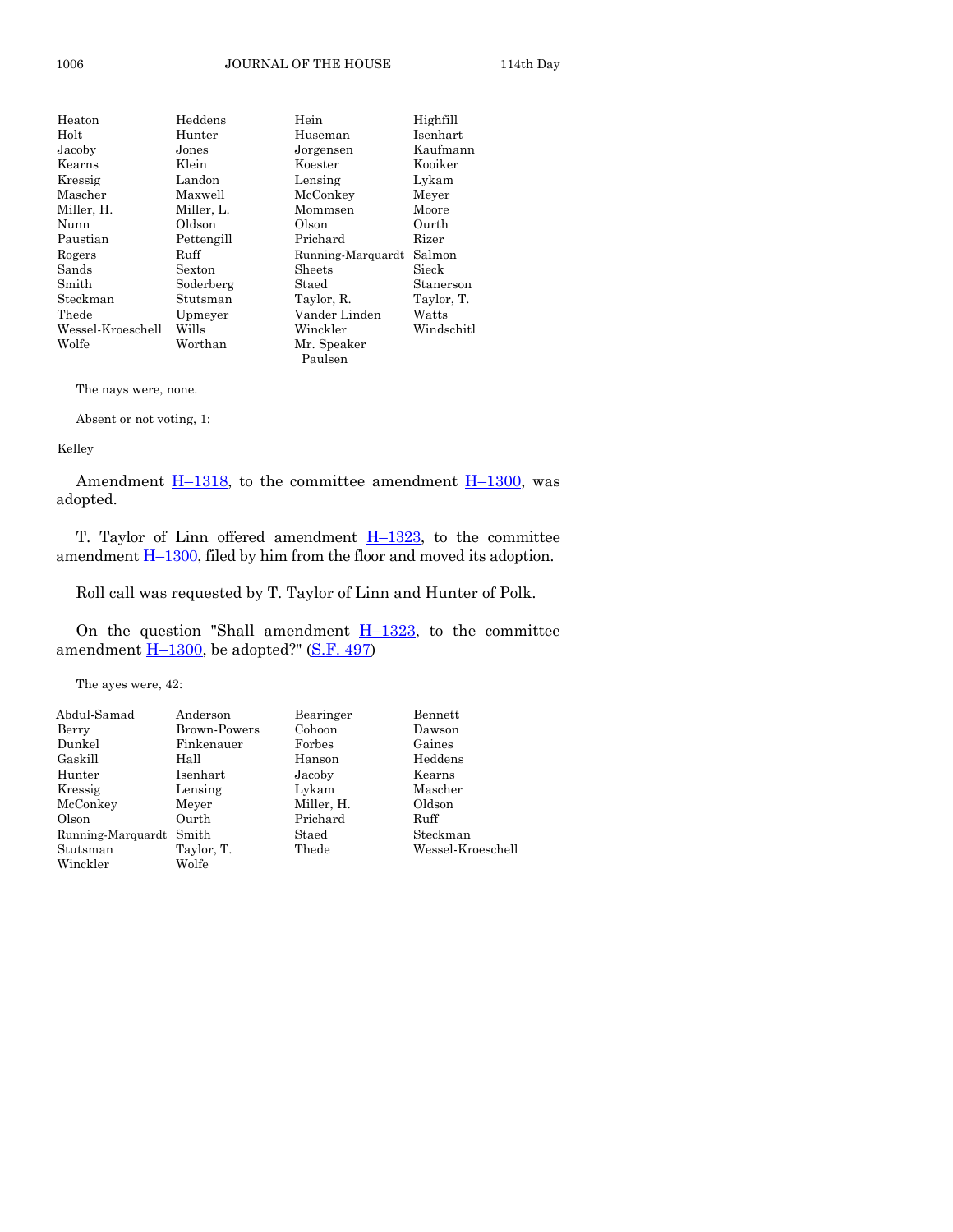#### The nays were, 57:

| Bacon                 | Baltimore  | Baudler       | Baxter        |
|-----------------------|------------|---------------|---------------|
| $_{\rm Best}$         | Branhagen  | <b>Byrnes</b> | Carlson       |
| Cownie                | Devoe      | Dolecheck     | Drake         |
| Fisher                | Forristall | Fry           | Gassman       |
| Grassley              | Gustafson  | Hagenow       | Hanusa        |
| Heartsill             | Heaton     | Hein          | Highfill      |
| Holt                  | Huseman    | Jones         | Jorgensen     |
| Kaufmann              | Klein      | Koester       | Kooiker       |
| Landon                | Maxwell    | Miller, L.    | Mommsen       |
| Moore                 | Nunn       | Paustian      | Pettengill    |
| Rizer                 | Rogers     | Salmon        | Sands         |
| Sexton                | Sheets     | Sieck         | Soderberg     |
| Stanerson             | Taylor, R. | Upmeyer       | Vander Linden |
| Watts                 | Wills      | Windschitl    | Worthan       |
| $\mathbf{r}$ $\alpha$ |            |               |               |

Mr. Speaker Paulsen

Absent or not voting, 1:

#### Kelley

Amendment  $H-1323$ , to the committee amendment  $H-1300$ , lost.

Anderson of Polk offered amendment  $H-1333$ , to the committee amendment  $H-1300$ , filed by her from the floor and moved its adoption.

Roll call was requested by Anderson of Polk and T. Taylor of Linn.

On the question "Shall amendment  $H-1333$ , to the committee amendment  $\underline{H-1300}$ , be adopted?" [\(S.F.](http://coolice.legis.iowa.gov/Cool-ICE/default.asp?Category=billinfo&Service=Billbook&frame=1&GA=86&hbill=SF497) 497)

The ayes were, 40:

| Abdul-Samad | Anderson            | Bearinger               | Bennett    |
|-------------|---------------------|-------------------------|------------|
| Berry       | <b>Brown-Powers</b> | Cohoon                  | Dawson     |
| Dunkel      | Finkenauer          | $\rm{Forbes}$           | Gaines     |
| Gaskill     | Hall                | Hanson                  | Heddens    |
| Hunter      | Jacoby              | Kearns                  | Kressig    |
| Lensing     | Lykam               | Mascher                 | McConkey   |
| Meyer       | Miller, H.          | Oldson                  | Ourth      |
| Prichard    | Ruff                | Running-Marquardt Smith |            |
| Staed       | Steckman            | Stutsman                | Taylor, T. |
| Thede       | Wessel-Kroeschell   | Winckler                | Wolfe      |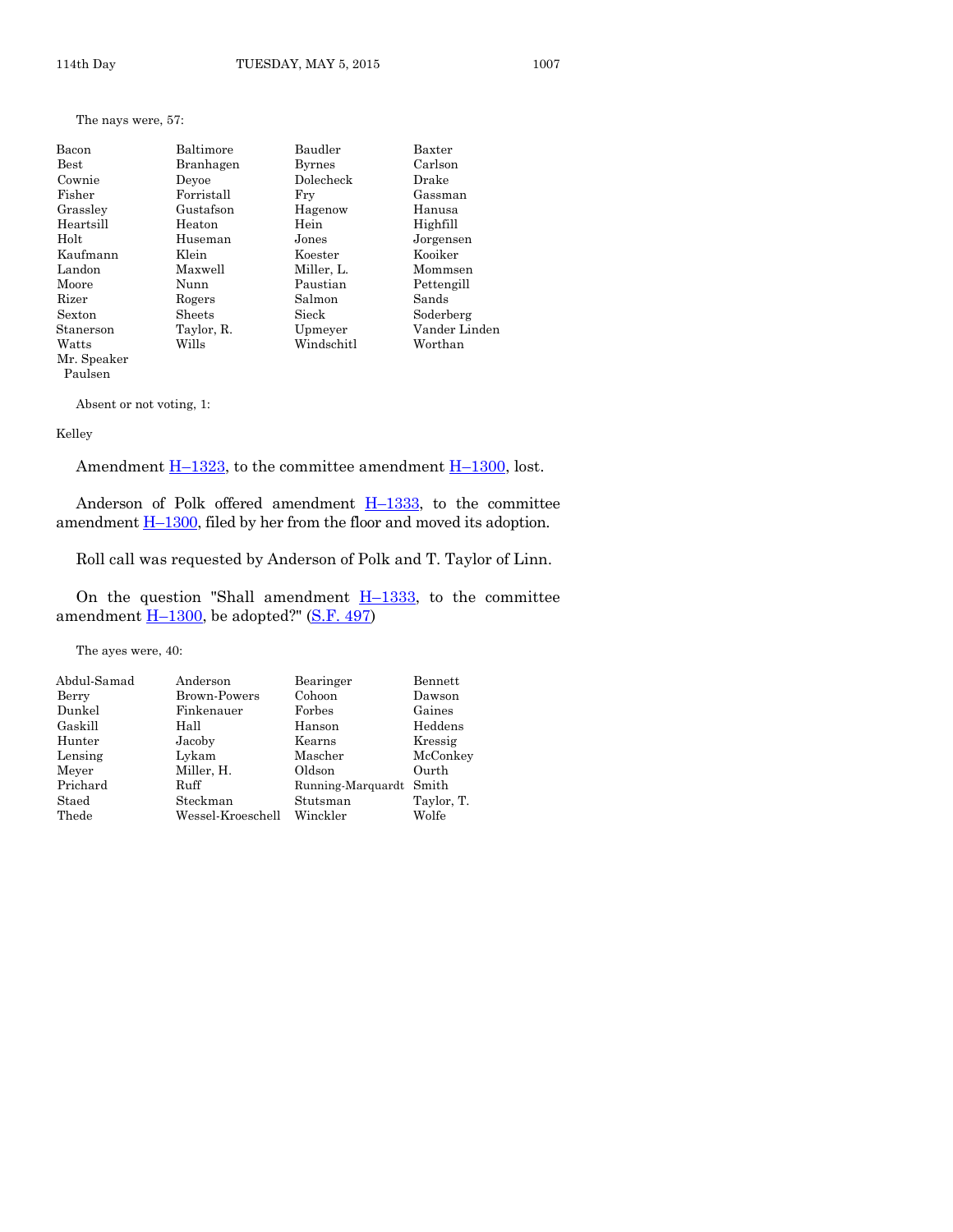The nays were, 58:

| Bacon         | Baltimore   | Baudler       | Baxter     |
|---------------|-------------|---------------|------------|
| <b>Best</b>   | Branhagen   | <b>Byrnes</b> | Carlson    |
| Cownie        | Devoe       | Dolecheck     | Drake      |
| Fisher        | Forristall  | Frv           | Gassman    |
| Grassley      | Gustafson   | Hagenow       | Hanusa     |
| Heartsill     | Heaton      | Hein          | Highfill   |
| Holt          | Huseman     | Jones         | Jorgensen  |
| Kaufmann      | Klein       | Koester       | Kooiker    |
| Landon        | Maxwell     | Miller, L.    | Mommsen    |
| Moore         | Nunn        | Olson         | Paustian   |
| Pettengill    | Rizer       | Rogers        | Salmon     |
| Sands         | Sexton      | Sheets        | Sieck      |
| Soderberg     | Stanerson   | Taylor, R.    | Upmeyer    |
| Vander Linden | Watts       | Wills         | Windschitl |
| Worthan       | Mr. Speaker |               |            |
|               | Paulsen     |               |            |

Absent or not voting, 2:

Isenhart Kelley

Amendment  $H-1333$ , to the committee amendment  $H-1300$ , lost.

T. Taylor of Linn offered amendment  $H-1330$ , to the committee amendment  $\underline{H-1300}$ , filed by him from the floor and moved its adoption.

Roll call was requested by T. Taylor of Linn and Hunter of Polk.

On the question "Shall amendment  $H-1330$ , to the committee amendment  $\underline{H-1300}$ , be adopted?" [\(S.F. 497\)](http://coolice.legis.iowa.gov/Cool-ICE/default.asp?Category=billinfo&Service=Billbook&frame=1&GA=86&hbill=SF497)

The ayes were, 41:

| Abdul-Samad | Anderson     | Bearinger         | Bennett           |
|-------------|--------------|-------------------|-------------------|
| Berry       | Brown-Powers | Cohoon            | Dawson            |
| Dunkel      | Finkenauer   | Forbes            | Gaines            |
| Gaskill     | Hall         | Hanson            | Heddens           |
| Hunter      | Jacoby       | Kearns            | Kressig           |
| Lensing     | Lykam        | Mascher           | McConkey          |
| Meyer       | Miller, H.   | Oldson            | Olson             |
| Ourth       | Prichard     | Ruff              | Running-Marquardt |
| Smith       | Staed        | Steckman          | Stutsman          |
| Taylor, T.  | Thede        | Wessel-Kroeschell | Winckler          |
| Wolfe       |              |                   |                   |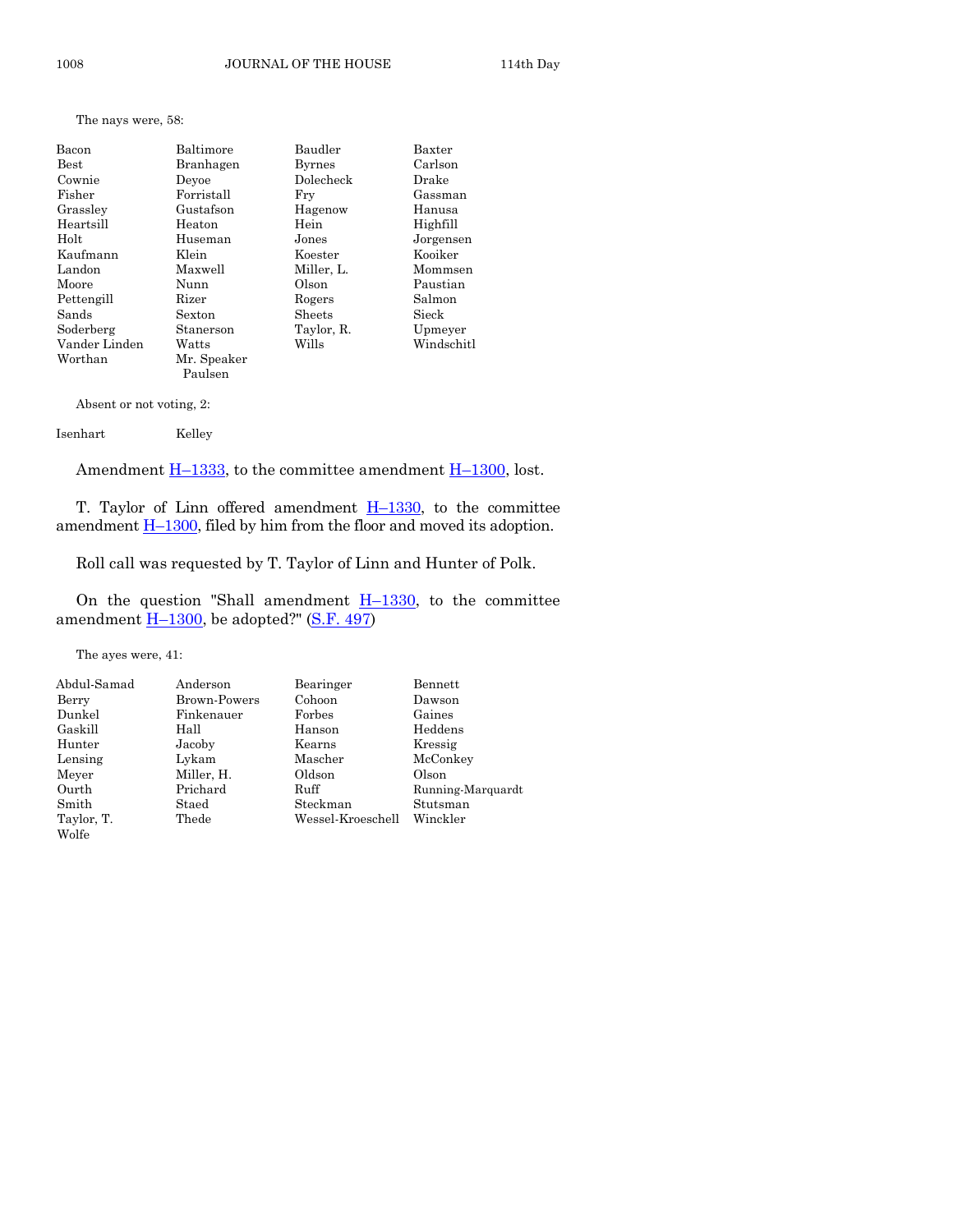| The nays were, 57: |  |  |  |
|--------------------|--|--|--|
|--------------------|--|--|--|

| Bacon         | Baltimore  | Baudler       | Baxter        |
|---------------|------------|---------------|---------------|
| $_{\rm Best}$ | Branhagen  | <b>Byrnes</b> | Carlson       |
| Cownie        | Devoe      | Dolecheck     | Drake         |
| Fisher        | Forristall | Frv           | Gassman       |
| Grassley      | Gustafson  | Hagenow       | Hanusa        |
| Heartsill     | Heaton     | Hein          | Highfill      |
| Holt          | Huseman    | Jones         | Jorgensen     |
| Kaufmann      | Klein      | Koester       | Kooiker       |
| Landon        | Maxwell    | Miller, L.    | Mommsen       |
| Moore         | Nunn       | Paustian      | Pettengill    |
| Rizer         | Rogers     | Salmon        | Sands         |
| Sexton        | Sheets     | Sieck         | Soderberg     |
| Stanerson     | Taylor, R. | Upmeyer       | Vander Linden |
| Watts         | Wills      | Windschitl    | Worthan       |
| Mr. Speaker   |            |               |               |

Isenhart Kelley

Paulsen

Amendment  $H-1330$ , to the committee amendment  $H-1300$ , lost.

Dunkel of Dubuque offered amendment  $H-1324$ , to the committee amendment  $H-1300$ , filed by her and T. Taylor of Linn from the floor.

Soderberg of Plymouth rose on a point of order that amendment  $H-1324$  $H-1324$  was not germane, to the committee amendment  $H-1300$ .

The Speaker ruled the point well taken and amendment  $H-1324$  $H-1324$ not germane, to the committee amendment  $H-1300$ .

Anderson of Polk offered amendment  $H-1325$ , to the committee amendment  $H-1300$ , filed by her from the floor.

Worthan of Buena Vista rose on a point of order that amendment  $H-1325$  $H-1325$  was not germane, to the committee amendment  $H-1300$ .

The Speaker ruled the point well taken and amendment  $H-1325$  $H-1325$ not germane, to the committee amendment  $H-1300$ .

Anderson of Polk asked for unanimous consent to suspend the rules to consider amendment  $H-1325$ , to the committee amendment H–[1300.](http://coolice.legis.iowa.gov/Cool-ICE/default.asp?Category=billinfo&Service=Billbook&frame=1&GA=86&hbill=H1300)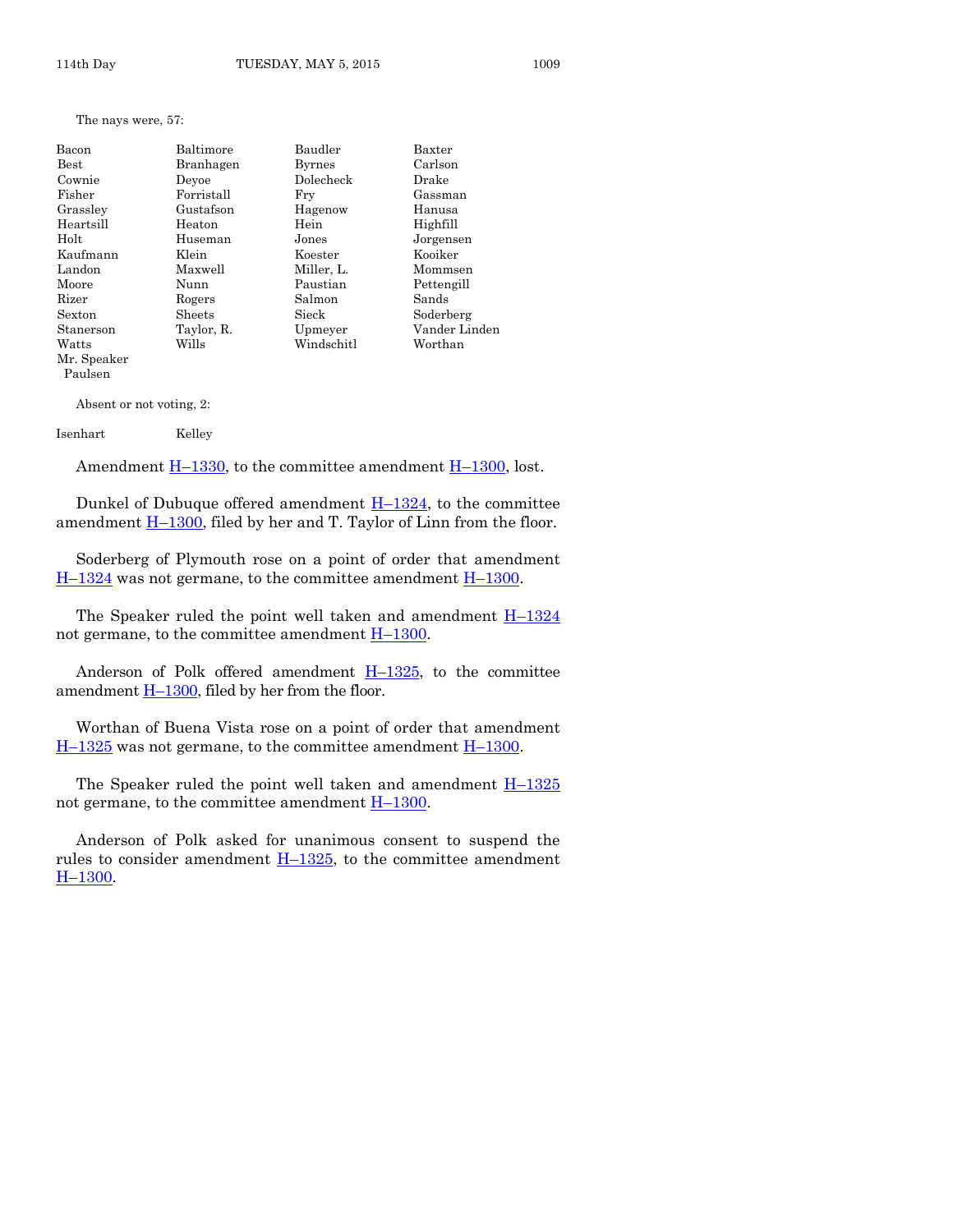Objection was raised.

Anderson of Polk moved to suspend the rules to consider amendment  $H-1325$ , to the committee amendment  $H-1300$ .

Roll call was requested by Anderson of Polk and Bennett of Linn.

On the question "Shall the rules be suspended to consider amendment  $\underline{H-1325}$ , to the committee amendment  $\underline{H-1300}$ ?" [\(S.F. 497\)](http://coolice.legis.iowa.gov/Cool-ICE/default.asp?Category=billinfo&Service=Billbook&frame=1&GA=86&hbill=SF497)

The ayes were, 41:

| Abdul-Samad | Anderson     | Bearinger         | Bennett           |
|-------------|--------------|-------------------|-------------------|
| Berry       | Brown-Powers | Cohoon            | Dawson            |
| Dunkel      | Finkenauer   | Forbes            | Gaines            |
| Gaskill     | Hall         | Hanson            | Heddens           |
| Hunter      | Jacoby       | Kearns            | Kressig           |
| Lensing     | Lykam        | Mascher           | McConkey          |
| Meyer       | Miller, H.   | Oldson            | Olson             |
| Ourth       | Prichard     | Ruff              | Running-Marquardt |
| Smith       | Staed        | Steckman          | Stutsman          |
| Taylor, T.  | Thede        | Wessel-Kroeschell | Winckler          |
| Wolfe       |              |                   |                   |

The nays were, 57:

| Bacon         | Baltimore  | Baudler       | Baxter        |
|---------------|------------|---------------|---------------|
| $_{\rm Best}$ | Branhagen  | <b>Byrnes</b> | Carlson       |
| Cownie        | Deyoe      | Dolecheck     | Drake         |
| Fisher        | Forristall | Frv           | Gassman       |
| Grassley      | Gustafson  | Hagenow       | Hanusa        |
| Heartsill     | Heaton     | Hein          | Highfill      |
| Holt          | Huseman    | Jones         | Jorgensen     |
| Kaufmann      | Klein      | Koester       | Kooiker       |
| Landon        | Maxwell    | Miller, L.    | Mommsen       |
| Moore         | Nunn       | Paustian      | Pettengill    |
| Rizer         | Rogers     | Salmon        | Sands         |
| Sexton        | Sheets     | Sieck         | Soderberg     |
| Stanerson     | Taylor, R. | Upmeyer       | Vander Linden |
| Watts         | Wills      | Windschitl    | Worthan       |
| Mr. Speaker   |            |               |               |

Absent or not voting, 2:

Isenhart Kelley

Paulsen

The motion to suspend the rules lost.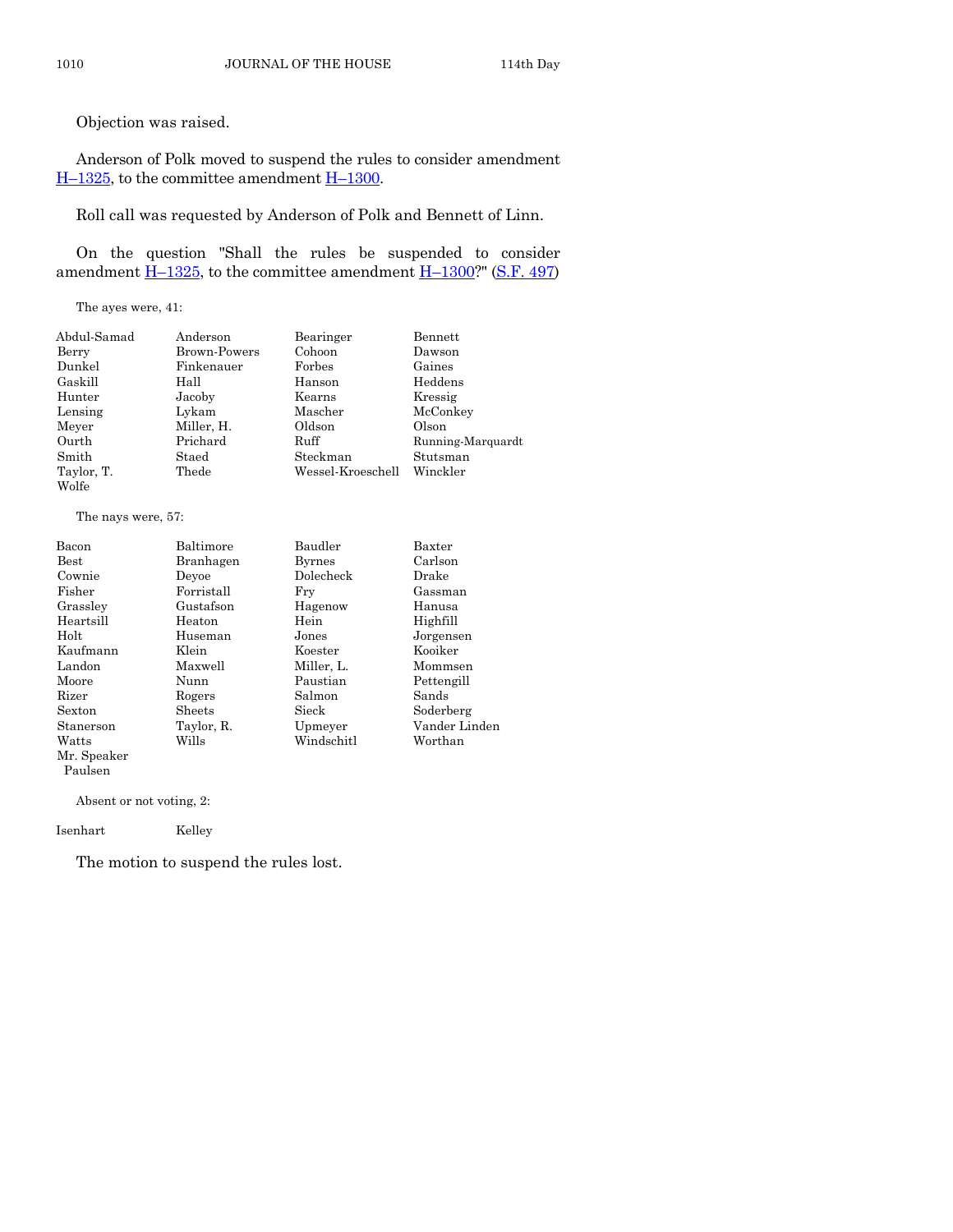Windschitl of Harrison in the chair at 7:18 p.m.

Thede of Scott offered amendment  $H-1329$ , to the committee amendment  $\underline{H-1300}$ , filed by her from the floor and moved its adoption.

Amendment  $H-1329$ , to the committee amendment  $H-1300$ , lost.

Worthan of Buena Vista moved the adoption of the committee amendment  $H-1300$ , as amended.

Roll call was requested by Smith of Marshall and Hunter of Polk.

On the question "Shall the committee amendment  $H-1300$ , as amended, be adopted?" [\(S.F. 497\)](http://coolice.legis.iowa.gov/Cool-ICE/default.asp?Category=billinfo&Service=Billbook&frame=1&GA=86&hbill=SF497)

The ayes were, 57:

| Bacon         | Baltimore  | Baudler        | Baxter    |
|---------------|------------|----------------|-----------|
| <b>Best</b>   | Branhagen  | <b>Byrnes</b>  | Carlson   |
| Cownie        | Devoe      | Dolecheck      | Drake     |
| Fisher        | Forristall | Frv            | Gassman   |
| Grassley      | Gustafson  | Hagenow        | Hanusa    |
| Heartsill     | Heaton     | Hein           | Highfill  |
| Holt          | Huseman    | Jones          | Jorgensen |
| Kaufmann      | Klein      | Koester        | Kooiker   |
| Landon        | Maxwell    | Miller, L.     | Mommsen   |
| Moore         | Nunn       | Paulsen, Spkr. | Paustian  |
| Pettengill    | Rizer      | Rogers         | Salmon    |
| Sands         | Sexton     | Sheets         | Sieck     |
| Soderberg     | Stanerson  | Taylor, R.     | Upmeyer   |
| Vander Linden | Watts      | Wills          | Worthan   |
| Windschitl.   |            |                |           |
| Presiding     |            |                |           |
|               |            |                |           |

The nays were, 41:

| Abdul-Samad | Anderson     | Bearinger         | Bennett           |
|-------------|--------------|-------------------|-------------------|
| Berry       | Brown-Powers | Cohoon            | Dawson            |
| Dunkel      | Finkenauer   | Forbes            | Gaines            |
| Gaskill     | Hall         | Hanson            | Heddens           |
| Hunter      | Jacoby       | Kearns            | Kressig           |
| Lensing     | Lykam        | Mascher           | McConkey          |
| Meyer       | Miller, H.   | Oldson            | Olson             |
| Ourth       | Prichard     | Ruff              | Running-Marquardt |
| Smith       | Staed        | Steckman          | Stutsman          |
| Taylor, T.  | Thede        | Wessel-Kroeschell | Winckler          |
| Wolfe       |              |                   |                   |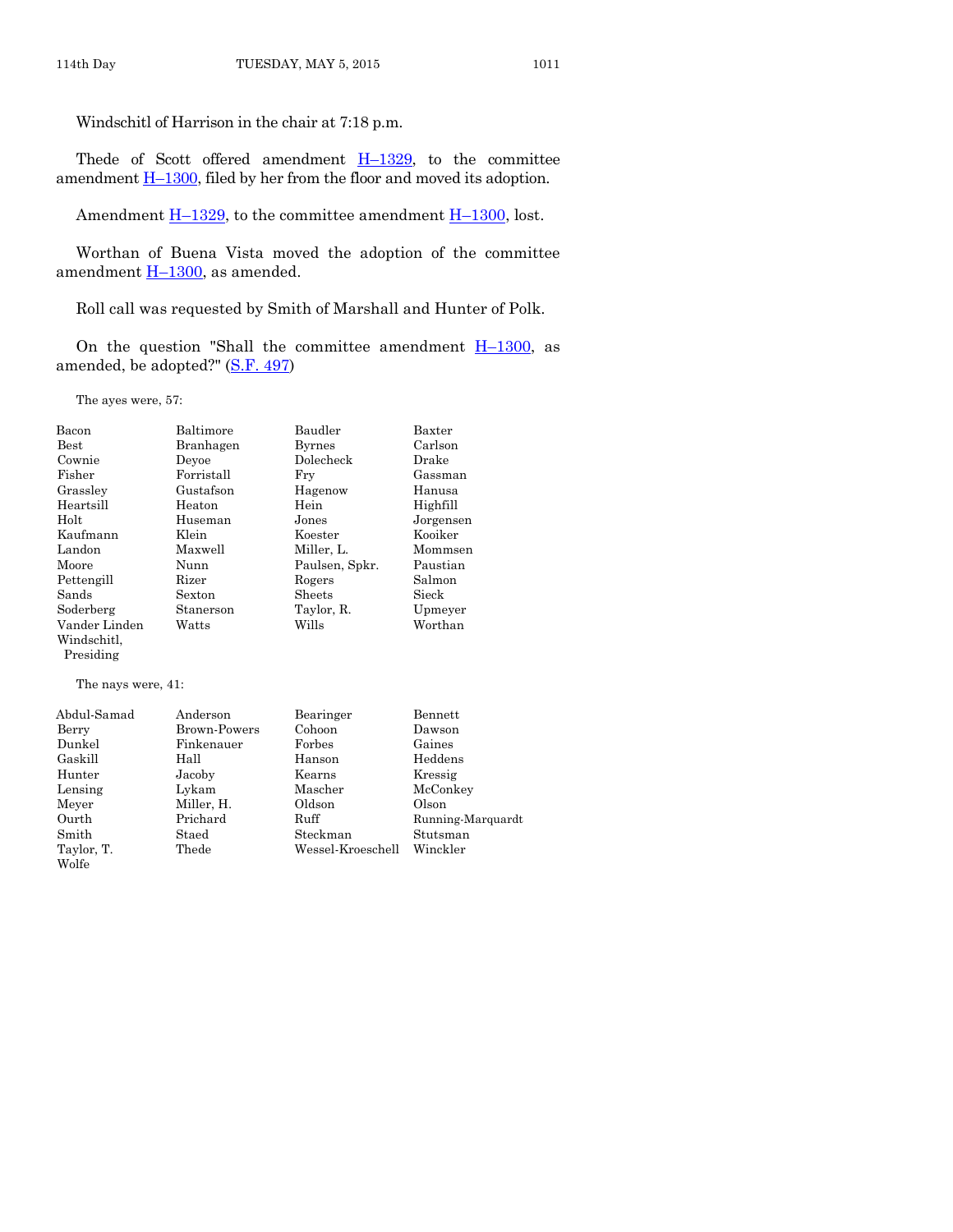Isenhart Kelley

The committee amendment  $H-1300$ , as amended, was adopted.

Worthan of Buena Vista moved that the bill be read a last time now and placed upon its passage which motion prevailed and the bill was read a last time.

On the question "Shall the bill pass?" ([S.F. 497\)](http://coolice.legis.iowa.gov/Cool-ICE/default.asp?Category=billinfo&Service=Billbook&frame=1&GA=86&hbill=SF497)

The ayes were, 56:

| Bacon       | Baltimore      | Baudler       | Baxter                   |
|-------------|----------------|---------------|--------------------------|
| <b>Best</b> | Branhagen      | <b>Byrnes</b> | Carlson                  |
| Cownie      | Devoe          | Dolecheck     | Drake                    |
| Fisher      | Forristall     | Frv           | Gassman                  |
| Grassley    | Gustafson      | Hagenow       | Hanusa                   |
| Heartsill   | Hein           | Highfill      | Holt                     |
| Huseman     | Jones          | Jorgensen     | Kaufmann                 |
| Klein       | Koester        | Kooiker       | Landon                   |
| Maxwell     | Miller, L.     | Mommsen       | Moore                    |
| Nunn        | Paulsen, Spkr. | Paustian      | Pettengill               |
| Rizer       | Rogers         | Salmon        | Sands                    |
| Sexton      | Sheets         | Sieck         | Soderberg                |
| Stanerson   | Taylor, R.     | Upmeyer       | Vander Linden            |
| Watts       | Wills          | Worthan       | Windschitl.<br>Presiding |
|             |                |               |                          |

The nays were, 42:

| Abdul-Samad             | Anderson     | Bearinger  | Bennett           |
|-------------------------|--------------|------------|-------------------|
| Berry                   | Brown-Powers | Cohoon     | Dawson            |
| Dunkel                  | Finkenauer   | Forbes     | Gaines            |
| Gaskill                 | Hall         | Hanson     | Heaton            |
| Heddens                 | Hunter       | Jacoby     | Kearns            |
| Kressig                 | Lensing      | Lykam      | Mascher           |
| McConkey                | Meyer        | Miller, H. | Oldson            |
| Olson                   | Ourth        | Prichard   | Ruff              |
| Running-Marquardt Smith |              | Staed      | Steckman          |
| Stutsman                | Taylor, T.   | Thede      | Wessel-Kroeschell |
| Winckler                | Wolfe        |            |                   |

Absent or not voting, 2:

Isenhart Kelley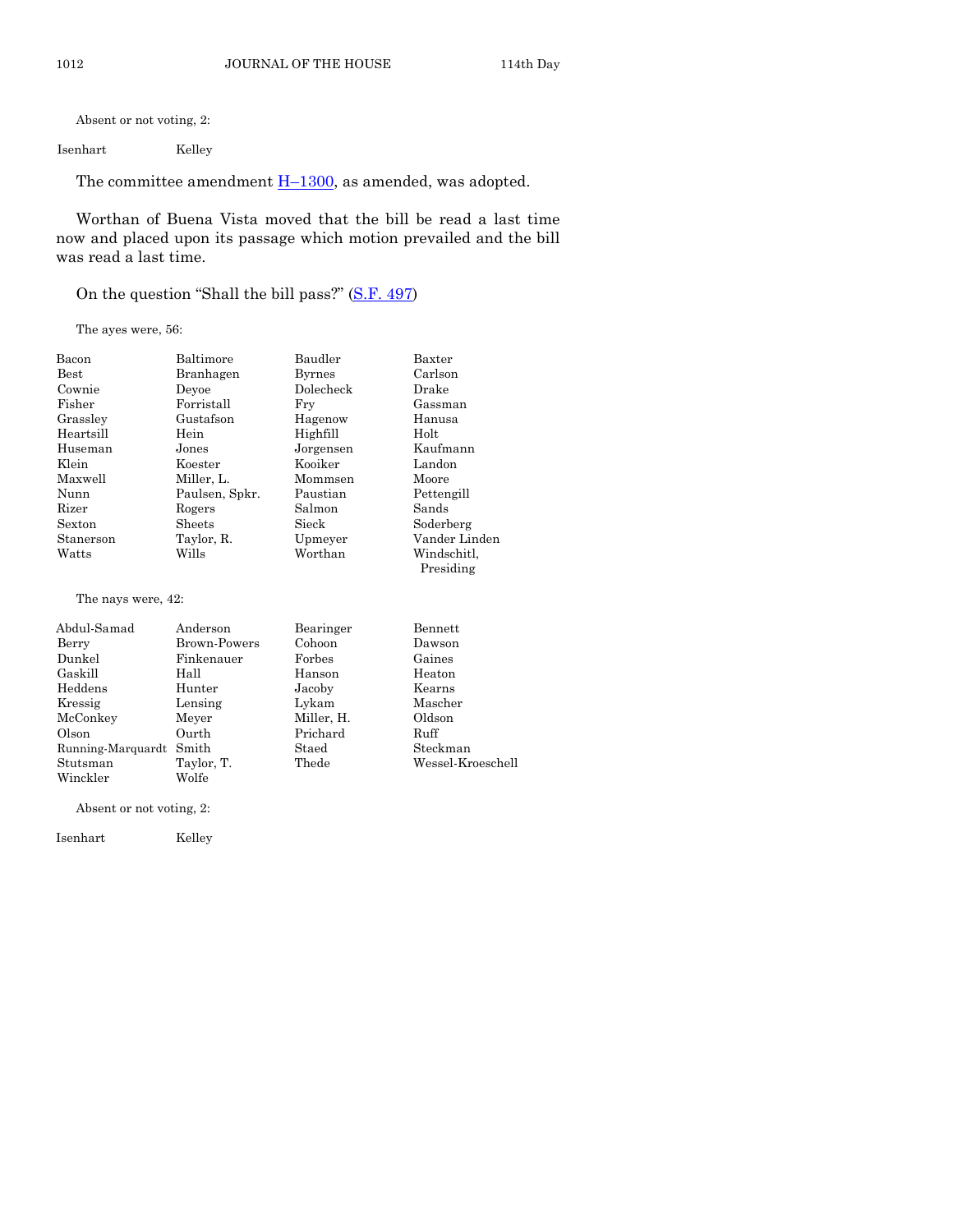The bill having received a constitutional majority was declared to have passed the House and the title, as amended, was agreed to.

#### SENATE MESSAGE CONSIDERED

**[Senate File 500,](http://coolice.legis.iowa.gov/Cool-ICE/default.asp?Category=billinfo&Service=Billbook&frame=1&GA=86&hbill=SF500)** by committee on Appropriations, a bill for an act relating to family support programs and provisions including those relating to child support and establishment of paternity.

Read first time and referred to committee on **Appropriations.**

#### IMMEDIATE MESSAGES

Upmeyer of Cerro Gordo asked and received unanimous consent that the following bills be immediately messaged to the Senate: **House Files 651, 652** and **Senate Files 494, 497** and **499.**

#### LEAVE OF ABSENCE

Leave of absence was granted during voting as follows:

Isenhart of Dubuque Kelley of Jasper

#### EXPLANATION OF VOTE

On May 5, 2015, I inadvertently voted "nay" on [Senate File 497,](http://coolice.legis.iowa.gov/Cool-ICE/default.asp?Category=billinfo&Service=Billbook&frame=1&GA=86&hbill=SF497) I meant to vote "aye".

Heaton of Henry

#### BILLS ENROLLED, SIGNED AND SENT TO GOVERNOR

The Chief Clerk of the House submitted the following report:

Mr. Speaker: The Chief Clerk of the House respectfully reports that the following bills have been examined and found correctly enrolled, signed by the Speaker of the House and the President of the Senate, and presented to the Governor for his approval on this 5th day of May, 2015: House Files 397, 585 and 615.

> CARMINE BOAL Chief Clerk of the House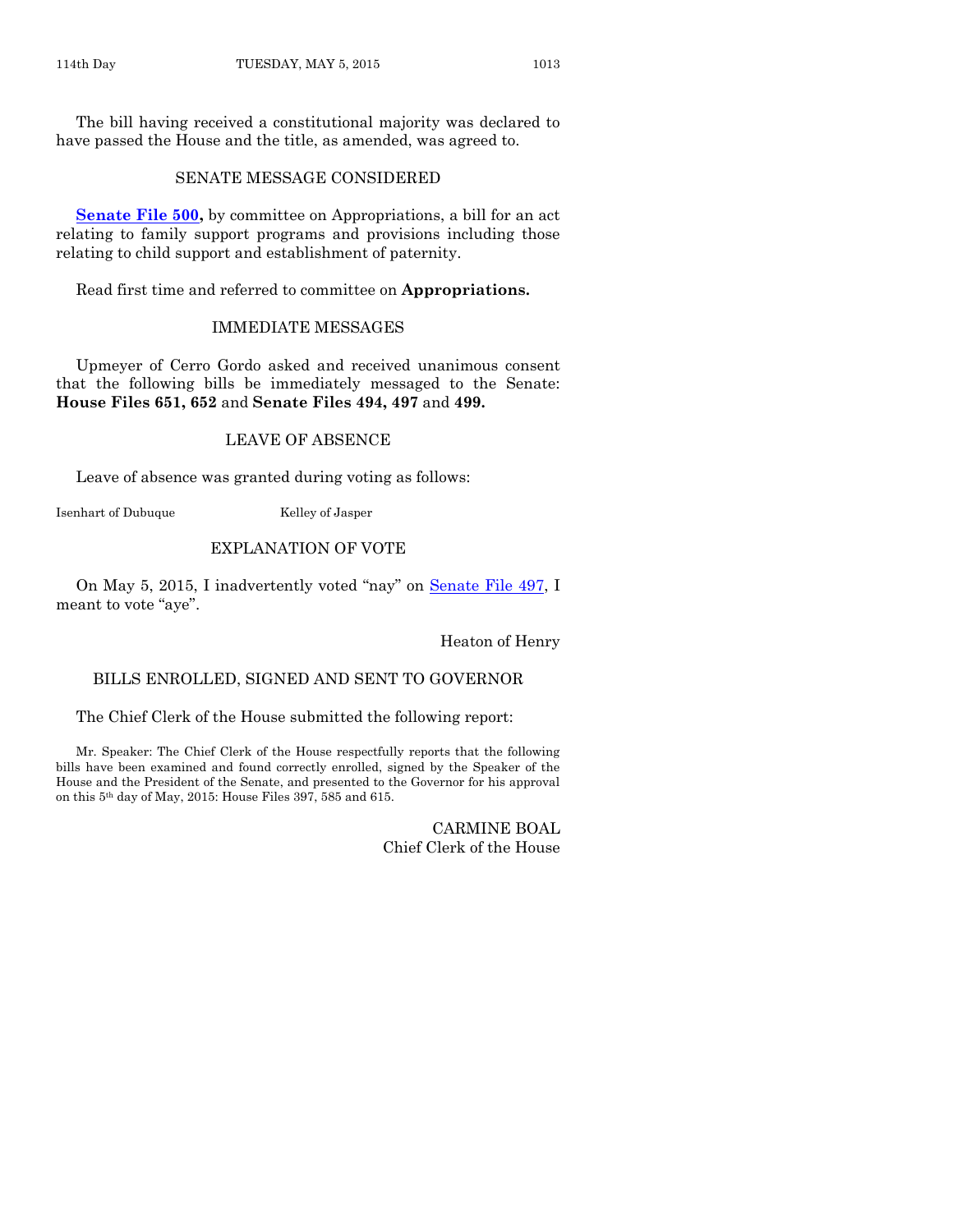#### SUBCOMMITTEE ASSIGNMENT

#### **[House File 663](http://coolice.legis.iowa.gov/Cool-ICE/default.asp?Category=billinfo&Service=Billbook&frame=1&GA=86&hbill=HF663)**

Appropriations: Rogers, Chair; Dolecheck and Forbes.

#### COMMITTEE RECOMMENDATION

MR. SPEAKER: The Chief Clerk of the House respectfully reports that the following committee recommendation has been received and is on file in the office of the Chief Clerk:

#### CARMINE BOAL Chief Clerk of the House

#### COMMITTEE ON WAYS AND MEANS

**[Senate File 486,](http://coolice.legis.iowa.gov/Cool-ICE/default.asp?Category=billinfo&Service=Billbook&frame=1&GA=86&hbill=SF486)** a bill for an act relating to the approval and imposition of the facilities property tax levy and the equipment replacement and program sharing property tax levy for a merged area and including effective date and applicability provisions.

Fiscal Note: **No**

Recommendation: **Do Pass** May 5, 2015.

#### RESOLUTION FILED

**[H.R.](http://coolice.legis.iowa.gov/Cool-ICE/default.asp?Category=billinfo&Service=Billbook&frame=1&GA=86&hbill=HR39) 39,** by Nunn, a resolution recognizing and congratulating the Southeast Polk Community School District Wrestling Team and Program on winning the 2015 Class 3A Iowa High School Wrestling Traditional Tournament Championship and the 2015 State Dual Team Wrestling Championship.

Laid over under **Rule 25.**

#### AMENDMENTS FILED

| $H-1302$   | Н.Е. | 653 | Windschitl of Harrison    |
|------------|------|-----|---------------------------|
| $H - 1303$ | H.F. | 655 | <b>Baltimore of Boone</b> |
| $H - 1304$ | S.F. | 336 | Heartsill of Marion       |
| $H - 1305$ | S.F. | 494 | Isenhart of Dubuque       |
| $H - 1306$ | S.F. | 494 | Drake of Cass             |
| $H - 1307$ | S.F. | 494 | Drake of Cass             |